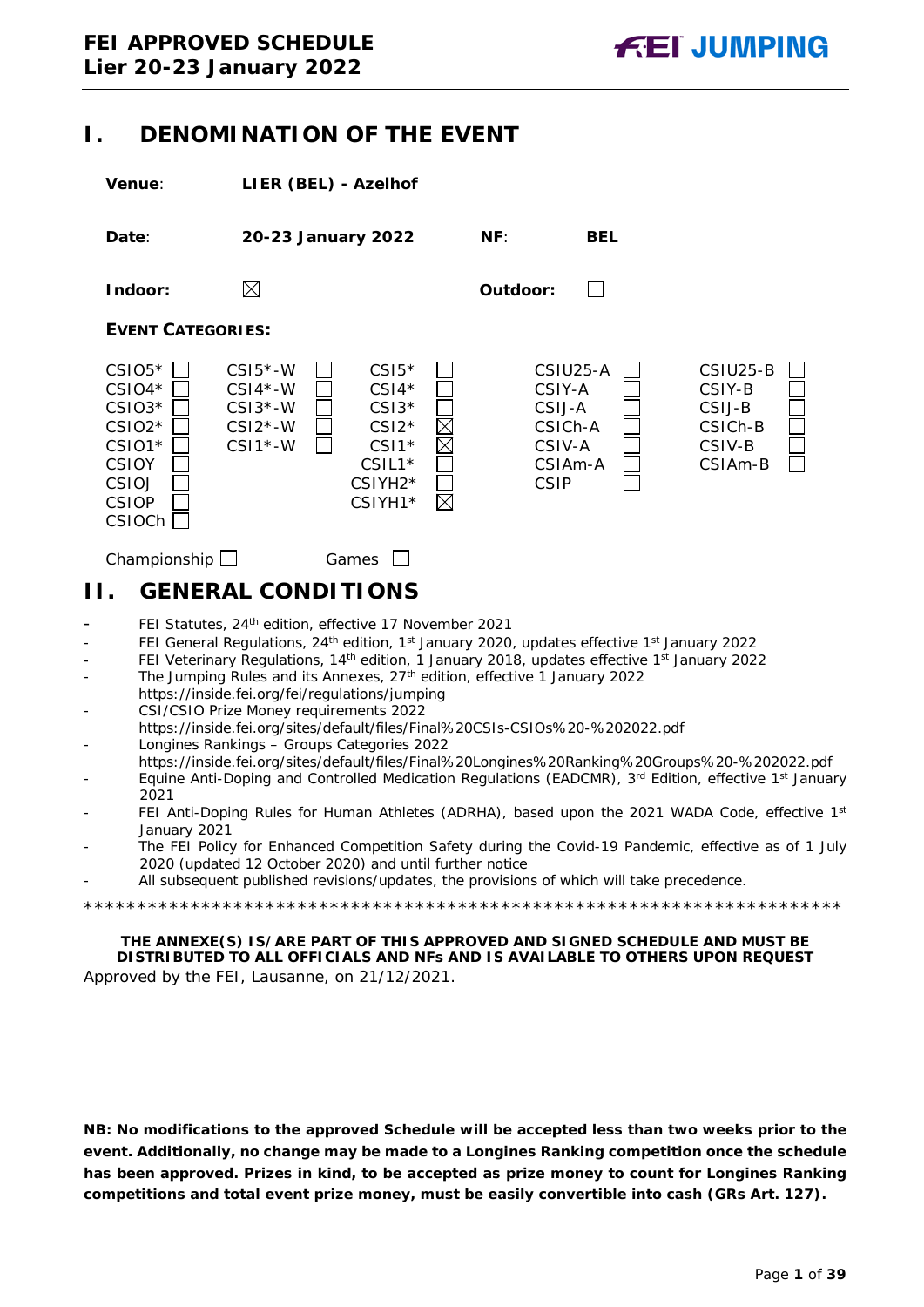## FEI APPROVED SCHEDULE Lier 20-23 January 2022



## **TABLE OF CONTENTS**

| Ι.                         |                                                                                              |  |
|----------------------------|----------------------------------------------------------------------------------------------|--|
| II.                        |                                                                                              |  |
| III.                       |                                                                                              |  |
| IV.                        |                                                                                              |  |
| 1.<br>2.<br>3.<br>4.<br>5. |                                                                                              |  |
| V.                         |                                                                                              |  |
| VI.                        |                                                                                              |  |
| 1.                         |                                                                                              |  |
| VII.                       |                                                                                              |  |
| 1.                         |                                                                                              |  |
| 2.                         |                                                                                              |  |
| 3.                         |                                                                                              |  |
| VIII.                      |                                                                                              |  |
| IX.                        |                                                                                              |  |
| Х.                         |                                                                                              |  |
| $\mathbf{1}$ .             |                                                                                              |  |
| 2.                         |                                                                                              |  |
| XI.                        |                                                                                              |  |
| 1.                         |                                                                                              |  |
| 2.                         |                                                                                              |  |
| 3.<br>4.                   |                                                                                              |  |
| 5.                         |                                                                                              |  |
| 6.                         |                                                                                              |  |
| 7.                         |                                                                                              |  |
| 8.                         |                                                                                              |  |
| 9.                         |                                                                                              |  |
| 10.                        |                                                                                              |  |
| 11.                        |                                                                                              |  |
| 12.                        |                                                                                              |  |
| 13.                        |                                                                                              |  |
| 14.<br>15.                 |                                                                                              |  |
| 16.                        |                                                                                              |  |
| 17.                        |                                                                                              |  |
| XII.                       |                                                                                              |  |
| 1.                         |                                                                                              |  |
| 2.                         |                                                                                              |  |
| 3.                         |                                                                                              |  |
| 4.                         |                                                                                              |  |
| 5.                         |                                                                                              |  |
| 6.<br>7.                   |                                                                                              |  |
| 8.                         | EQUINE ANTI-DOPING AND CONTROLLED MEDICATION PROGRAMME (EADCMP). FEI VETERINARY REGULATIONS, |  |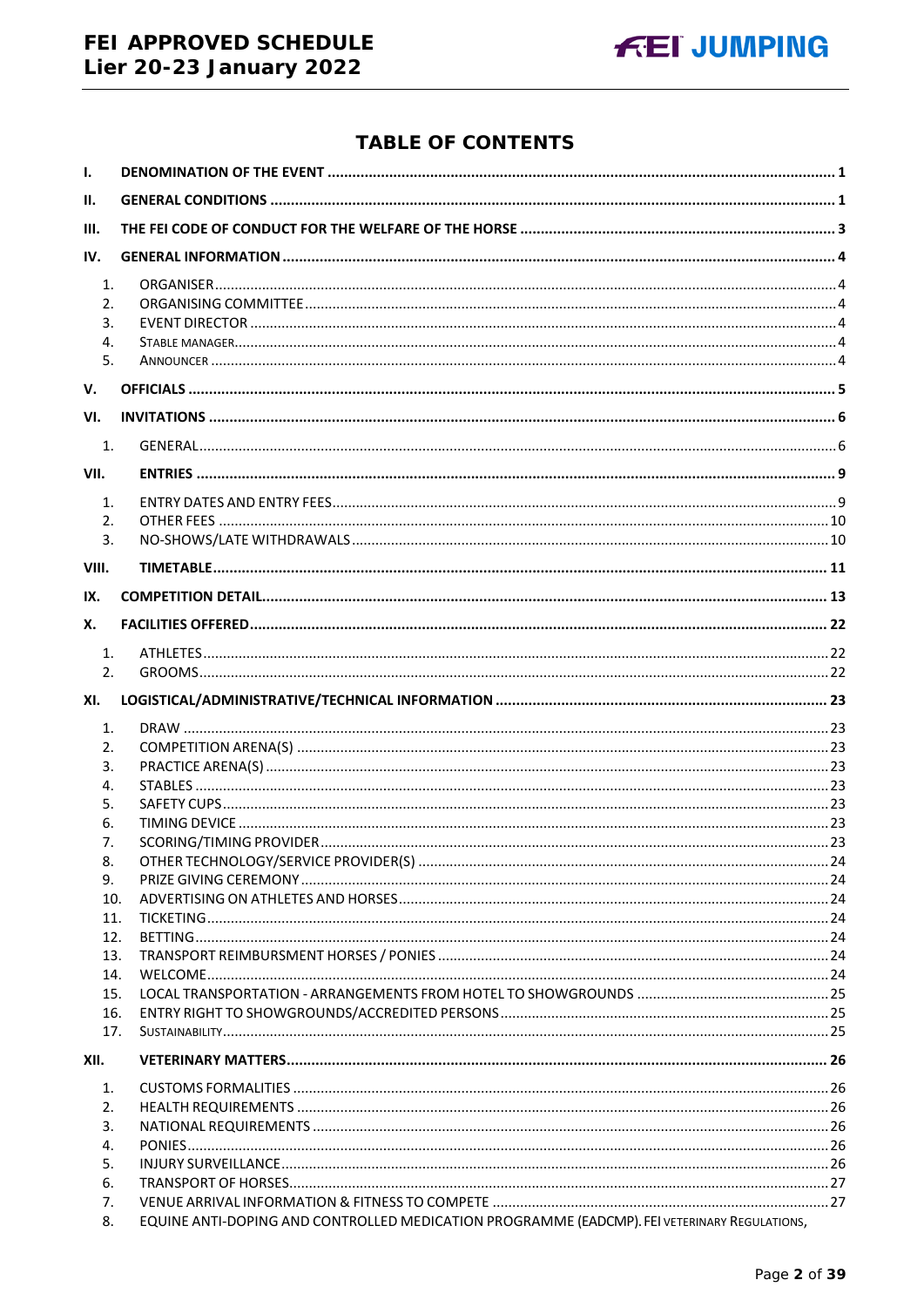| XIII.          |  |
|----------------|--|
| XIV.           |  |
| $\mathbf{1}$ . |  |
| $\mathcal{P}$  |  |
| 3.             |  |
| 4.             |  |
| 5.             |  |
| 6.             |  |
| 7 <sub>z</sub> |  |
| 8.             |  |
| 9.             |  |
| 10.            |  |
| 11.            |  |
| XV.            |  |

## <span id="page-2-0"></span>**III. THE FEI CODE OF CONDUCT FOR THE WELFARE OF THE HORSE**

The Fédération Equestre Internationale (FEI) expects all those involved in international equestrian sport to adhere to the FEI's Code of Conduct and to acknowledge and accept that at all times the welfare of the horse must be paramount and must never be subordinated to competitive or commercial influences.

- 1. At all stages during the preparation and training of competition horses, welfare must take precedence over all other demands. This includes good horse management, training methods, farriery and tack, and transportation.
- 2. Horses and Athletes must be fit, competent and in good health before they are allowed to compete. This encompasses medication use, surgical procedures that threaten welfare or safety, pregnancy in mares and the misuse of aids.
- 3. Events must not prejudice horse welfare. This involves paying careful attention to the competition areas, ground surfaces, weather conditions, stabling, site safety and fitness of the horse for onward travel after the event.
- 4. Every effort must be made to ensure that horses receive proper attention after they have competed and that they are treated humanely when their competition careers are over. This covers proper veterinary care, competition injuries, euthanasia and retirement.
- 5. The FEI urges all involved with the sport to attain the highest levels of education in their areas of expertise.

The Long version of this Code can be obtained from the Fédération Equestre Internationale, HM King Hussein I Building, Chemin de la Joliette 8, 1006 Lausanne, Switzerland. Telephone: +41 21 310 47 47. The Code is available in English. The Code is also available on the FEI's website: [http://inside.fei.org/.](http://inside.fei.org/)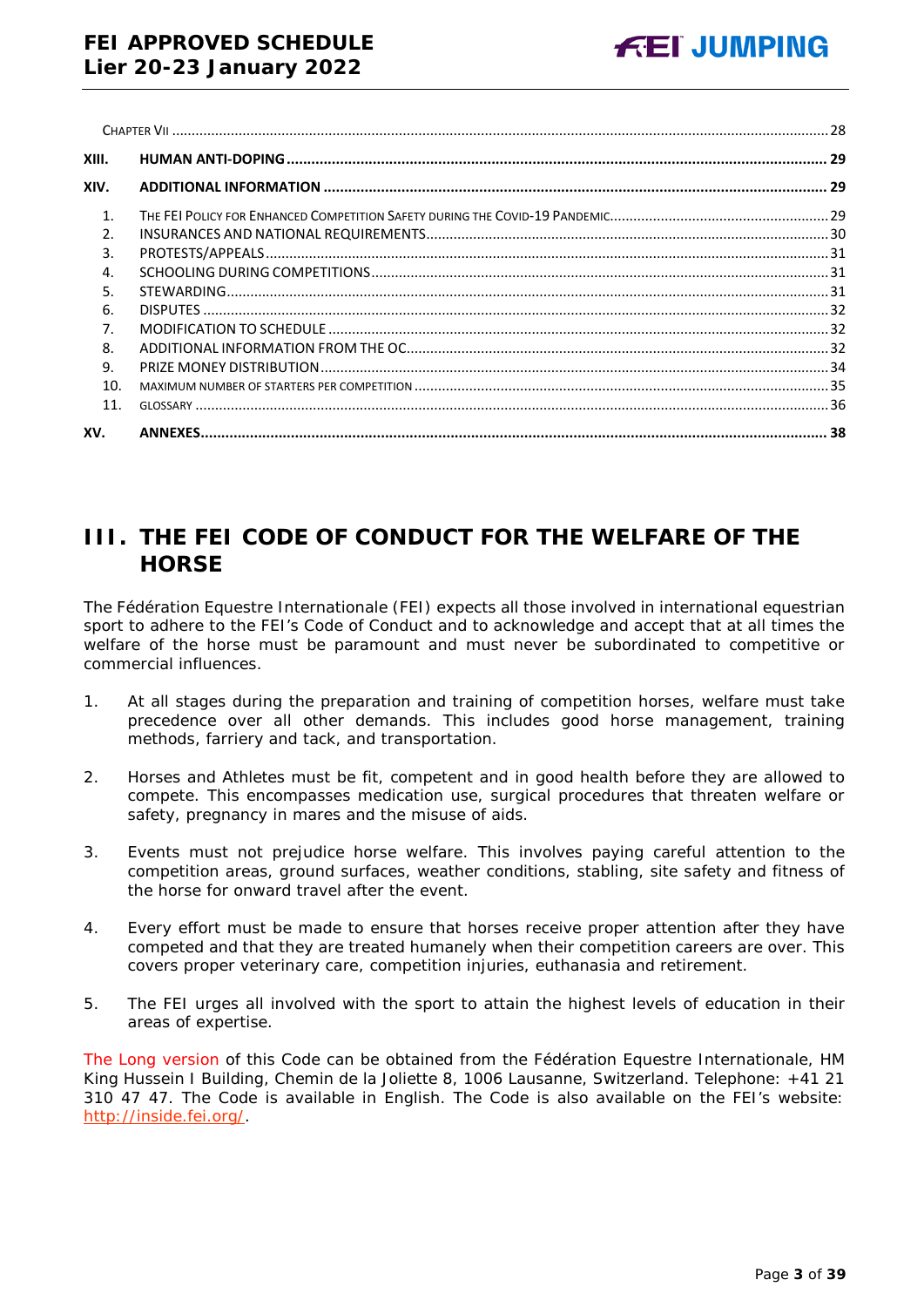## <span id="page-3-0"></span>**IV. GENERAL INFORMATION**

#### <span id="page-3-1"></span>**1. ORGANISER**

| Name:                          | AZELHOF HORSE EVENTS BVBA<br>VLP CLUB: 1981 - Vat Number BE 0511 982 925 |
|--------------------------------|--------------------------------------------------------------------------|
| Address:<br>Telephone:<br>Fax: | Aarschotsesteenweg 201 - B-2500 Koningshookt / Lier<br>+32 3 334 98 02   |
| Email:                         | csilier@azelhof.be                                                       |
| Website:                       | www.azelhof.be                                                           |

#### Contact Details Show Ground:

| Address:                | Aarschotsesteenweg 201 - B-2500 Koningshooikt |
|-------------------------|-----------------------------------------------|
| Telephone:              | $+32$ 3 334 98 02                             |
| <b>GPS Coordinates:</b> | Hazendonk 1 - B-2500 Lier - Koningshooikt     |

Accessibility details (directions by road, nearest airport / train station): LIER

### <span id="page-3-2"></span>**2. ORGANISING COMMITTEE**

| Honorary President:     |                          |
|-------------------------|--------------------------|
| President of the Event: | <b>HAZEBROEK Mike</b>    |
| Show Secretary:         | <b>VAN GOMPEL Carine</b> |
| Press Officer:          | Sport Office             |

## <span id="page-3-3"></span>**3. EVENT DIRECTOR**

| Name:      | <b>HAZEBROEK Mike</b>                                |
|------------|------------------------------------------------------|
| Address:   | Aarschotsesteenweg 201 - B-2500 Koningshooikt - Lier |
| Telephone: | +32 3 334 98 02                                      |
| Mobile:    | +32 475 87 61 78                                     |
| Fax:       |                                                      |
| Email:     | mike@azelhof.be                                      |

#### <span id="page-3-4"></span>**4. STABLE MANAGER**

| Name:      | <b>TAEYEMANS Dirk</b>   |
|------------|-------------------------|
| Telephone: | $+32$ 491 48 64 03      |
| Fmail: I   | secretariaat@azelhof.be |

### <span id="page-3-5"></span>**5. ANNOUNCER**

| Name:  | <b>MAERTENS Luc</b>    |
|--------|------------------------|
| Fmail: | transport@winkeleer.be |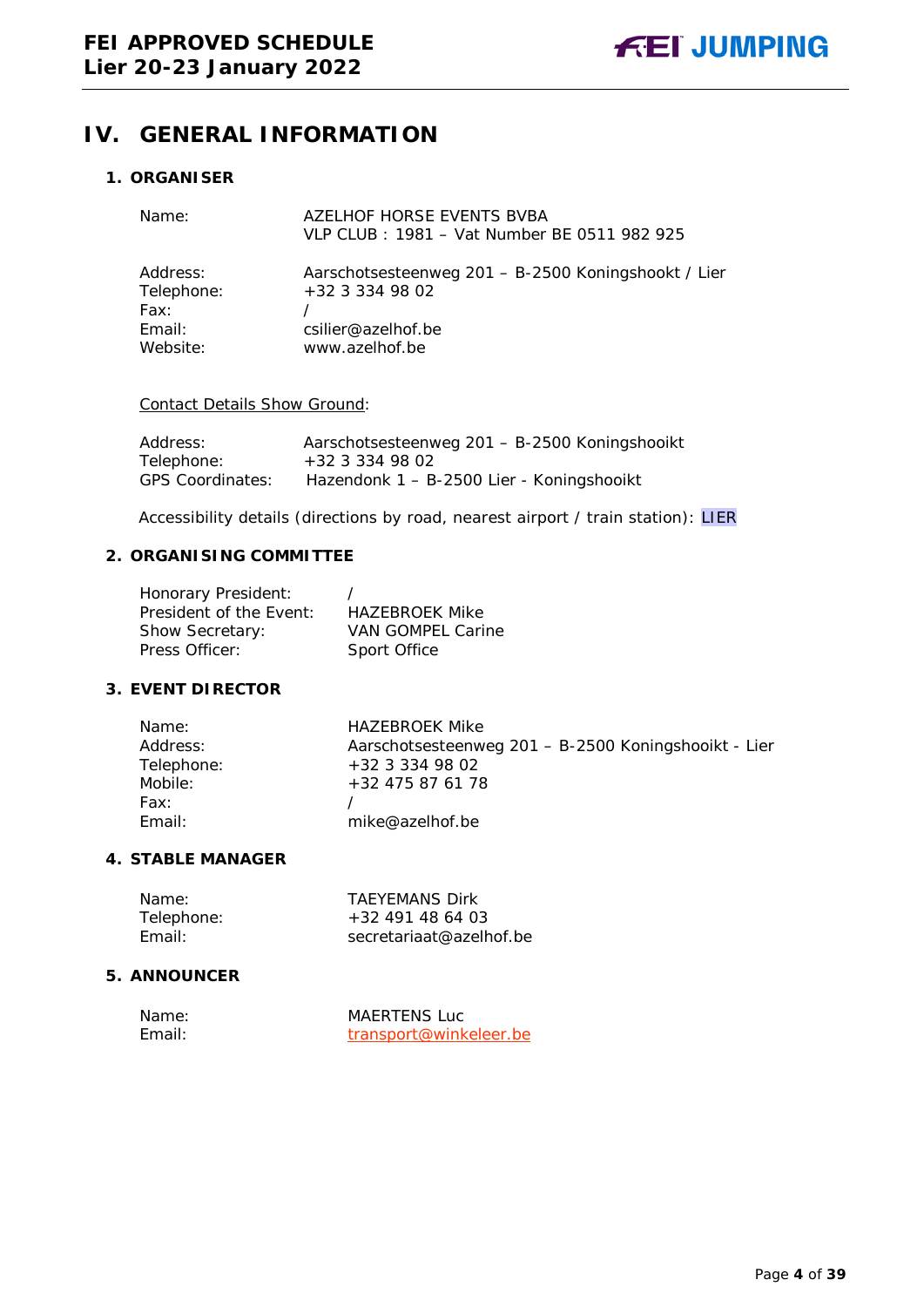## **V. OFFICIALS**

| Ref.         | <b>Panel</b>                                                                                | <b>Function</b>                                                       | <b>FEI ID</b> | <b>Name</b>                 | <b>NF</b>  | Level          | <b>E-mail &amp; Mobile</b>                         |
|--------------|---------------------------------------------------------------------------------------------|-----------------------------------------------------------------------|---------------|-----------------------------|------------|----------------|----------------------------------------------------|
|              |                                                                                             | Ground Jury President                                                 | 10048854      | <b>GHISLAIN JACOUES</b>     | <b>BEL</b> | 3              | ghislain.jacques@gmail.com<br>+32 496 12 41 70     |
| 1            | <b>Ground Jury</b>                                                                          | Ground Jury Member                                                    | 10088599      | <b>MAES MAGALIE</b>         | <b>BEL</b> | $\overline{2}$ | maesmagalie@gmail.com<br>+32 496 58 63 45          |
|              |                                                                                             | Ground Jury Member                                                    | 10059054      | <b>MATHIEU MICHEL</b>       | <b>BEL</b> | 3              | Michelmathieu21@skynet.be<br>+32 479 56 00 08      |
| $\mathbf{2}$ | <b>Foreign Judge</b>                                                                        | Foreign Judge                                                         | 10080019      | <b>FLAMBARD NICOLE</b>      | <b>FRA</b> | 3              | Nicole.flambard@laposte.net                        |
| 3            | <b>Foreign Technical Delegate</b>                                                           | Foreign Technical Delegate                                            |               |                             |            |                |                                                    |
| 4            | <b>Course Designer</b>                                                                      | Course Designer                                                       | 10067451      | <b>LINDERS HENK</b>         | <b>NED</b> | 3              | hallinders@msn.com<br>+31 62 896 70 89             |
| 5            | <b>Chief Steward</b>                                                                        | <b>Chief Steward</b>                                                  | 10049096      | <b>KAMPHUIS JAN</b>         | <b>NED</b> | 3              | Jan2295@hotmail.com                                |
| 6            | <b>Foreign Steward</b>                                                                      | Foreign Steward                                                       |               |                             |            |                | $\star$                                            |
|              |                                                                                             | <b>Assistant Steward</b>                                              | 10093389      | <b>HEYLEN CHRIS</b>         | <b>BEL</b> | $\overline{2}$ | Heylen.chris@telenet.be<br>+32 478 22 71 35        |
| 7            | <b>Assistants Stewards</b>                                                                  | <b>Assistant Steward</b>                                              | 10102982      | <b>JACOBS MAGDA</b>         | <b>BEL</b> | $\overline{2}$ | Magda.jacobs1@telenet.be<br>+32 477 50 08 92       |
|              |                                                                                             | <b>Assistant Steward</b>                                              | 10102991      | <b>VANDENAWEELE KATRIEN</b> | <b>BEL</b> | $\overline{2}$ | Katrien.vandanaweele@qmail.com<br>+32 491 36 53 82 |
|              |                                                                                             | <b>Assistant Steward</b>                                              | 10161741      | HEYE-PAUWELS CLAIRE         | <b>BEL</b> | $\overline{2}$ | Claire.heye.ch@hotmail.com                         |
| 8            | <b>FEI Veterinary Delegate</b>                                                              | <b>FEI Veterinary Delegate</b>                                        | 10053680      | <b>DEVOS MICHEL</b>         | <b>BEL</b> | 3              | devosbiamont@skynet.be                             |
| 9            | <b>Veterinary Service Manager</b><br>(VR Art 1103) / Treating<br>Veterinarian (VR Art 1105) | Veterinary Service Manager/<br>FEI Permitted Treating<br>Veterinarian | 10093731      | <b>MALISART WIM</b>         | <b>BEL</b> |                | Dr.wimmalisart@skynet.be<br>+32 475 41 15 93       |
| 10           | <b>Medical Doctor</b>                                                                       | <b>Medical Doctor</b>                                                 |               | APERS DANY                  | <b>BEL</b> |                | Apers.danny@gmail.com<br>+32 477 76 82 53          |
| 11           | Farrier                                                                                     | Farrier                                                               | 10059332      | <b>WENSELAERS JOEP</b>      | <b>BEL</b> |                | Christel.stuer@gmail.com<br>+32 477 22 69 80       |
| 12           | <b>NF Delegate</b>                                                                          | NF Delegate (if applicable)                                           |               |                             |            |                | $\star$                                            |

<span id="page-4-0"></span>**A minimum of one VD must be appointed for every 400 horses. The FEI Veterinary Department reserves the right to request AVDs.**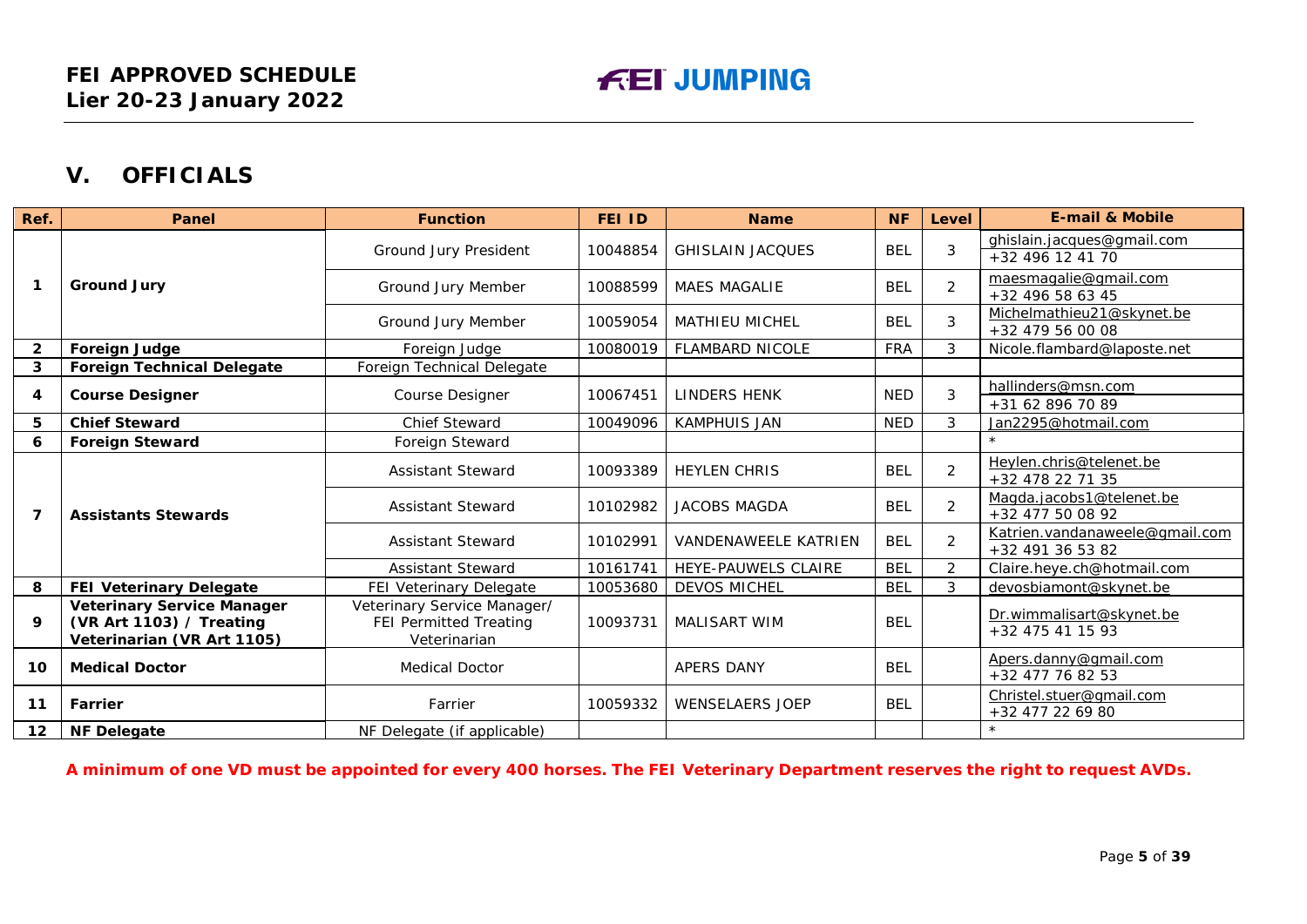## <span id="page-5-0"></span>**VI. INVITATIONS**

#### <span id="page-5-1"></span>**1. GENERAL**

Horses entered in one CSI star level/category may not enter another CSI star level/category at the same Show.

Horses may take part in national Competitions and international Competitions at the same Show only under the following conditions:

- Horses may take part in national Events up to two hours prior to the start of the international Event's Horse Inspection;
- If the national Event includes Competitions after the international Event ends, either on the same day or on the following day(s), horses having taken part in the international Event may take part in national Competitions only, following the conclusion of the international Event.

#### **Invitations**

For all Events at which the CSI Invitation Rules apply, a certain percentage of Athletes must be invited in descending order of the Longines Ranking, a certain percentage of Athletes will be home Athletes selected by the host NF and a certain percentage will be Athletes invited by the Organising Committee (OC); the percentages for each invitation group are established for each star level as follows:

| <b>Event Level</b>                                                                                                           | <b>Athletes</b><br>from the<br>Longines<br>Ranking                                                                    | <b>Athletes</b><br>selected by<br>the host NF | OC.<br><b>Invitations</b> |
|------------------------------------------------------------------------------------------------------------------------------|-----------------------------------------------------------------------------------------------------------------------|-----------------------------------------------|---------------------------|
| $CSI5*$                                                                                                                      | 60%                                                                                                                   | 20%                                           | 20%                       |
| $CSI4*$                                                                                                                      | 50%                                                                                                                   | 25%                                           | 25%                       |
| $CSI3*$                                                                                                                      | 40%                                                                                                                   | 30%                                           | 30%                       |
| $CSI2*$                                                                                                                      | 30%                                                                                                                   | 30%                                           | 40%                       |
| CSI2* Open, option with no Longines Ranking<br>Competitions if the number of invited Athletes is<br>restricted               | $0\%$                                                                                                                 | 20%                                           | 80%                       |
| CSI2 <sup>*</sup> Open, option with no Longines Ranking<br>Competitions if the number of invited Athletes is<br>unrestricted | N/A, CSI Invitation Rules do not apply to CSI<br>Events at which the number of Athletes<br>invited is not restricted. |                                               |                           |

#### **Longines Rankings**

The Longines Rankings number 249, established three (3) months prior to this Event will be used for the invitation of Athletes. Athletes are invited through the FEI online Invitation System for Jumping in accordance with the CSI Invitation Rules (refer to Jumping Rules, Annex V)

#### **CSI2\*:**

Maximum number of Athletes to be invited: 140 Maximum number of Horses that may be entered: 420 Maximum number of Horses per Athlete: 3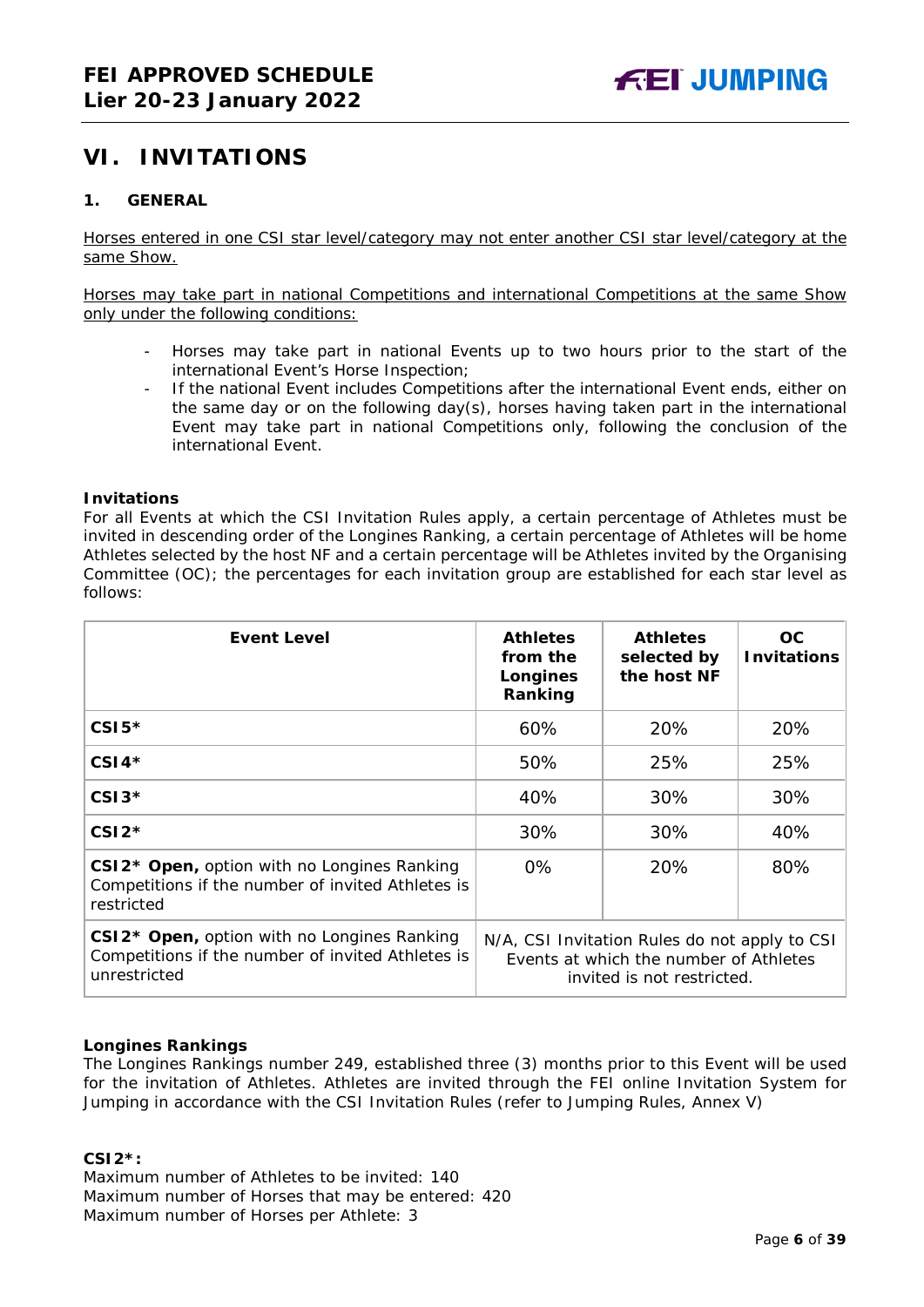

| <b>Maximum number of Athletes</b><br>invited | No. of Athletes<br>from the<br>Longines<br>Ranking | No. of Athletes<br>selected by the<br>host NF | No. of OC<br><b>Invitations</b> |
|----------------------------------------------|----------------------------------------------------|-----------------------------------------------|---------------------------------|
| 140                                          | 42                                                 | 42                                            | 56                              |

(OCs will be permitted to invite a limited number of additional Athletes, if, at the closing of entries, the maximum number of Horses that may be entered has not been reached. For details, please refer to Jumping Rules, Art. 251.9.2.)

#### **FEI Wild Cards:**

CSI5\*: 1 CSI4\*/CSI3\*/CSI2\*: 2

#### **Connected Events:**

| Invitation System Event: CSI2* | Connected Events: CSI1*   |
|--------------------------------|---------------------------|
| Invitation System Event: CSI2* | Connected Events: CSIYH1* |

#### **Section 1: Compulsory Invitations**

Athletes can choose Events for which they wish to receive an information from the Monday eight weeks prior to the week of the Event until midnight GMT on the 4<sup>th</sup> Sunday prior to the Event.

#### **Section 2: Home Athletes selected by the host NF**

Entries for home Athletes in this section must be made through the FEI Entry System between the Monday eight weeks prior to the week of the Event until midnight GMT on the 3rd Wednesday prior to the week of the Event.

#### **Section 3: OC Invitations**

Entries in the OC Invitation Quota can be made in the FEI Entry System from the Monday eight weeks prior to the week of the Event up until the closing date for regular entries (the closing date for regular entries cannot be earlier than the 3rd Thursday prior to the week of the Event, and no later than four days prior to the Event) as indicated in the Schedule.

Events for which the Schedule states that overseas air transportation of Horses will be provided/organised by the OC are, for logistical reasons, authorised to establish the closing date for entries at the earliest on the 5<sup>th</sup> Sunday prior to the event.

#### *For all other Events, please use the template below:*

| $CSIVH1*$                     |             |
|-------------------------------|-------------|
| NF's invited:                 | all         |
| Reserve NFs:                  |             |
| Total number of athletes:     | 140         |
| Number of home athletes:      | 50%         |
| Number of foreign athletes:   | 50%         |
| Number of horses per athlete: | 3           |
| $CS11*$                       |             |
| NF's invited:                 | ALL         |
| Reserve NFs:                  |             |
| Total number of athletes:     | 140         |
| Number of home athletes:      | $+/- 50 \%$ |
| Number of foreign athletes:   | $+/- 50 \%$ |
| Number of horses per athlete: | 3           |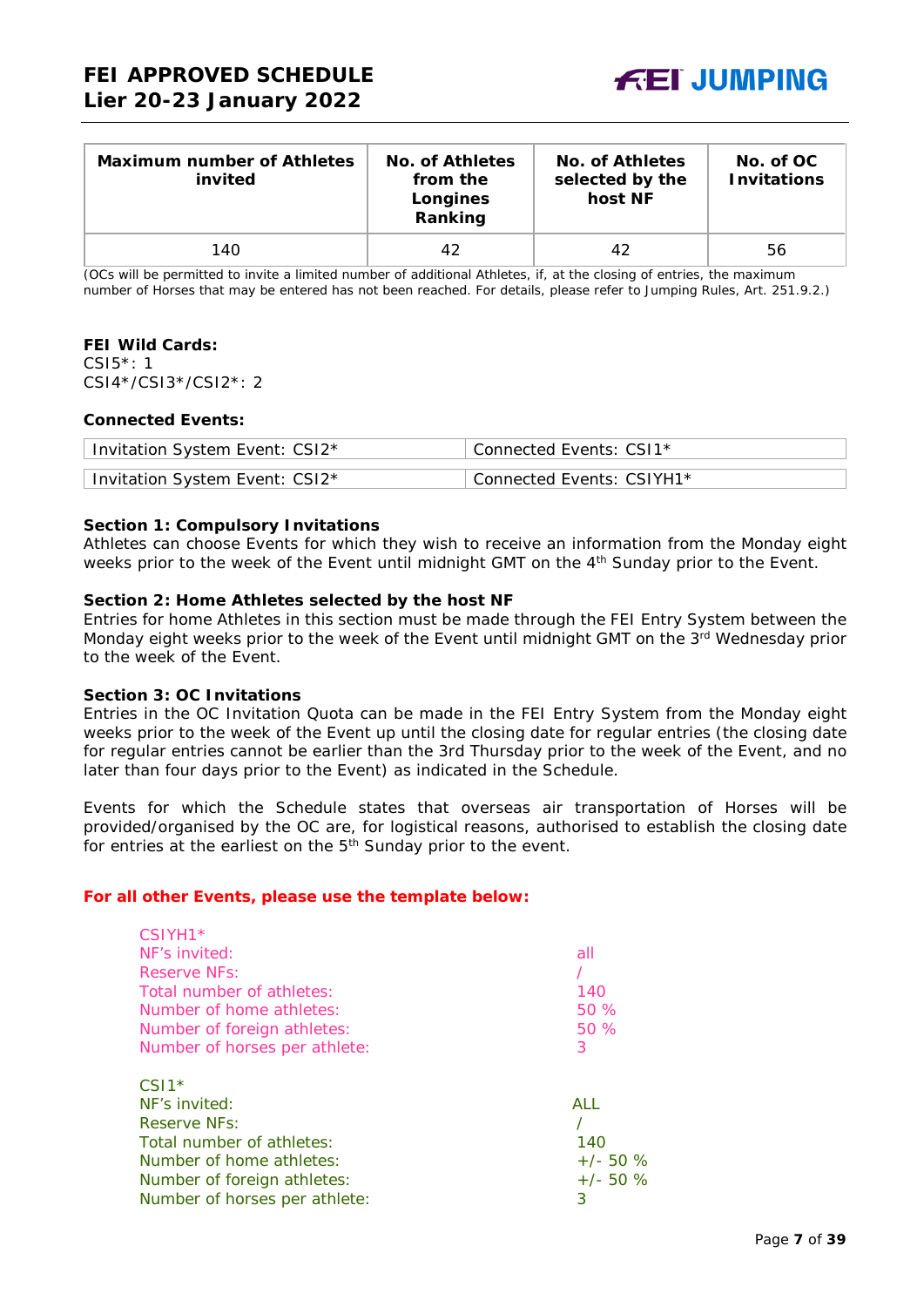Athletes are invited by the Organiser through their National Federation.

One (1) groom per athlete.

- Each horse can jump in one class per day
- Max 3 starts per horse
- Horses starting in one CSI (CSI2\*/1\* or CSIYH1\*) have to stay in the same CSI during the whole week.
- Age of horses: 5 years old horses are not allowed in CSI2\*/1\*
- Riders are allowed in CSIYH1\* and CSI2\* and CSI1\*but with different horses

### **DOGS ARE NOT ALLOWED IN THE INDOOR ACCOMODATION**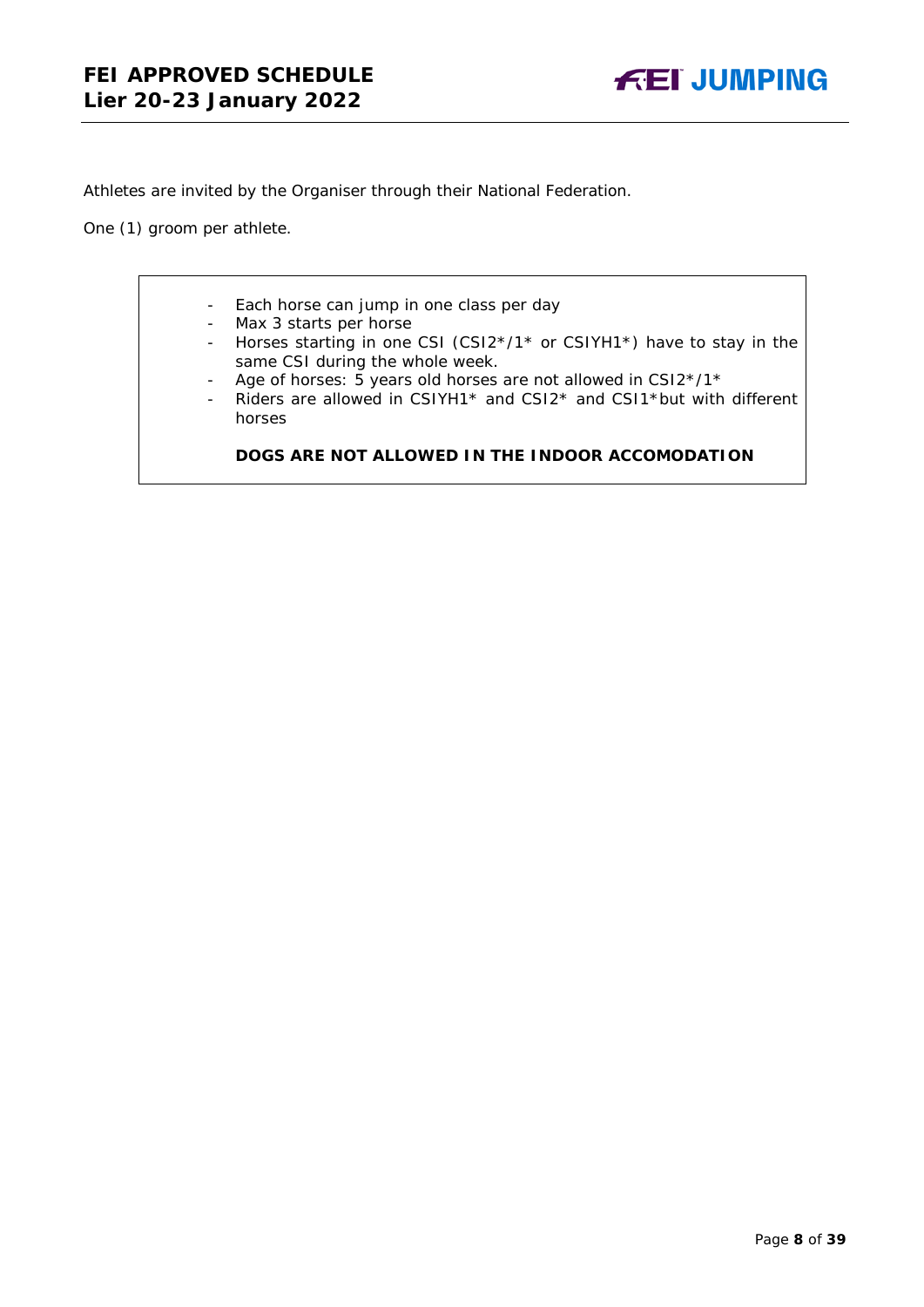## <span id="page-8-0"></span>**VII. ENTRIES**

### **IMPORTANT**

- Entries must be made by NFs through the FEI Entry System for all categories of this Event [\(https://invitation.fei.org/login\)](https://invitation.fei.org/login);
- Additional documentation can be found at: [https://inside.fei.org/fei/your-role/it-services/fei-entry-system/fei-entry-system-jumping;](https://inside.fei.org/fei/your-role/it-services/fei-entry-system/fei-entry-system-jumping)
- All Athletes and Horses participating in any International Competition must be registered with the FEI;
- Athletes and/or Horses present at the Event without having been entered through the FEI's Online Entry System will be automatically disqualified unless compelling circumstances warrant otherwise.

ATTENTION RIDERS:

Pleae make your entries every day before 18H

#### <span id="page-8-1"></span>**1. ENTRY DATES AND ENTRY FEES**

Entries have to be in accordance with Art.251 of the FEI Jumping Rules, 27th edition, effective 1 January 2022

#### **Deadlines for Entries:**

Definite Entries: **6 January 2022**

Last date for substitutions: **18 January 2022 at 12h**

## **Entry fee per horse** *(per category):*

## **VAT excluded**

**CSI2\* 400 €/horse CSIYH1\* 300 €/horse CSI1\* 400 €/horse**

### **VAT** (in %) **: 21 % on 100 € (cost of the box)**

Please refer to definition of Entry fees and Compulsory fees in the Glossary of the FEI Jumping Rules 27th edition, effective 1 January 2022, that is copied in Section XIV point 10.

### **Compulsory fees per horse:**

**EADCMP Fee:** Included in entry fee Not included in entry fee  $\boxtimes$ Lower Level Events (CIMs) CHF 18 per horse per event

Higher Level Events CHF 25 per horse per event

(For definition of CIMs see Appendix E of the FEI General Regulations, all other events not defined as CIMs)

• Fee for manure disposal (at OC discretion; maximum  $\epsilon$  40 per horse per Event). 40 € Per horse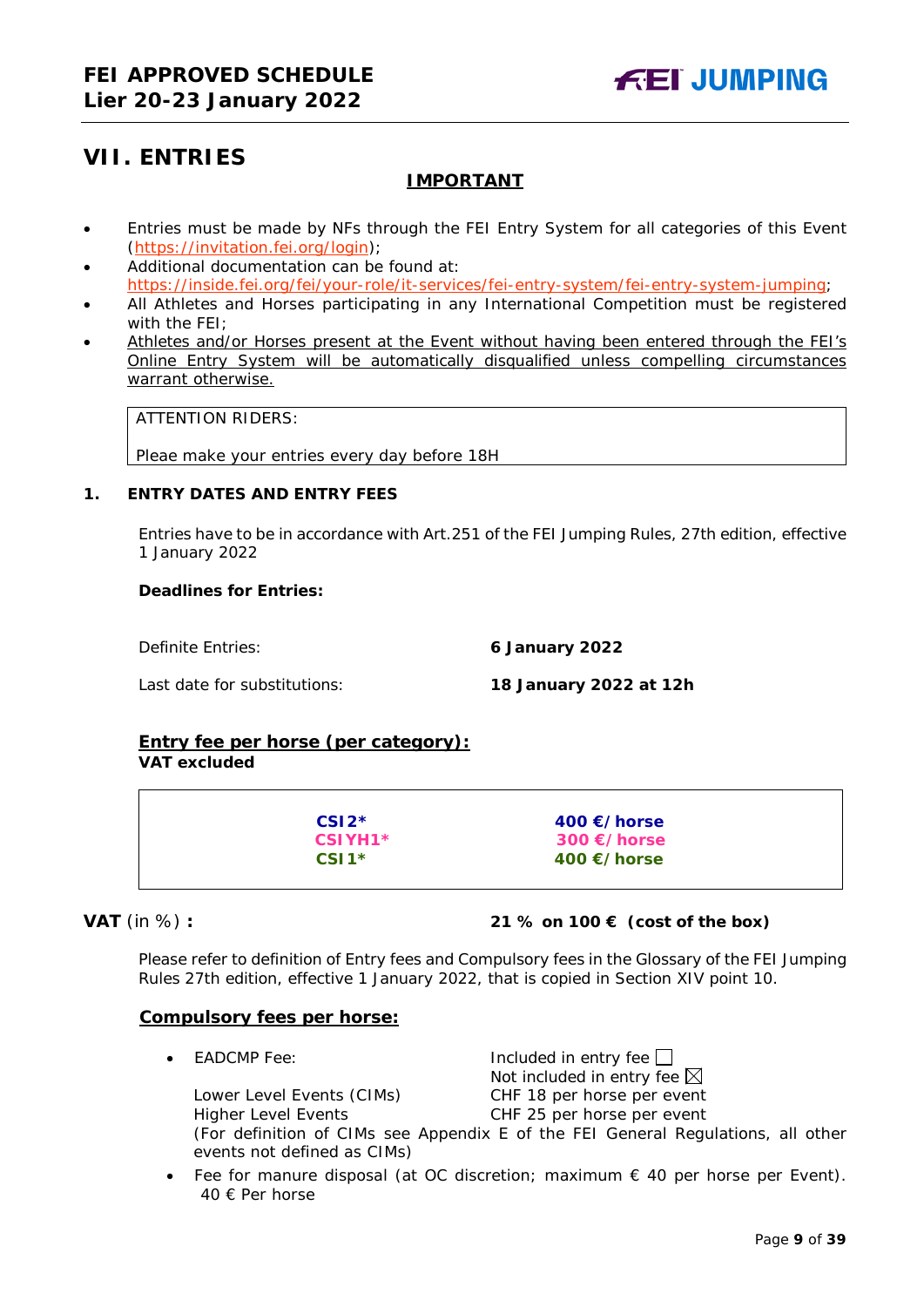## **FEI APPROVED SCHEDULE Lier 20-23 January 2022**



• Fee for health/customs-related documents for Horses, if applicable (only if requested)  $40€ + 21% = 48.40 €$  Per horse

#### **All aforementioned amounts are including VAT**

| Total maximum fee per horse:                                      | 88.40 $\epsilon$ + 18 CHF    |
|-------------------------------------------------------------------|------------------------------|
| <b>Compulsory fees per athlete:</b>                               |                              |
| NF fee if applicable<br>$\bullet$                                 | / Per athlete                |
| NF medication control programme fee if applicable<br>$\bullet$    | / Per athlete                |
| Fee for lorry parking if applicable<br>$\bullet$<br>lorry/caravan | 60 $\epsilon$ + 21 % VAT Per |
| Fee for electric hook-up for lorry<br>$\bullet$                   | / Per lorry/caravan          |
| All aforementioned amounts are including VAT                      |                              |
| Total maximum fee per Athlete:                                    | 72.60 €                      |

#### <span id="page-9-0"></span>**2. OTHER FEES**

All other fees must optional fees and be listed hereunder with the details of the amounts to be charged and approved by the FEI. Only fees approved by the FEI and listed in the approved Schedule can be charged by the OC. *Please specify if price per bale or other quantity.*

| Hay:                    | $12 \tisin 6 \%$ VAT = 12.72 € per bale                                      |
|-------------------------|------------------------------------------------------------------------------|
| Straw:                  |                                                                              |
| Shavings:               | $12 \in +6$ % VAT = 12.72 $\in$ per bale (First bedding free)                |
| Other (please specify): | Tack Box: 150 € + 21% VAT = 181.50 €<br>Extra Box : 200 € + 21 % VAT = 242 € |

#### **All aforementioned amounts are including VAT**

VAT number of the organiser: BE 0511 982 925

### <span id="page-9-1"></span>**3. NO-SHOWS/LATE WITHDRAWALS**

**NB**: In the case of withdrawals after the date of definite entries or no-shows the athlete or the respective NF will be held liable to reimburse the OC for the actual financial loss incurred by the OC (please refer to Jumping Rules Art. 251.17) as a result of the late withdrawal or no-show.

#### **Amount charged: 200 €/HORSE**

No Show/cancellation will be invoiced from 13 January 2022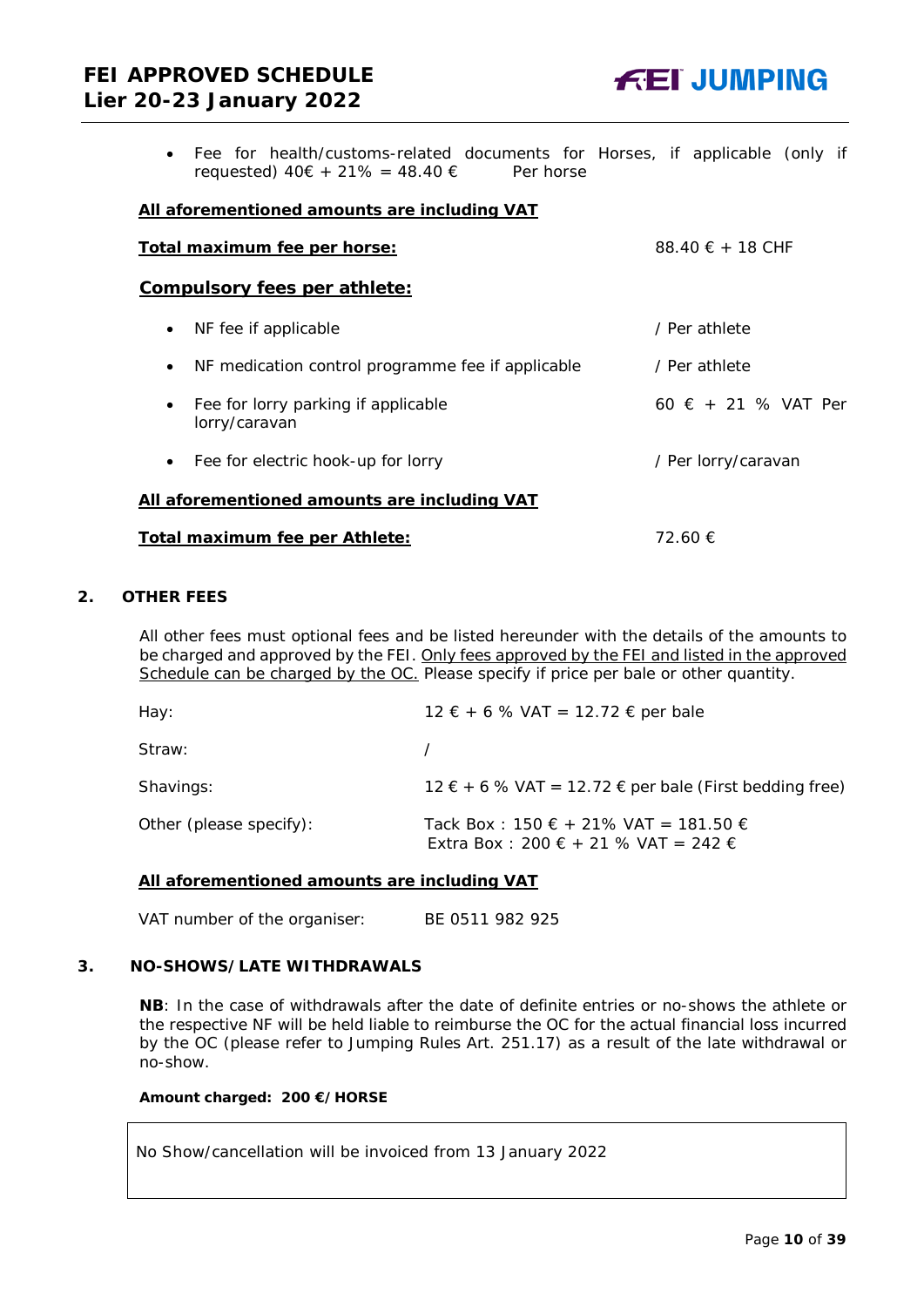## <span id="page-10-0"></span>**VIII. TIMETABLE**

#### **Competitions must not start before 08:00 and must not finish after 23:00, unless prior approval is granted by the FEI.**

#### **As per Jumping Rules Annex VI: combined competitions are not permitted.**

*The scheduling of competitions must take into account mandatory maintenance breaks as follows. In principle, there should be one maintenance break for every 40 starters; at a minimum, it is compulsory to include one maintenance break in competitions with 50-99 starters after half of the starters have competed. Competitions with 100 starters or more must have three maintenance breaks. The start list must indicate when the maintenance break will take place (e.g. after N° 25).*

| (to be provided per category/level if multiple events)            | Dav       | Date       | Time                            |
|-------------------------------------------------------------------|-----------|------------|---------------------------------|
| Opening of stables                                                | Wednesday | 19/01/2022 | 10 <sub>h</sub> 00              |
|                                                                   |           |            | <b>IS</b><br>ARRIVAL            |
|                                                                   |           |            | <b>POSSIBLE</b><br>UNTILL 16h00 |
|                                                                   |           |            |                                 |
| Horse Inspection All horses taking part at this Event must        | Mednesday | 19/01/2022 | 17h00-19h00                     |
| be present during the first horse inspection, unless unable to do |           |            |                                 |
| so due to "force majeure"                                         |           |            |                                 |
|                                                                   |           |            |                                 |
|                                                                   |           |            |                                 |
| Horse Re-Inspection<br>$\bullet$                                  | Thursday  | 19/01/2022 | 07h30-07h45                     |
|                                                                   |           |            |                                 |
|                                                                   |           |            |                                 |

|           | Competitions CSI2*:            | Day                              | Date          | <b>Time</b> | Art       | <b>Prize Money</b>  |
|-----------|--------------------------------|----------------------------------|---------------|-------------|-----------|---------------------|
|           | <b>Declaration of Starters</b> |                                  |               |             | 111111111 | /////////////////// |
| $\bullet$ | Class $1 - 1m35$               | Thursday                         | 20 January 22 | Following   | 274.2.5   | 2000 €              |
| ۰         | Class $2 - 1m40$               | Thursday                         | 20 January 22 | Following   | 238.2.1   | 2500 €              |
| $\bullet$ | Class $3 - 1m45$               | Thursday                         | 20 January 22 | Following   | 238.2.1   | 3000 €              |
| ٠         | Class $4 - 1m40$               | Friday                           | 21 January 22 | Following   | 274.2.5   | 2500€               |
|           | Class $5 - 1m45$ LR            | Friday                           | 21 January 22 | Following   | 238.2.2   | 24000€+1500TB       |
| $\bullet$ | Class $6 - 1m35$               | Saturday                         | 22 January 22 | 08h00       | 238.2.1   | 2000 €              |
| ۰         | Class $7 - 1m40$               | Saturday                         | 22 January 22 | Following   | 238.2.2   | 7500 €              |
|           | Class $8 - 1m35/1m40$          | <b>Sunday</b>                    | 23 January 22 | 08h00       | 274.2.5   | 2000 €              |
| $\bullet$ | Class $9 - 1m45$ GP/LR         | Sunday                           | 23 January 22 | Following   | 238.2.2   | 30000 €             |
|           |                                |                                  |               |             |           |                     |
|           | <b>Total Prize Money</b>       | 77 000 € (tackbox included)/week |               |             |           |                     |
| $\bullet$ | Prizes in Kind                 | 1500 € Stephex Tackbox /week     |               |             |           |                     |

| Competitions CSI1*:        | Day      | Date          | Time      | Art.             | <b>Prize Money</b> |
|----------------------------|----------|---------------|-----------|------------------|--------------------|
| • Declaration of Starters  |          |               |           |                  |                    |
|                            |          |               |           |                  | //////             |
| • Class $I - 1m30$         | Thursday | 20 January 22 | Following | 274.1.5.3 1500 € |                    |
| • Class $II - 1m10$        | Friday   | 21 January 22 | Following | 274.2.5          | 750 €              |
| $\bullet$ Class III - 1m20 | Friday   | 21 January 22 | Following | 274.2.5          | 1000 €             |
| $\bullet$ Class IV - 1m30  | Saturday | 22 January 22 | Following | 238.2.1          | 1500 €             |
| • Class $V - 1m20$         | Saturday | 22 January 22 | Following | 274.1.5.3 1000 € |                    |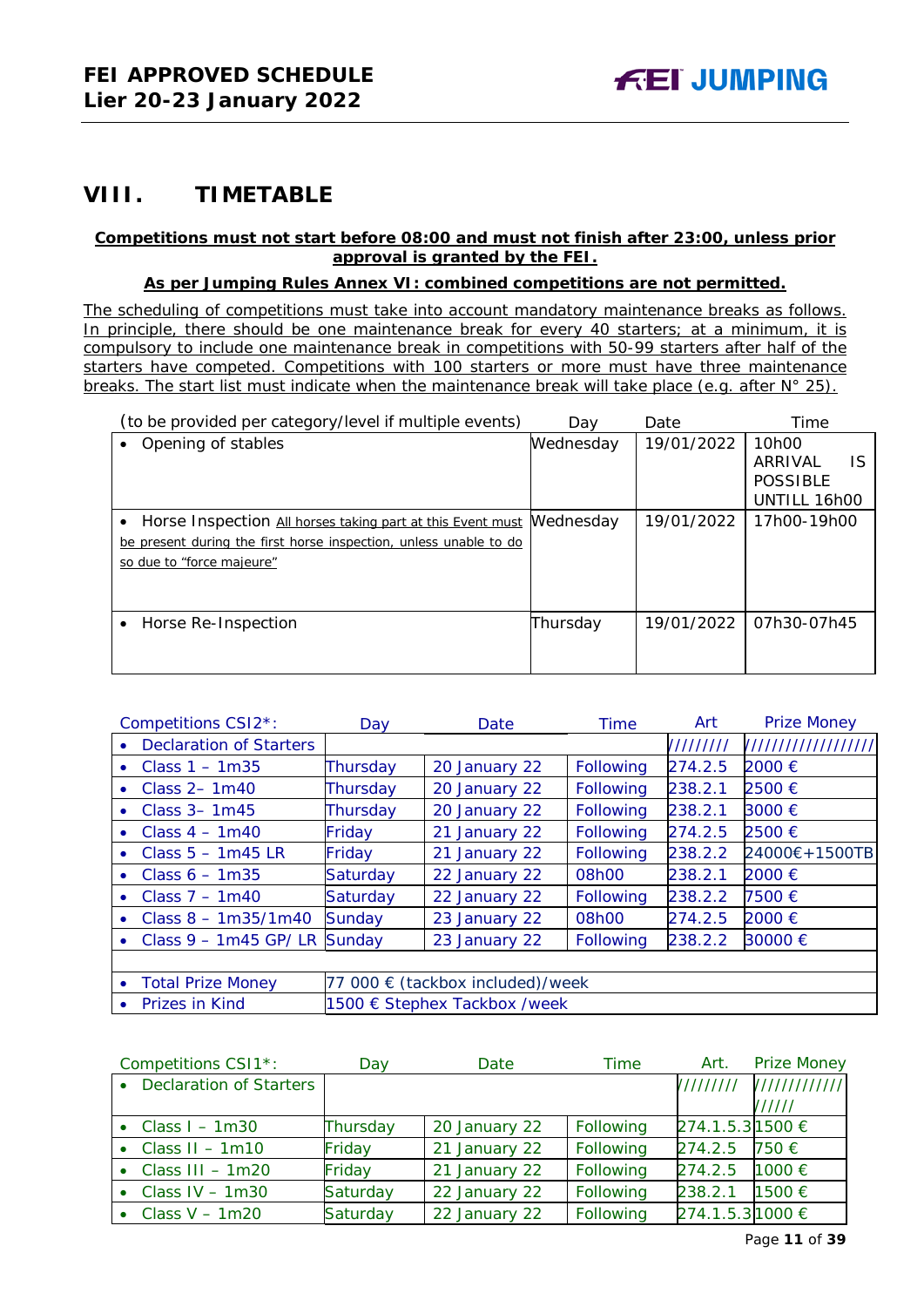## **FEI APPROVED SCHEDULE Lier 20-23 January 2022**

| • Class $VI - 1m10$         | Saturday                   | 22 January 22 | Following | 274.1.5.3750 € |        |
|-----------------------------|----------------------------|---------------|-----------|----------------|--------|
| $\bullet$ Class VII - 1m10  | Sunday                     | 23 January 22 | Following | 274.2.5        | 750 €  |
| $\bullet$ Class VIII - 1m20 | Sunday                     | 23 January 22 | Following | 274.2.5        | 1000 € |
| • Class $IX - 1m30$         | Sunday                     | 23 January 22 | Following | 238.2.2        | 3000 € |
|                             |                            |               |           |                |        |
| • Total Prize Money         | 11250 $\epsilon$ /per week |               |           |                |        |
| • Prizes in Kind            |                            |               |           |                |        |

|           | Competitions CSIYH1*:          | Day                       | Date          | Time      | Art.      | <b>Prize Money</b> |
|-----------|--------------------------------|---------------------------|---------------|-----------|-----------|--------------------|
| $\bullet$ | <b>Declaration of Starters</b> |                           |               |           | 111111111 | 1111111111111      |
|           |                                |                           |               |           |           | //////             |
|           | • Class $A - 5 + 6$ Years      | Thursday                  | 20 January 22 | 08h00     | 274.2.5   | 1000 €             |
| $\bullet$ | Class B-7 years                | Thursday                  | 20 January 22 | Following | 274.2.5   | 1500 €             |
|           | Class $C - 5 + 6$ years        | Friday                    | 21 January 22 | 08h00     | 238.2.1   | 1000 €             |
|           | Class $D - 7$ years            | Friday                    | 21 January 22 | Following | 238.2.1   | 1500 €             |
|           | Class $E - 5 + 6$ years        | Saturday                  | 22 January 22 | Following | 274.2.5   | 1500 €             |
|           | • Class $F - 7$ years          | Saturday                  | 22 January 22 | Following | 238.2.2   | 2500 €             |
|           |                                |                           |               |           |           |                    |
|           | • Total Prize Money            | 9000 $\epsilon$ /per week |               |           |           |                    |
|           | <b>Prizes in Kind</b>          |                           |               |           |           |                    |

## **Overall Prize Money: 97 250 €**

**Applicable government tax to be deducted from Prize Money (see also XIV.8): 18%**

#### **GENERAL CLASSIFICATION AT THE END OF THE COMPETITIONS:**

| Leading athlete award - |  |
|-------------------------|--|
| Best foreign athlete -  |  |
| Best home athlete $-$   |  |
| Team awards $-$         |  |

### **PRIZE – CLASSIFICATION:**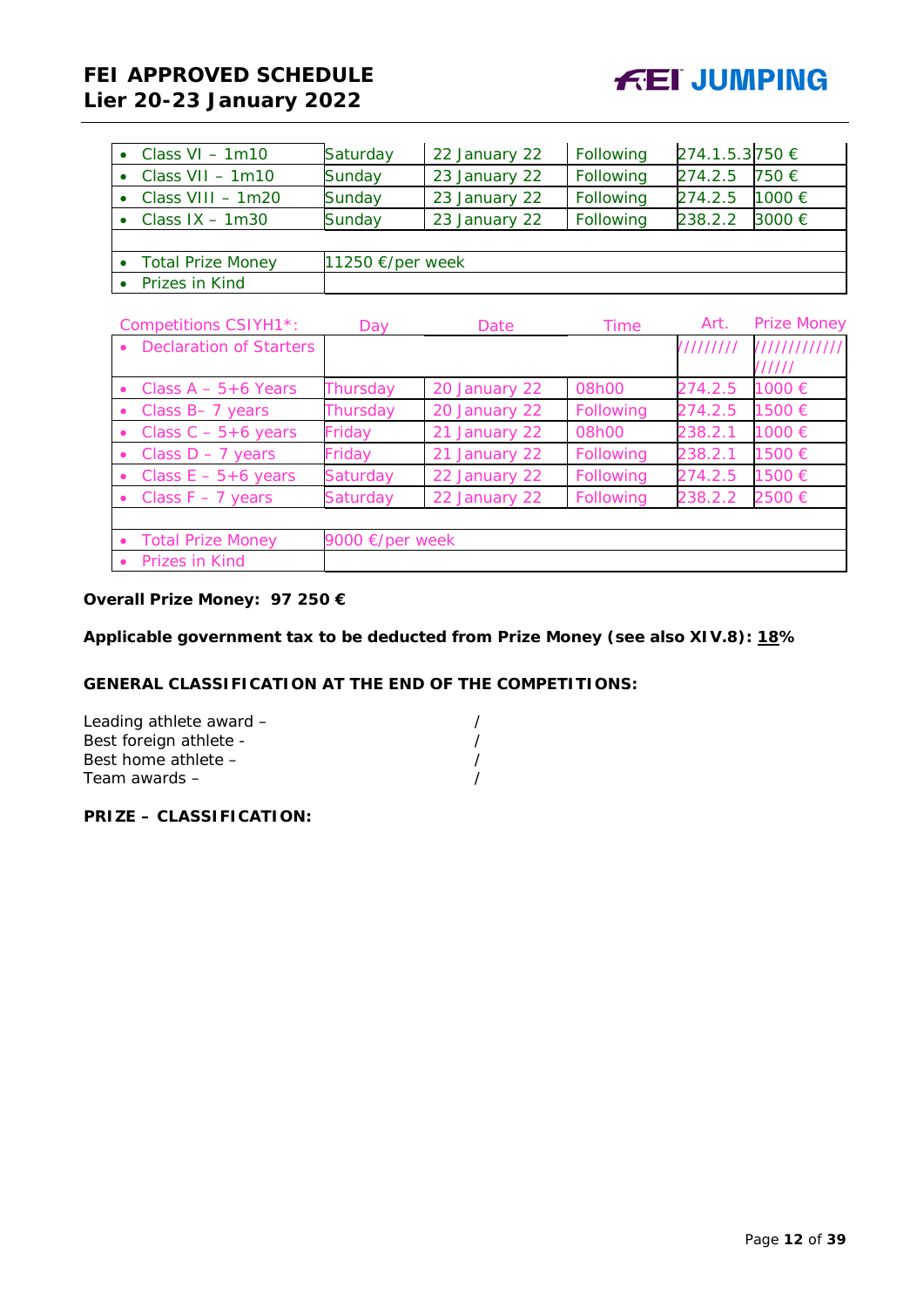## <span id="page-12-0"></span>**IX. COMPETITION DETAIL**

## **FIRST DAY : Thursday DATE** (dd/mm/yy) **: 20 January 2022**

Timing of the competitions:

Every evening, after the entries, the definite timing will be published. Please check the timing every day!

## **COMPETITION A Time:** 08h00

International Competition CSIYH1\* - 5 and 6 years old horses Type of Competition: Table A – 2 phases Special - Acc. to Article: 274.2.5.

| Jump off (if any)            | none                                                                                                 |
|------------------------------|------------------------------------------------------------------------------------------------------|
| Speed/Fixed time             | 350 m/min                                                                                            |
| Height of obstacles:         | $5y: 1m05$ 6y: 1m15                                                                                  |
| Number of horses per athlete |                                                                                                      |
| <b>Number of Starters:</b>   | 100* (if more than 100 take part then please refer                                                   |
|                              | to Section XIV point 9).                                                                             |
| Total prize money:           | 1.000 €                                                                                              |
| Chart to be used:            | 1 (25% to winner) $\boldsymbol{x}$                                                                   |
|                              | 2 (33% to winner)<br>I.                                                                              |
|                              | Please specify prize money amount for each athlete placed 13 <sup>th</sup> and beyond: 20 $\epsilon$ |

#### **COMPETITION B Time:** Following

International Competition CSIYH1\* - 7 years old horses Type of Competition: Table A – 2 phases Special - Acc. to Article: 274.2.5.

| Jump-off (if any)            | none                                                                           |
|------------------------------|--------------------------------------------------------------------------------|
| Speed/Fixed time             | 350 m/min                                                                      |
| Height of obstacles:         | 1 <sub>m25</sub>                                                               |
| Number of horses per athlete | 3                                                                              |
| <b>Number of Starters:</b>   | 100* (if more than 100 take part then please refer<br>to Section XIV point 9). |
| Total prize money:           | 1.500 €                                                                        |
| Chart to be used:            | 1 (25% to winner) $\boldsymbol{x}$<br>2 (33% to winner)                        |

Please specify prize money amount for each athlete placed 13<sup>th</sup> and beyond: 30  $\epsilon$ 

#### **COMPETITION 1 Time:** Following

International Competition CSI2\* - 1m35 Type of Competition: Table A – 2 Phases Special - Acc. to Article: 274.2.5

| Jump-off (if any)            | none                                               |
|------------------------------|----------------------------------------------------|
| Speed/Fixed time             | 350 m/min                                          |
| Height of obstacles:         | 1 <sub>m35</sub>                                   |
| Number of horses per athlete | 3                                                  |
| <b>Number of Starters:</b>   | 100* (if more than 100 take part then please refer |
|                              | to Section XIV point 9).                           |
| Total prize money:           | $2.000 \in$                                        |
| Chart to be used:            | 1 (25% to winner) $\boldsymbol{\mathsf{x}}$        |
|                              | $2$ (33% to winner)                                |
|                              |                                                    |

Please specify prize money amount for each athlete placed 13<sup>th</sup> and beyond: 35  $\epsilon$ 

**FEI JUMPING**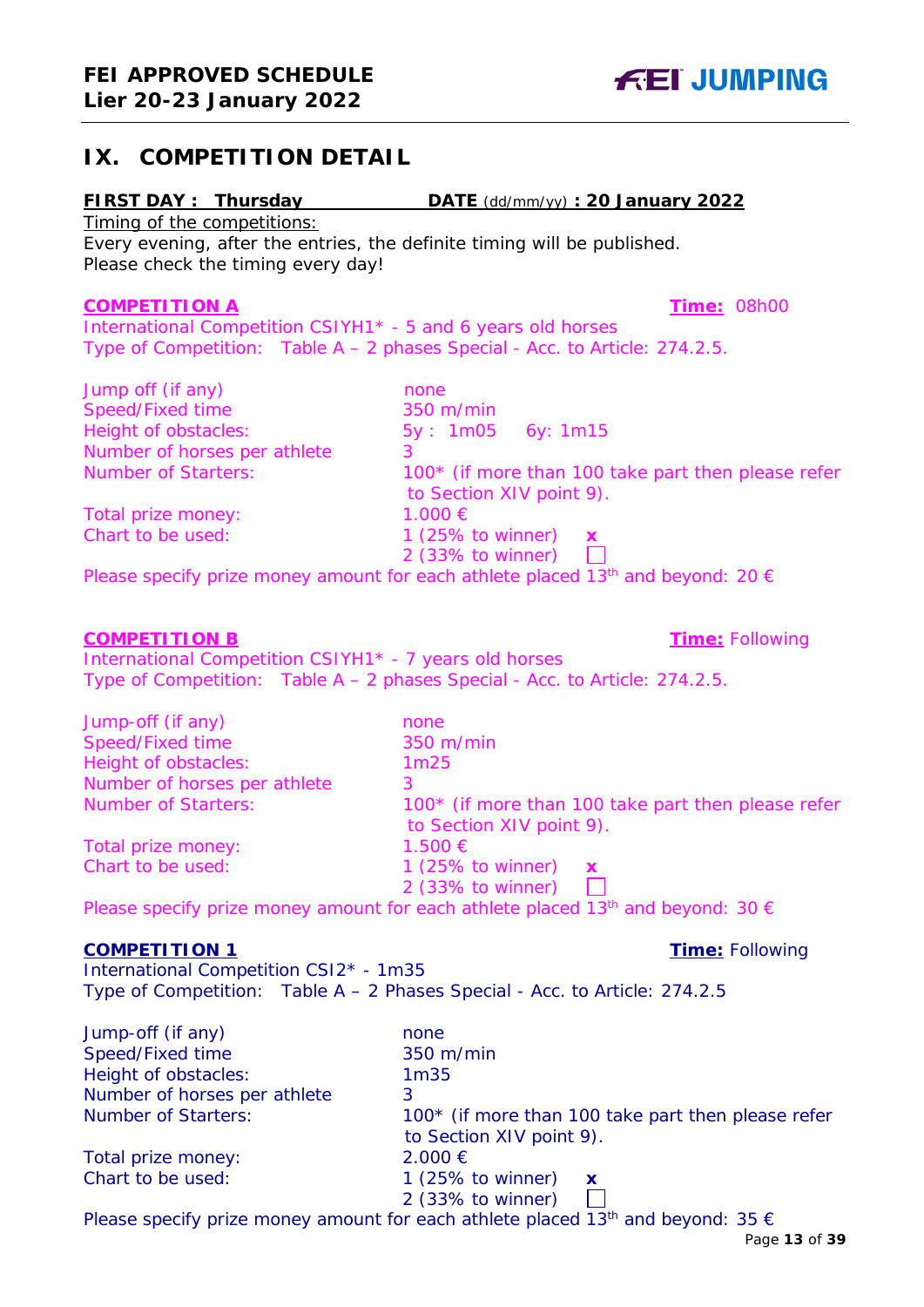# **Lier 20-23 January 2022**

**FEI APPROVED SCHEDULE**

## **COMPETITION 2 Time:** Following

International Competition CSI2\* - 1m40 Type of Competition: Table A against the clock - Acc. to Article: 238.2.1 This class counts for the Belgian H&H ranking for the Belgian riders Qualification for Class  $5$  LR + 7 (if more then 100 riders are present at the CSI2<sup>\*</sup>) Qualification for Class 9 GP

| Jump-off (if any)            | none                                               |
|------------------------------|----------------------------------------------------|
| Speed/Fixed time             | 350 m/min                                          |
| Height of obstacles:         | 1 <sub>m40</sub>                                   |
| Number of horses per athlete |                                                    |
| <b>Number of Starters:</b>   | 100* (if more than 100 take part then please refer |
|                              | to Section XIV point 9).                           |
| Total prize money:           | $2.500 \in$                                        |
| Chart to be used:            | 1 (25% to winner) $\boldsymbol{\mathsf{x}}$        |
|                              | 2 (33% to winner)                                  |
|                              |                                                    |

Please specify prize money amount for each athlete placed 13<sup>th</sup> and beyond: 40  $\epsilon$ 

## **COMPETITION 3 Time:** Following

International Competition CSI2\* - 1m45 Type of Competition: Table A against the clock - Acc. to Article: 238.2.1 This class counts for the Belgian H&H ranking for the Belgian riders Qualification for Class 5 LR (if more then 100 riders are present at the CSI2\*) Qualification for Class 9 GP

| Jump-off (if any)            | none                                                                                                                                                                                                                           |
|------------------------------|--------------------------------------------------------------------------------------------------------------------------------------------------------------------------------------------------------------------------------|
| Speed/Fixed time             | 350 m/min                                                                                                                                                                                                                      |
| Height of obstacles:         | 1m45                                                                                                                                                                                                                           |
| Number of horses per athlete |                                                                                                                                                                                                                                |
| <b>Number of Starters:</b>   | 100* (if more than 100 take part then please refer                                                                                                                                                                             |
|                              | to Section XIV point 9).                                                                                                                                                                                                       |
| Total prize money:           | $3.000 \in$                                                                                                                                                                                                                    |
| Chart to be used:            | $1(25\% \text{ to winner})$<br>$\mathbf{x}$                                                                                                                                                                                    |
|                              | 2 (33% to winner)                                                                                                                                                                                                              |
|                              | the contract of the contract of the contract of the contract of the contract of the contract of the contract of the contract of the contract of the contract of the contract of the contract of the contract of the contract o |

Please specify prize money amount for each athlete placed 13<sup>th</sup> and beyond: 75  $\epsilon$ 

### **COMPETITION I Time:** Following

International Competition CSI1\* - 1m30 Type of Competition: Table  $A - 2$  phases, both against the clock - Acc. to Article: 274.1.5.3 Qualification for Class IX (GP)

| Jump-off (if any)            | none                                               |
|------------------------------|----------------------------------------------------|
| Speed/Fixed time             | 350 m/min                                          |
| Height of obstacles:         | 1 <sub>m30</sub>                                   |
| Number of horses per athlete | 3                                                  |
| <b>Number of Starters:</b>   | 100* (if more than 100 take part then please refer |
|                              | to Section XIV point 9).                           |
| Total prize money:           | 1.500 €                                            |
| Chart to be used:            | 1 (25% to winner)<br>$\mathbf{x}$                  |
|                              | $2$ (33% to winner)                                |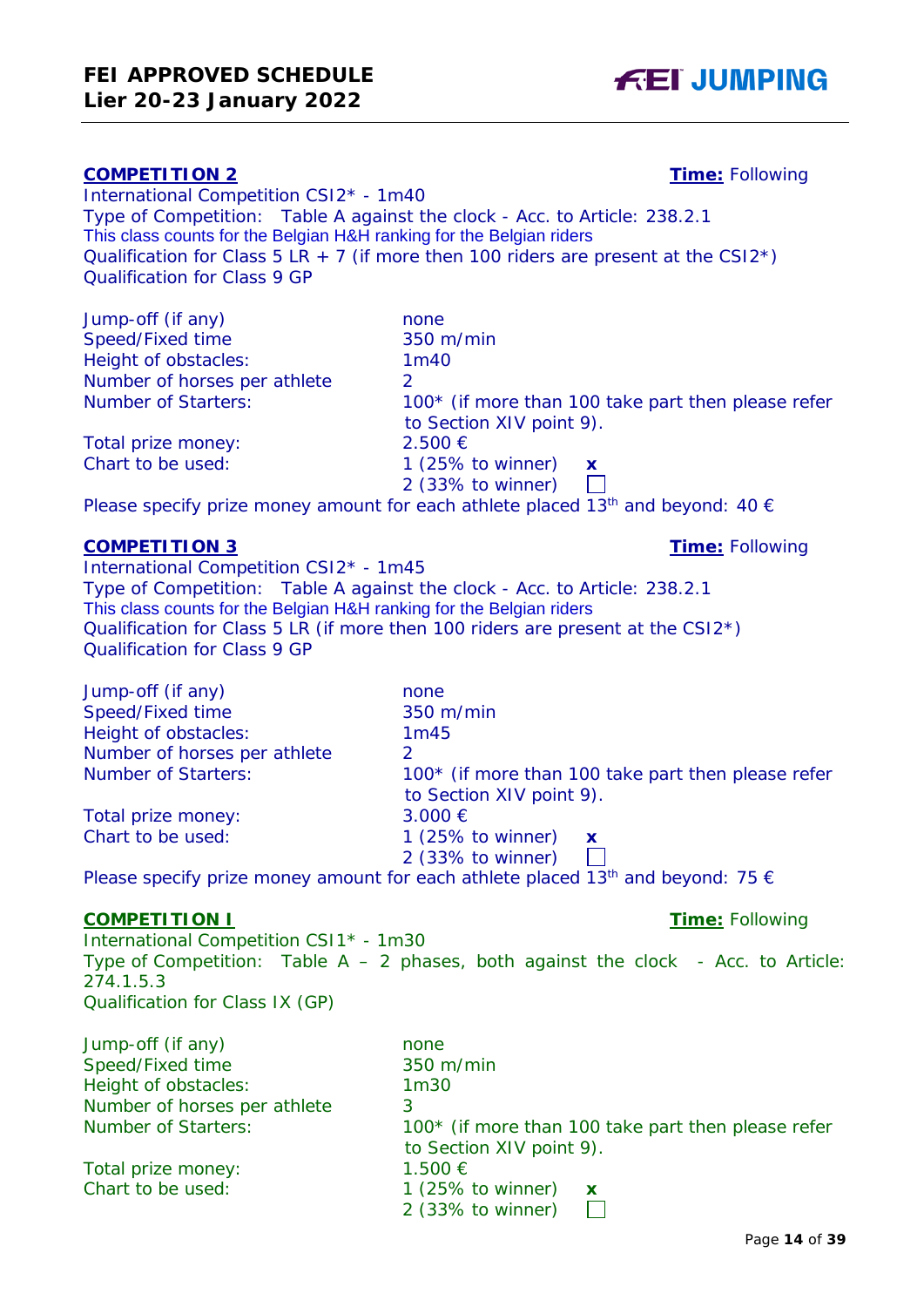Please specify prize money amount for each athlete placed 13<sup>th</sup> and beyond: 30  $\epsilon$ 

### **SECOND DAY : Friday DATE** (dd/mm/yy) **: 21 January 2022**

Timing of the competitions: Every evening, after the entries, the definite timing will be published. Please check the timing every day!

#### **COMPETITION C Time:** 08h00

International Competition CSIYH1\* - 5 and 6 years old horses Type of Competition: Table A against the clock - Acc. to Article: 238.2.1

| none                                                                           |
|--------------------------------------------------------------------------------|
| 350 m/min                                                                      |
| 5Y: 1m05  6Y: 1m15                                                             |
|                                                                                |
| 100* (if more than 100 take part then please refer<br>to Section XIV point 9). |
| 1.000 €                                                                        |
| 1 (25% to winner) $\boldsymbol{x}$<br>2 (33% to winner)                        |
|                                                                                |

Please specify prize money amount for each athlete placed 13<sup>th</sup> and beyond: 20  $\epsilon$ 

#### **COMPETITION D Time:** Following

International Competition CSIYH1\* - 7 years old horses Type of Competition: Table A against the clock – Accc. to Article: 238.2.1

| Jump-off (if any)            | none                                                                           |
|------------------------------|--------------------------------------------------------------------------------|
| Speed/Fixed time             | 350 m/min                                                                      |
| Height of obstacles:         | 1 <sub>m25</sub>                                                               |
| Number of horses per athlete | 3                                                                              |
| <b>Number of Starters:</b>   | 100* (if more than 100 take part then please refer<br>to Section XIV point 9). |
| Total prize money:           | 1.500 €                                                                        |
| Chart to be used:            | 1 $(25\% \text{ to winner})$<br>$\mathbf{x}$<br>2 (33% to winner)              |

Please specify prize money amount for each athlete placed 13<sup>th</sup> and beyond: 30  $\epsilon$ 

#### **COMPETITION 4 Time:** Following

International Competition CSI2\* - 1m40 Type of Competition: Table A – 2 phases Special - Acc. to Article: 274.2.5 This class counts for the Belgian H&H ranking for the Belgian riders Qualification for Class 7 ( if more then 100 riders are present at the CSI2\*)

| Jump-off (if any)            | none                                               |
|------------------------------|----------------------------------------------------|
| Speed/Fixed time             | 350 m/min                                          |
| Height of obstacles:         | 1 <sub>m40</sub>                                   |
| Number of horses per athlete | ာ                                                  |
| <b>Number of Starters:</b>   | 100* (if more than 100 take part then please refer |
|                              | to Section XIV point 9).                           |
| Total prize money:           | $2.500 \in$                                        |
| Chart to be used:            | 1 (25% to winner) $\mathbf x$                      |

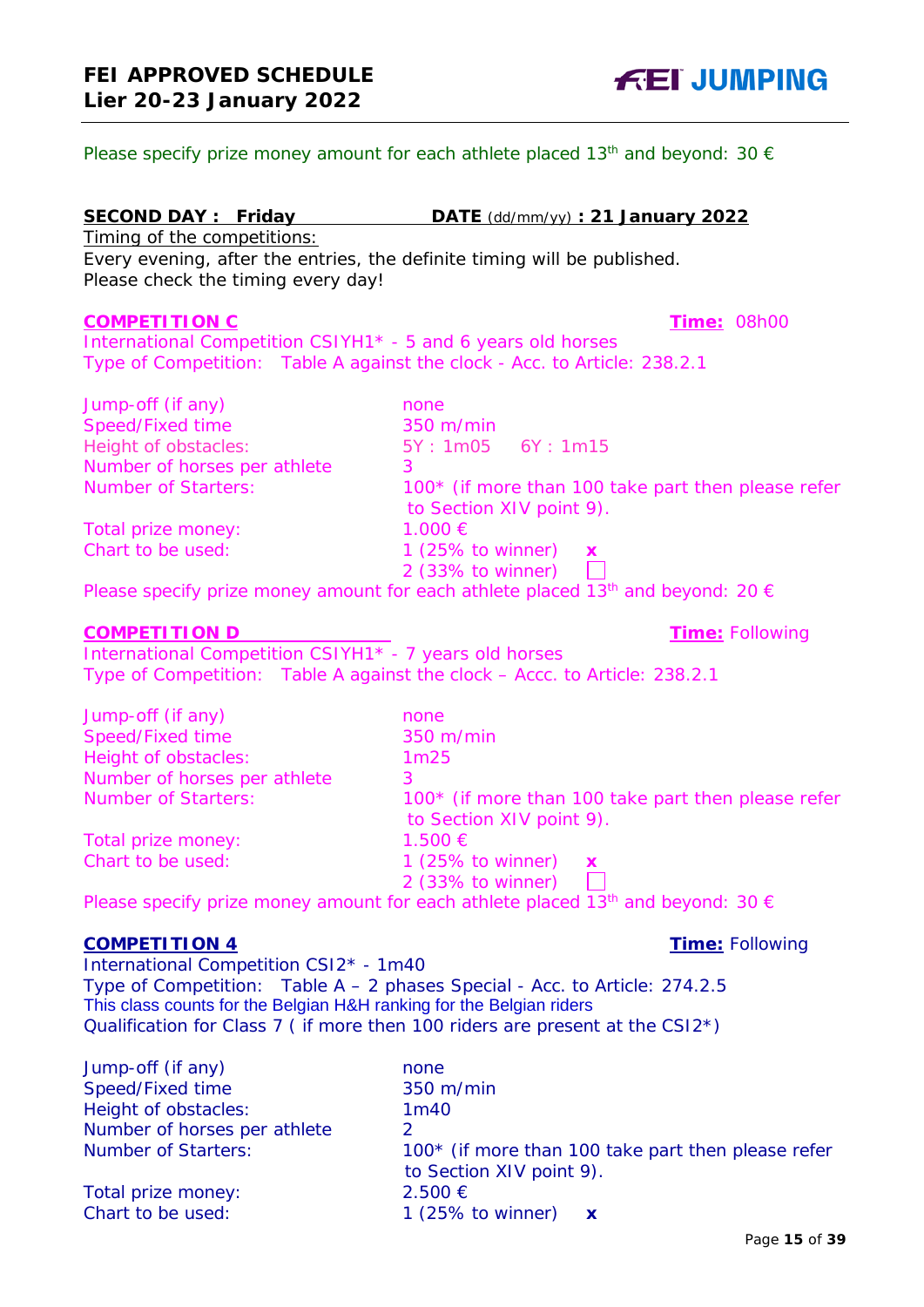## 2 (33% to winner)  $\mathbf{L}$ Please specify prize money amount for each athlete placed 13<sup>th</sup> and beyond: 40  $\epsilon$ **COMPETITION 5 Time:** Following International Competition CSI2\* - 1m45 LR Type of Competition: Table A – Jump off - Acc. to Article: 238.2.2 This class counts for the FEI Longines Ranking group D This class counts for the Belgian H&H ranking for the Belgian riders Qualification for competition 9 GP Open to the 50 best riders of Class 2 Open to the 50 best riders of Class 3 Jump-off (if any) yes Speed/Fixed time Height of obstacles: 1m45 Number of horses per athlete 1 Number of Starters: 100 Total prize money: 25.500  $\in$  (24.000 + Stephex TB value 1500  $\in$ ) Chart to be used: 1 (25% to winner) **x** 2 (33% to winner)  $\Box$ Please specify prize money amount for each athlete placed 13<sup>th</sup> and beyond: 100  $\epsilon$ **COMPETITION II Time:** Following International Competition CSI1\* - 1m10 Type of Competition: Table A – 2 phases Special- Acc. to Article: 274.2.5 Jump-off (if any) none Speed/Fixed time 350 m/min Height of obstacles: 1m10 Number of horses per athlete 3 Number of Starters: 100<sup>\*</sup> (if more than 100 take part then please refer to Section XIV point 9). Total prize money:  $750 \in$ Chart to be used: 1 (25% to winner) **x** 2 (33% to winner) Please specify prize money amount for each athlete placed 13<sup>th</sup> and beyond: 18  $\epsilon$ **COMPETITION III Time:** Following International Competition CSI1\* - 1m20 Type of Competition: Table A – 2 phases Special - Acc. to Article: 274.2.5

| Jump-off (if any)            | none                                                                           |
|------------------------------|--------------------------------------------------------------------------------|
| Speed/Fixed time             | 350 m/min                                                                      |
| Height of obstacles:         | 1 <sub>m20</sub>                                                               |
| Number of horses per athlete | 3                                                                              |
| <b>Number of Starters:</b>   | 100* (if more than 100 take part then please refer<br>to Section XIV point 9). |
| Total prize money:           | 1000€                                                                          |
| Chart to be used:            | 1 $(25\%$ to winner)<br>$\mathbf{x}$                                           |
|                              | 2 (33% to winner)                                                              |
|                              |                                                                                |

Please specify prize money amount for each athlete placed 13<sup>th</sup> and beyond: 20  $\epsilon$ 

**FEI JUMPING**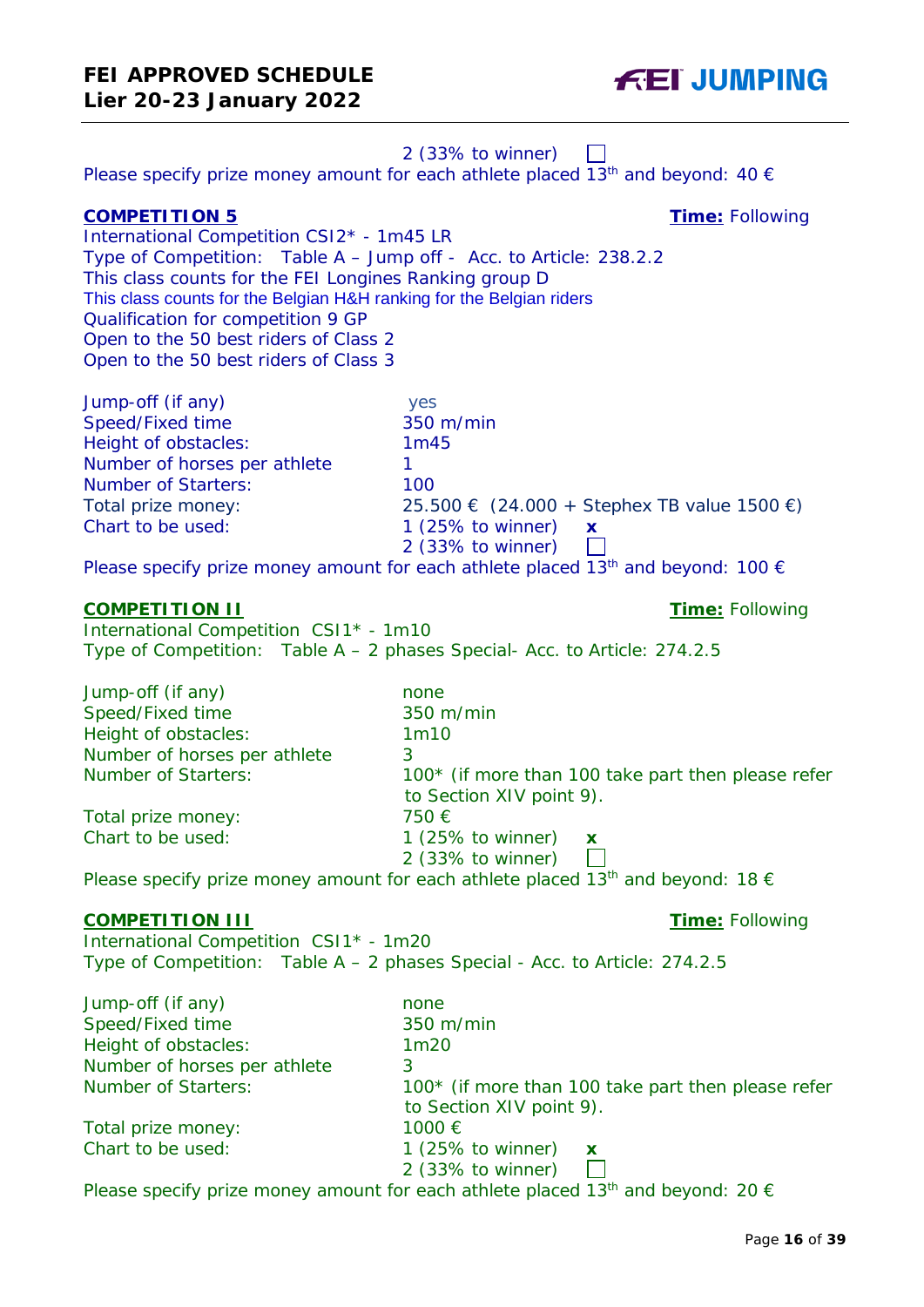## **THIRD DAY : Saturday DATE** (dd/mm/yy) **: 22 January 2022**

Timing of the competitions: Every evening, after the entries, the definite timing will be published. Please check the timing every day !

## **COMPETITION 6 Time:** 08h00

International Competition CSI2\* - 1m35 Type of Competition: Table A against the clock - Acc. to Article: 238.2.1

| Jump-off (if any)            | none                                               |
|------------------------------|----------------------------------------------------|
| Speed/Fixed time             | 350 m/min                                          |
| Height of obstacles:         | 1 <sub>m35</sub>                                   |
| Number of horses per athlete | 3                                                  |
| <b>Number of Starters:</b>   | 100* (if more than 100 take part then please refer |
|                              | to Section XIV point 9).                           |
| Total prize money:           | $2.000 \in$                                        |
| Chart to be used:            | $1(25\% \text{ to winner})$<br>$\mathbf x$         |
|                              | 2 (33% to winner)                                  |
|                              | المطابعين والمتحاول والمنافي والمستحيل والمتحدث    |

Please specify prize money amount for each athlete placed 13<sup>th</sup> and beyond: 35  $\epsilon$ 

## **COMPETITION IV Time:** Following

International Competition CSI1\* - 1m30 Type of Competition: Table A against the clock - Acc. to Article: 238.2.1 Qualification for Class IX (GP)

| Jump-off (if any)              | none                                                                                                                                                                                          |
|--------------------------------|-----------------------------------------------------------------------------------------------------------------------------------------------------------------------------------------------|
| Speed/Fixed time               | 350 m/min                                                                                                                                                                                     |
| Height of obstacles:           | 1 <sub>m30</sub>                                                                                                                                                                              |
| Number of horses per athlete   | 3                                                                                                                                                                                             |
| <b>Number of Starters:</b>     | 100* (if more than 100 take part then please refer                                                                                                                                            |
|                                | to Section XIV point 9).                                                                                                                                                                      |
| Total prize money:             | 1.500 €                                                                                                                                                                                       |
| Chart to be used:              | $1(25\% \text{ to winner})$<br>$\mathbf{x}$                                                                                                                                                   |
|                                | $2$ (33% to winner)                                                                                                                                                                           |
| and the second second results. | $\mathbf{r} \cdot \mathbf{c}$ , $\mathbf{r} \cdot \mathbf{r}$ , $\mathbf{r} \cdot \mathbf{r}$ , $\mathbf{r} \cdot \mathbf{r}$ , $\mathbf{r} \cdot \mathbf{r}$ , $\mathbf{r} \cdot \mathbf{r}$ |

Please specify prize money amount for each athlete placed 13<sup>th</sup> and beyond: 30  $\epsilon$ 

## **COMPETITION E Time:** Following

International Competition CSIYH1\* - 5 and 6 years old horses Type of Competition: Table A – 2 phases Special- Acc. to Article: 274.2.5

| Jump-off (if any)            | none                                                                                                 |
|------------------------------|------------------------------------------------------------------------------------------------------|
| Speed/Fixed time             | 350 m/min                                                                                            |
| Height of obstacles:         | 5Y: 1m10 6Y: 1m20                                                                                    |
| Number of horses per athlete |                                                                                                      |
| <b>Number of Starters:</b>   | 100* (if more than 100 take part then please refer                                                   |
|                              | to Section XIV point 9).                                                                             |
| Total prize money:           | 1.500 €                                                                                              |
| Chart to be used:            | 1 (25% to winner) $\boldsymbol{x}$                                                                   |
|                              | 2 (33% to winner) $\Box$                                                                             |
|                              | Please specify prize money amount for each athlete placed 13 <sup>th</sup> and beyond: 30 $\epsilon$ |

**FEI JUMPING**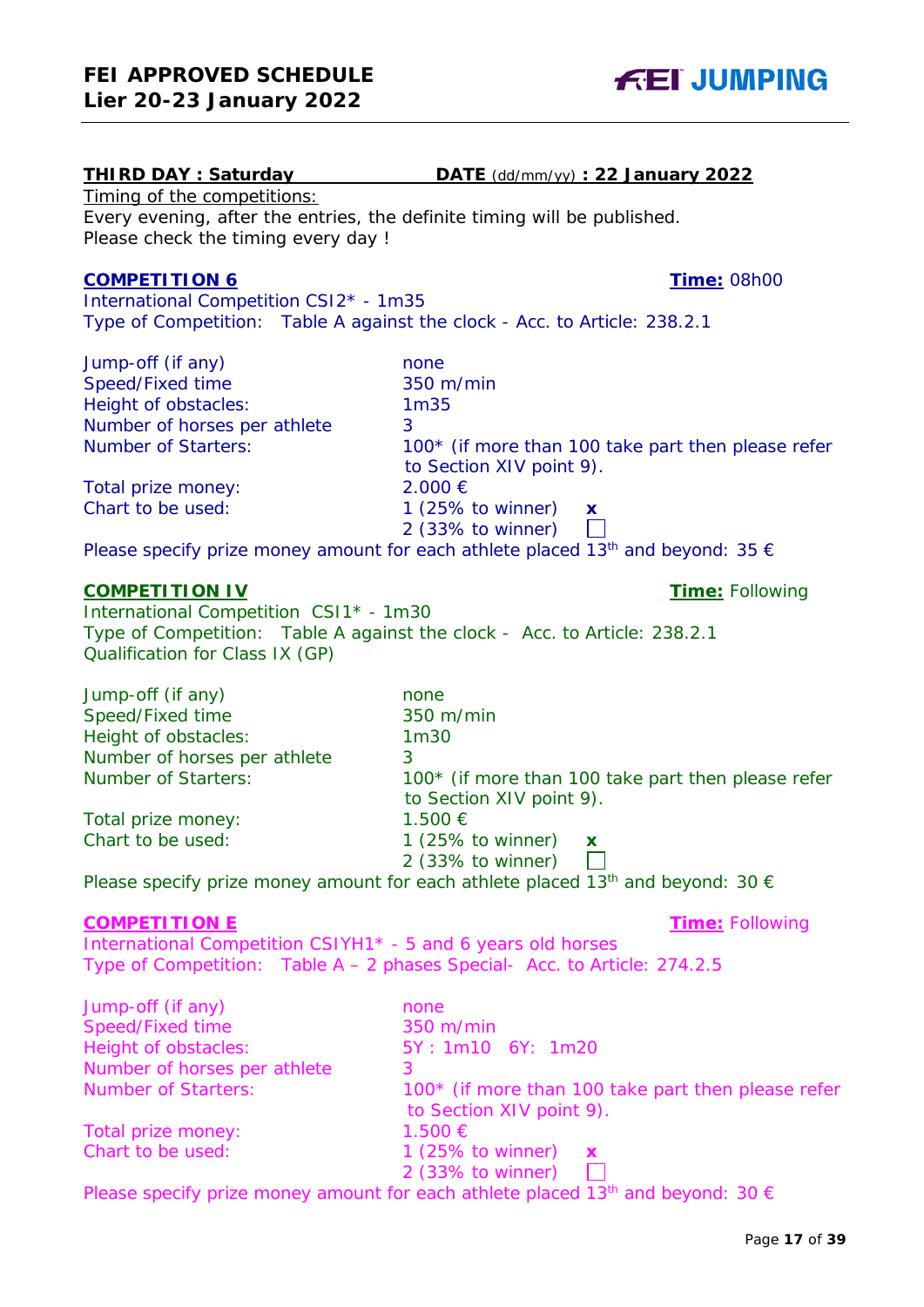#### **COMPETITION F Time:** following

International Competition CSIYH1\* - 7 years old horses Type of Competition: Table A – jump off - Acc. to Article: 238.2.2

| Jump-off (if any)            | one                                                                            |
|------------------------------|--------------------------------------------------------------------------------|
| Speed/Fixed time             | 350 m/min                                                                      |
| Height of obstacles:         | 1 <sub>m25</sub>                                                               |
| Number of horses per athlete | З.                                                                             |
| <b>Number of Starters:</b>   | 100* (if more than 100 take part then please refer<br>to Section XIV point 9). |
| Total prize money:           | $2.500 \in$                                                                    |
| Chart to be used:            | 1 (25% to winner) $\boldsymbol{x}$<br>2 (33% to winner)                        |

Please specify prize money amount for each athlete placed 13<sup>th</sup> and beyond: 35  $\epsilon$ 

## **COMPETITION 7 Time:** following

International Competition CSI2\* - 1m40 - Final Type of Competition: Table A – jump off - Acc to Article: 238.2.2 This class counts for the Belgian H&H ranking for the Belgian riders Open to 50 best riders of Class 2 and the 50 best riders of Class 4 Qualification for Class 9 GP – Last Chance

| Jump-off (if any)            | one                                          |
|------------------------------|----------------------------------------------|
| Speed/Fixed time             | 350 m/min                                    |
| Height of obstacles:         | 1 <sub>m40</sub>                             |
| Number of horses per athlete |                                              |
| <b>Number of Starters:</b>   | 100                                          |
| Total prize money:           | 7500€                                        |
| Chart to be used:            | 1 $(25\% \text{ to winner})$<br>$\mathbf{x}$ |
|                              | 2 (33% to winner)                            |

Please specify prize money amount for each athlete placed 13<sup>th</sup> and beyond: 75  $\epsilon$ 

## **COMPETITION V Time:** Following

International Competition CSI1\* - 1m20 Type of Competition: Table  $A - 2$  phases, both against the clock - Acc. to Article: 274.1.5.3 Jump-off (if any) none Speed/Fixed time 350 m/min Height of obstacles: 1m20 Number of horses per athlete 3 Number of Starters: 100<sup>\*</sup> (if more than 100 take part then please refer to Section XIV point 9). Total prize money:  $1.000 \in$ Chart to be used: 1 (25% to winner) **x** 2 (33% to winner)  $\Box$ 

Please specify prize money amount for each athlete placed 13<sup>th</sup> and beyond: 20  $\epsilon$ 

## **COMPETITION VI Time:** Following

International Competition CSI1\* - 1m10 Type of Competition: Table  $A - 2$  phases, both against the clock - Acc. to Article: 274.1.5.3

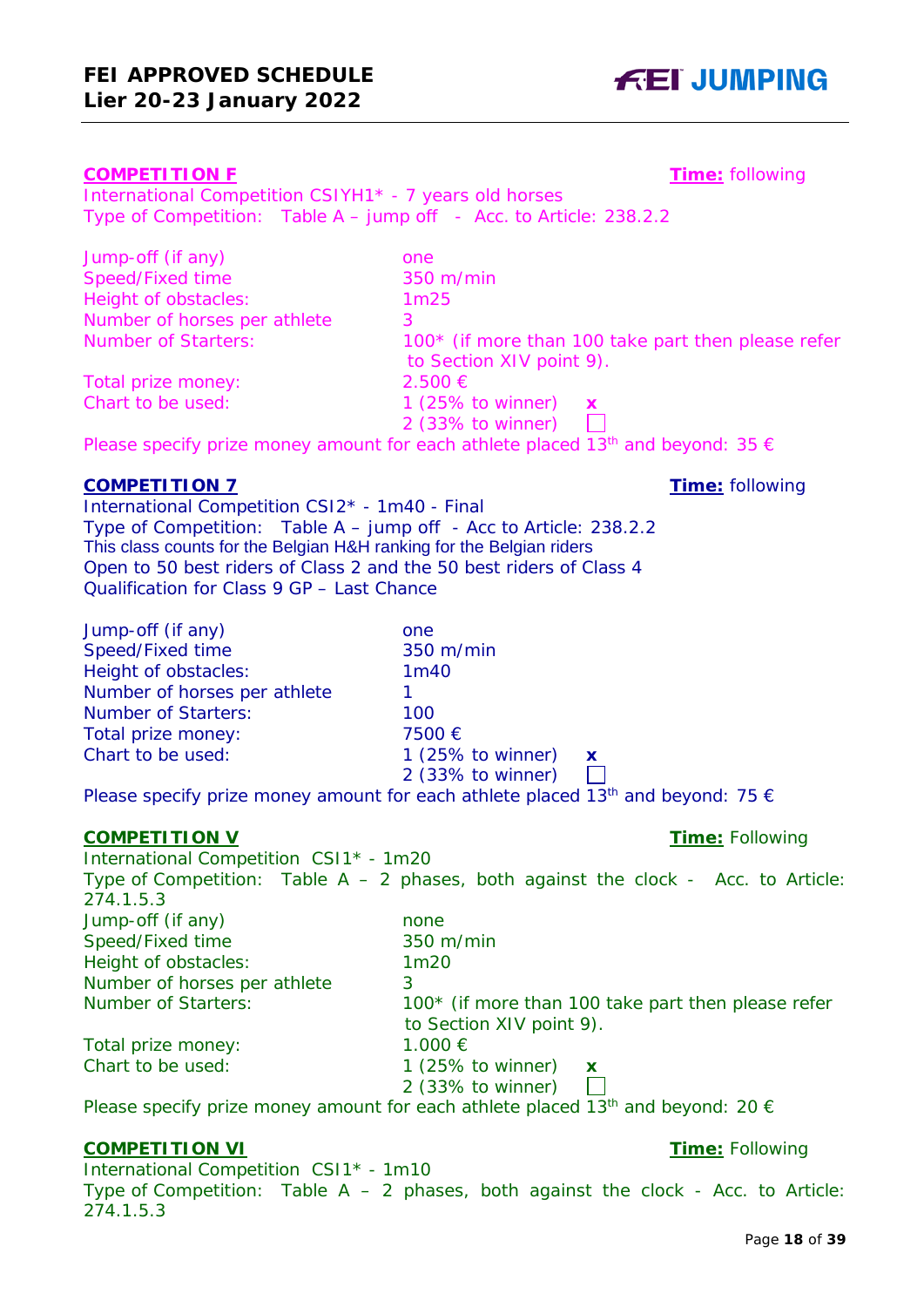| Jump-off (if any)            | none                                                                                     |  |
|------------------------------|------------------------------------------------------------------------------------------|--|
| Speed/Fixed time             | 350 m/min                                                                                |  |
| Height of obstacles:         | 1m10                                                                                     |  |
| Number of horses per athlete | 3                                                                                        |  |
| <b>Number of Starters:</b>   | 100* (if more than 100 take part then please refer                                       |  |
|                              | to Section XIV point 9).                                                                 |  |
| Total prize money:           | 750 €                                                                                    |  |
| Chart to be used:            | $1(25\% \text{ to winner})$<br>$\mathbf{x}$                                              |  |
|                              | $2$ (33% to winner)                                                                      |  |
|                              | Dlogso specify prize mappy amount for each athlete placed 12th and beyond: 18 $\epsilon$ |  |

Please specify prize money amount for each athlete placed 13 $^{\mathrm{m}}$  and beyond: 18  $\in$ 

## **FOURTH DAY : SUNDAY DATE**(dd/mm/yy) **: 23 January 2022**

Timing of the competitions: Every evening, after the entries, the definite timing will be published. Depending on the number of participants and to avoid that the GP starts to early, it is possible that the classes 9 and IX will be switched. Please check the timing every day !

#### **COMPETITION 8 Time:** 08h00

International Competition CSI2\* - 1m35/1m40 Type of Competition: Table A – 2 phases Special - Acc. to Article: 274.2.5

| Jump-off (if any)            | none                                               |
|------------------------------|----------------------------------------------------|
| Speed/Fixed time             | 350 m/min                                          |
| Height of obstacles:         | 1 <sub>m35</sub>                                   |
| Number of horses per athlete | 3                                                  |
| <b>Number of Starters:</b>   | 100* (if more than 100 take part then please refer |
|                              | to Section XIV point 9).                           |
| Total prize money:           | $2.000 \in$                                        |
| Chart to be used:            | 1 (25% to winner) $\boldsymbol{\mathsf{x}}$        |
|                              | 2 (33% to winner)                                  |

Please specify prize money amount for each athlete placed 13<sup>th</sup> and beyond: 35  $\epsilon$ 

#### **COMPETITION VII Time:** following

International Competition CSI1\* - 1m10 Type of Competition: Table  $A - 2$  phases Special - Acc. to Article: 274.2.5

| Jump-off (if any)            | none                                               |
|------------------------------|----------------------------------------------------|
| Speed/Fixed time             | 350 m/min                                          |
| Height of obstacles:         | 1 <sub>m10</sub>                                   |
| Number of horses per athlete | 3                                                  |
| <b>Number of Starters:</b>   | 100* (if more than 100 take part then please refer |
|                              | to Section XIV point 9).                           |
| Total prize money:           | 750 €                                              |
| Chart to be used:            | 1 (25% to winner)<br>$\mathbf x$                   |
|                              | $2$ (33% to winner)                                |
|                              | <b>Contract Contract Contract Contract</b>         |

Please specify prize money amount for each athlete placed 13<sup>th</sup> and beyond: 18  $\epsilon$ 

## **COMPETITION VIII Time:** Following

International Competition CSI1\* - 1m20 Type of Competition: Table A – 2 phases Special - Acc. to Article: 274.2.5

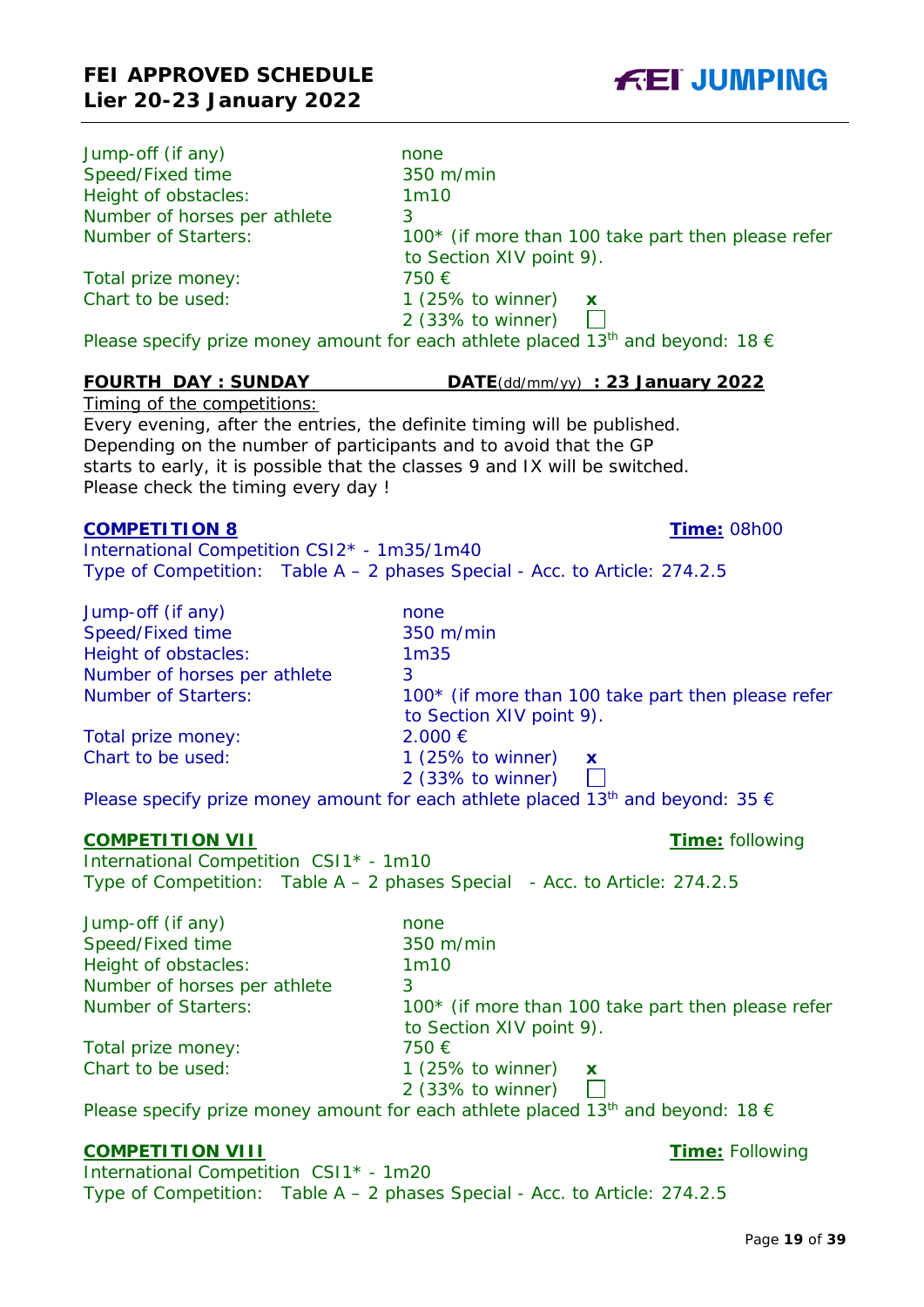| Jump-off (if any)            | none                                                                                                 |  |
|------------------------------|------------------------------------------------------------------------------------------------------|--|
| Speed/Fixed time             | 350 m/min                                                                                            |  |
| Height of obstacles:         | 1m20                                                                                                 |  |
| Number of horses per athlete | 3                                                                                                    |  |
| <b>Number of Starters:</b>   | 100* (if more than 100 take part then please refer                                                   |  |
|                              | to Section XIV point 9).                                                                             |  |
| Total prize money:           | 1000 €                                                                                               |  |
| Chart to be used:            | 1 $(25\% \text{ to winner})$<br>$\mathbf{x}$                                                         |  |
|                              | $2$ (33% to winner)                                                                                  |  |
|                              | Please specify prize money amount for each athlete placed 13 <sup>th</sup> and beyond: 20 $\epsilon$ |  |

## **COMPETITION 9 - Grand Prix Time:** Following

International Competition CSI\* - 1m45 Type of Competition: Table A - jump off - Acc. to Article: 238.2.2 This class counts for the FEI Longines rankings group D This class counts for the Belgian H&H ranking for the Belgian rider Open to :

- The prequalified riders
- the 25 best riders of Class 2 (1m40)
- The 25 best riders of Class 3 (1m45) not already qualified
- the 25 best riders of Class 5 LR (1m45) not already qualified
- the 10 best riders of Class 7 (Final 1m40) not already qualified

| Jump-off (if any)            | one                                         |
|------------------------------|---------------------------------------------|
| Speed/Fixed time             | 375 m/min                                   |
| Height of obstacles:         | 1m45                                        |
| Number of horses per athlete | 1.                                          |
| <b>Number of Starters:</b>   | 85 + prequalified riders                    |
| Total prize money:           | 30.000 €                                    |
| Chart to be used:            | $1(25\% \text{ to winner})$<br>$\mathbf{x}$ |
|                              | 2 (33% to winner)                           |

Please specify prize money amount for each athlete placed 13<sup>th</sup> and beyond: 125  $\epsilon$ 

The following Athletes are automatically qualified for the Grand Prix at CSI Events, if present:

- 4.2.1. The winner of that Event's Grand Prix the previous year for CSI3\*/CSI4\*/CSI5\* only;
- 4.2.2. The current National Jumping Champion (Athlete/Horse combinations) of the host country;
- 4.2.3. The individual Jumping medal winners of the last Olympic and Pan-American Games, the last World and Continental Championships and the winner of the last FEI World Cup™ Jumping Final.

All athletes qualified for the Grand Prix, including those automatically qualified must complete, with their Grand Prix horse, the initial round of at least one FEI competition among those listed in JRs Art. 261.4.4 prior to the Grand Prix.

## **COMPETITION IX COMPETITION IX Time:** Following

International Competition CSI1\* - 1m30 GP Type of Competition: Table A – jump off - Acc. to Article: 238.2.2 This class is open to:

- The prequalified riders
- The 50 best riders of Class I
- The 35 best riders of Class II

Jump-off (if any) one

**FEI JUMPING**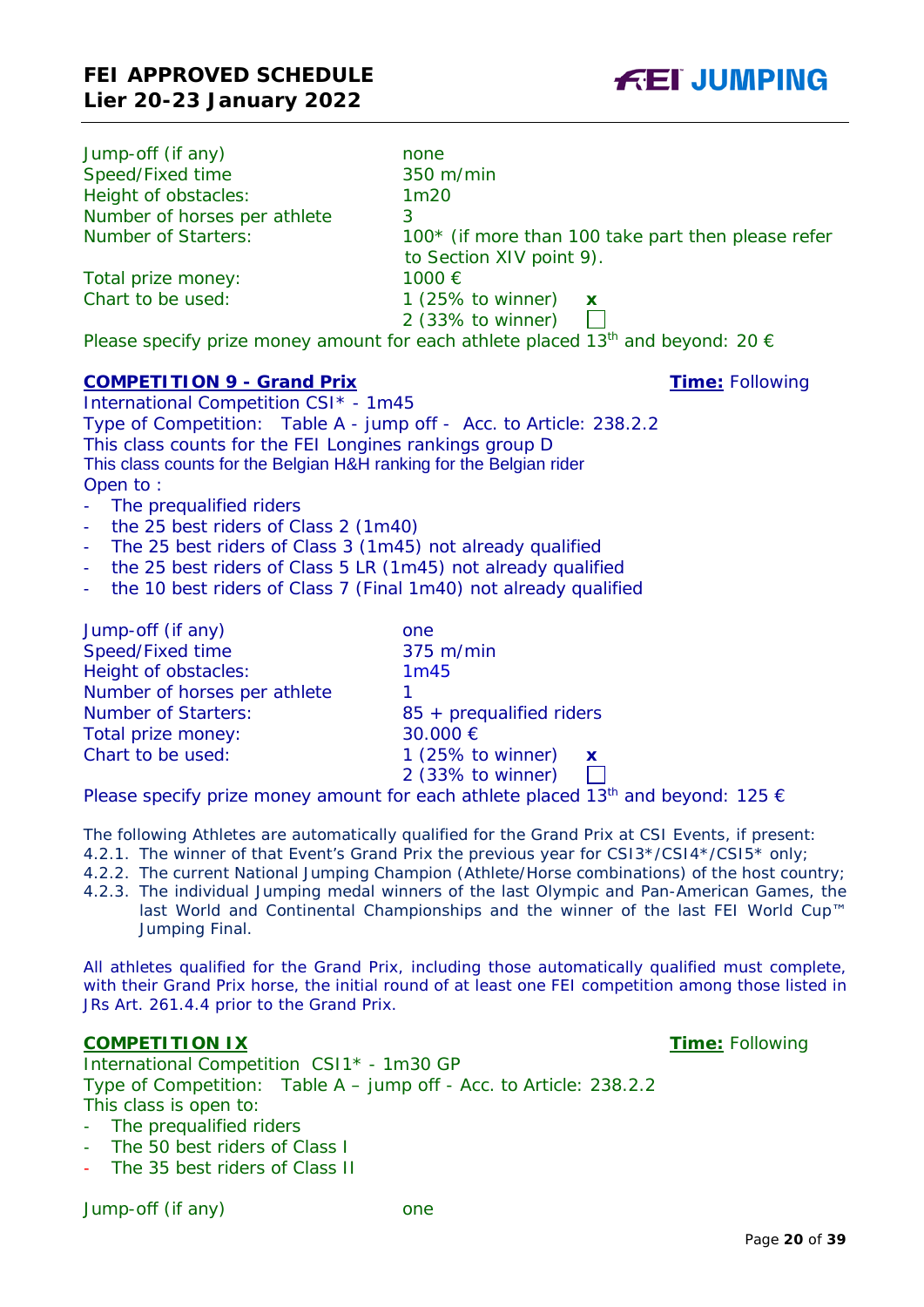

| Speed/Fixed time             | 350 m/min                                                                                            |
|------------------------------|------------------------------------------------------------------------------------------------------|
| Height of obstacles:         | 1 <sub>m30</sub>                                                                                     |
| Number of horses per athlete | 1 (or 2 if less than 50% declared starters)                                                          |
| Number of Starters:          | 85                                                                                                   |
| Total prize money:           | 3.000 €                                                                                              |
| Chart to be used:            | 1 (25% to winner) $\mathbf x$                                                                        |
|                              | 2 (33% to winner                                                                                     |
|                              | Please specify prize money amount for each athlete placed 13 <sup>th</sup> and beyond: 35 $\epsilon$ |

The following Athletes are automatically qualified for the Grand Prix at CSI Events, if present:

4.2.1. The winner of that Event's Grand Prix the previous year for CSI3\*/CSI4\*/CSI5\* only;

- 4.2.2. The current National Jumping Champion (Athlete/Horse combinations) of the host country;
- 4.2.3. The individual Jumping medal winners of the last Olympic and Pan-American Games, the last World and Continental Championships and the winner of the last FEI World Cup™ Jumping Final.

All athletes qualified for the Grand Prix, including those automatically qualified must complete, with their Grand Prix horse, the initial round of at least one FEI competition among those listed in JRs Art. 261.4.4 prior to the Grand Prix.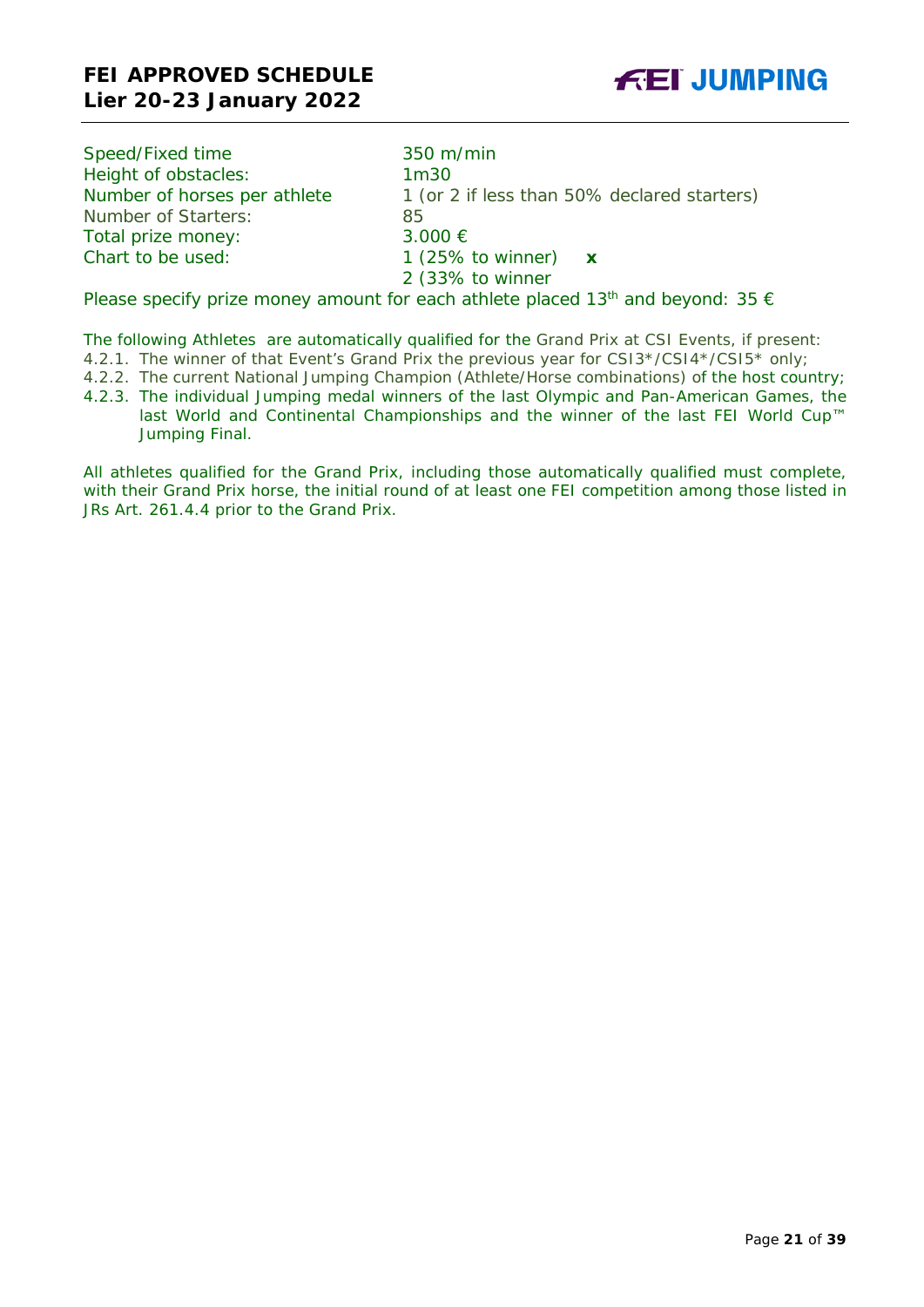

## <span id="page-21-0"></span>**X. FACILITIES OFFERED**

#### <span id="page-21-1"></span>**1. ATHLETES**

#### **Accommodation**

Hotel: VILLA MONTE - Heist op den Berg www.villamonte.be

Hotel: HOF VAN ARAGON - Lier www.hofvanaragaon.be

Hotel: Parkhotel MONTREAL - Mechelen www.parkhotelmontreal.be

Address: Telephone: At the expense of: The Organiser  $\bigsqcup$  or Athletes Accommodated (bed and breakfast) from 20 to 23 January 2022

#### **Meals**

| At the expense of: The <b>Organiser</b> $\Box$ or Athletes $\boxtimes$ |  |  |  |
|------------------------------------------------------------------------|--|--|--|
| Meals provided from 20 to 23 January 2022.                             |  |  |  |

#### <span id="page-21-2"></span>**2. GROOMS**

#### **Accommodation.**

Requests for accommodation must be sent with entries. At the expense of: The Organiser  $\Box$  or Athletes  $\boxtimes$ Accommodated (bed and breakfast) from 20 to 23 January 2022

#### **Meals.**

At the expense of: The Organiser  $\Box$  or Athletes  $\boxtimes$ Meals provided from 20 to 23 January 2022 .

**NB**: If applicable, Organiser must provide proper sanitary conditions. The showering facilities should be sufficient for both male and female grooms with hot and cold water. Shower facilities as well as restrooms should at all times be in a state of cleanliness.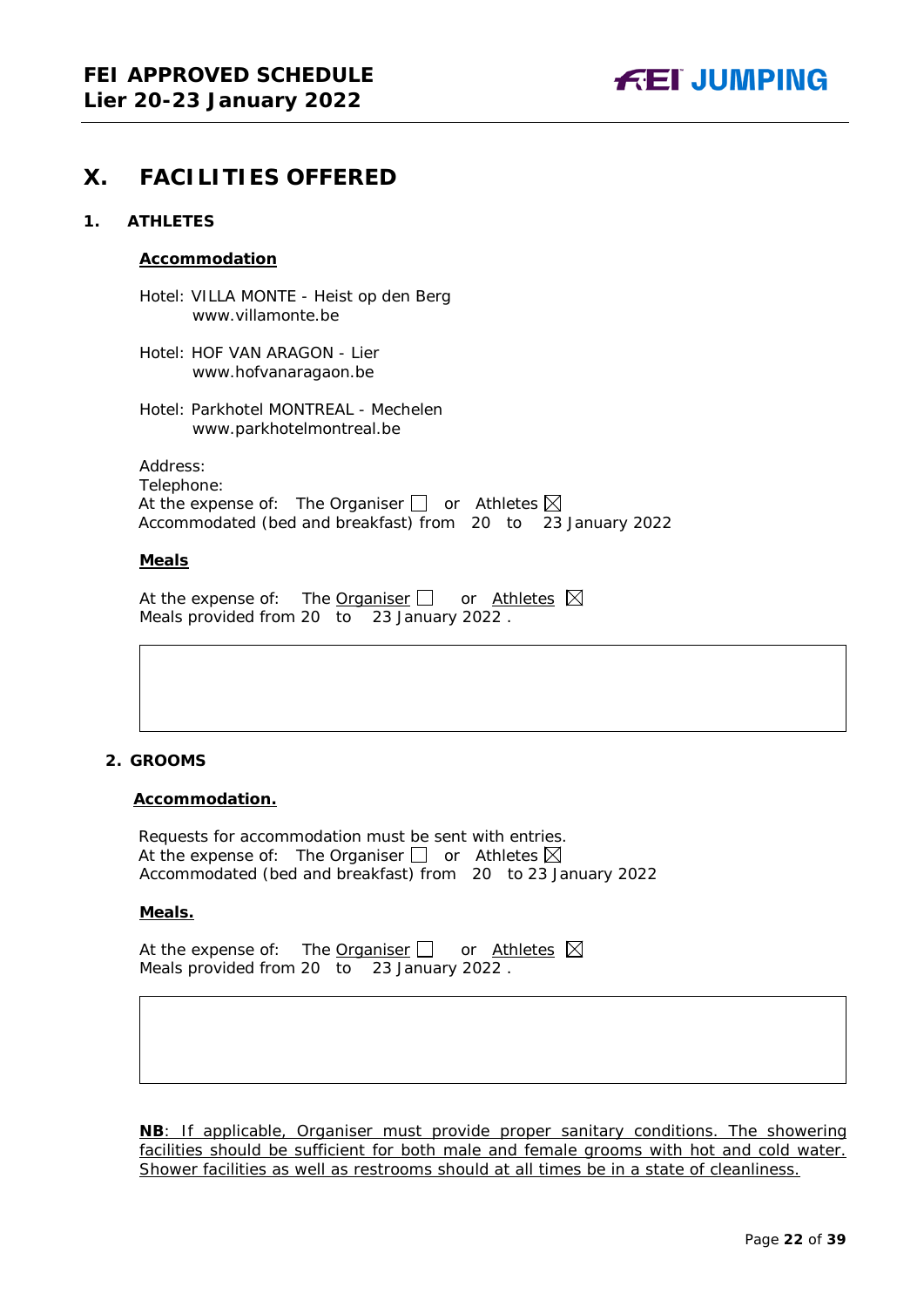#### <span id="page-22-0"></span>LOGISTICAL/ADMINISTRATIVE/TECHNICAL INFORMATION

#### <span id="page-22-1"></span>**1. DRAW**

List of Draws, time, date and location: Masterlist by Draw Classes: by rotation GP: by draw, the evening before the class in the Secretaries Office

#### <span id="page-22-2"></span>**2. COMPETITION ARENA(S)**

| Dimensions:      | Dimensions:                         | 45m x 90 m |
|------------------|-------------------------------------|------------|
| Type of Footing: | Sand (Geopad – Peter Van Santvoort) |            |

#### <span id="page-22-3"></span>**3. PRACTICE ARENA(S)**

| Dimensions:      | Indoor Arena: 60m x 33m             |
|------------------|-------------------------------------|
|                  | Outdoor: 100m x60 m                 |
| Type of Footing: | Sand (Geopad – Peter Van Santvoort) |

Riders must have the possibility to exercise their horses in an exercise area under a Steward's supervision at least 30 minutes per day outside of the competition warm-up period. Details of opening times of exercise areas must be included in the timetable.

#### <span id="page-22-4"></span>**4. STABLES**

Size of boxes 3 m x 3 m (at least 3m x 3m) **An adequate number of stables must be at least 4m x 3m to accommodate the larger Horses.**

300 permanent stables 3.5m x 3.5m with automatic drinkwater are available

#### <span id="page-22-5"></span>**5. SAFETY CUPS**

Name of Manufacturer: Caro - Cardina

#### <span id="page-22-6"></span>**6. TIMING DEVICE**

Name of Manufacturer: Caro - Cardinal Model: CP 540 FEI Report number: 22010028A

#### <span id="page-22-7"></span>**7. SCORING/TIMING PROVIDER**

Will you use a FEI Certified Service Provider to manage the scoring and timing at your Event?

*(The list of certified Service Providers is available here:* [https://inside.fei.org/fei/your](https://inside.fei.org/fei/your-role/it-services/it-providers/list)[role/it-services/it-providers/list](https://inside.fei.org/fei/your-role/it-services/it-providers/list)*)*

Yes  $\boxtimes$ Name of the company: EQUI-SCORE GMBH FEI Certified Service Provider ID number: GV12W313AKSI Contact person at Event Name: LOOSEN TURNIERSERVICE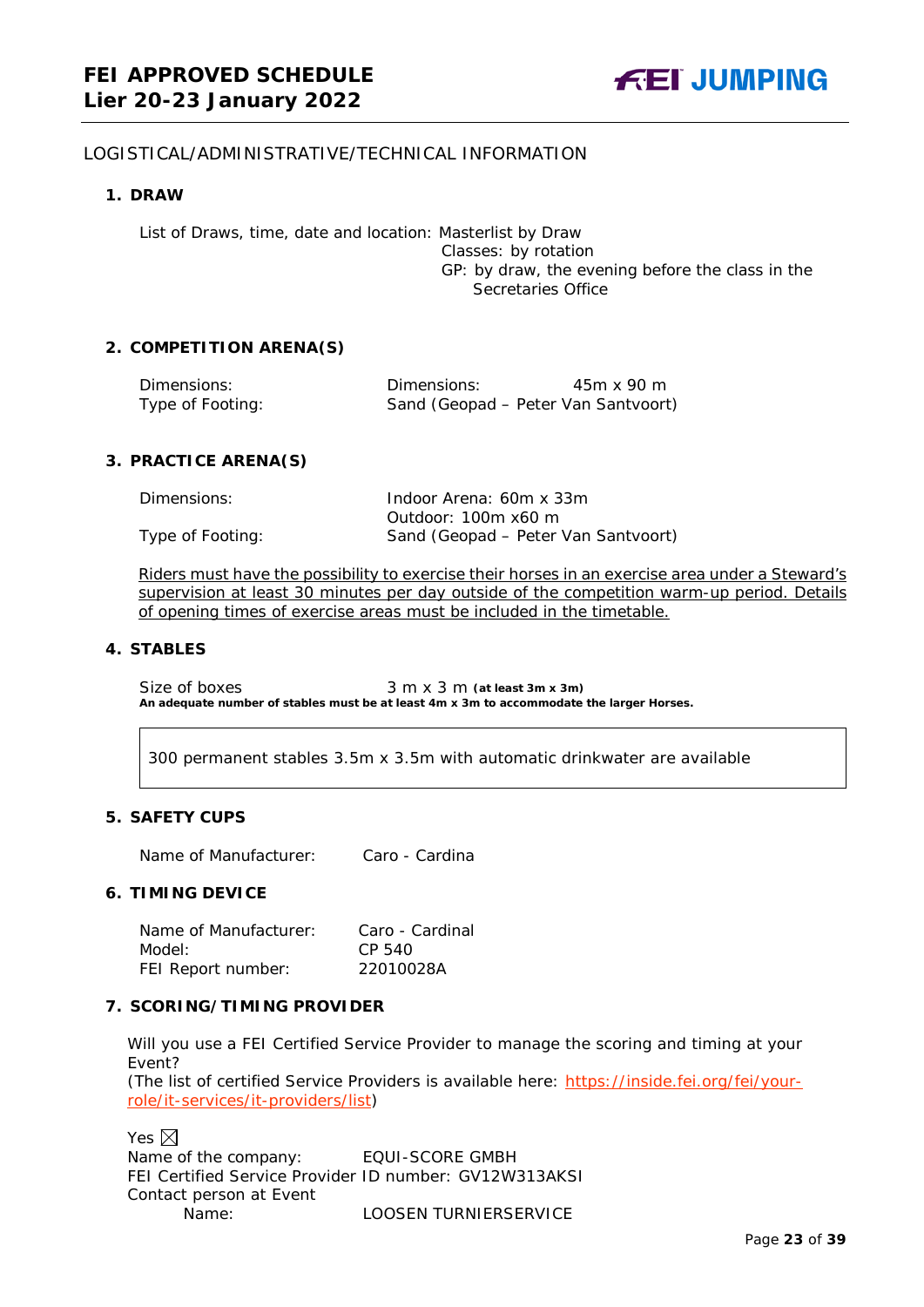FEI ID number: 10086094

 Loosen Stefan Contact email: loosen@turnierservice.com

#### *Please fill in Annex XV – FEI Entry System for the Timing Provider*

The FEI may require to be provided with real time results data feed of your Events according to FEI requirements; in this case you and your provider will be informed accordingly.

#### <span id="page-23-0"></span>**8. OTHER TECHNOLOGY/SERVICE PROVIDER(S)**

Will you use other technology/service provider(s) at your event?

No  $\boxtimes$ 

#### <span id="page-23-1"></span>**9. PRIZE GIVING CEREMONY**

The owner of the winning horse/pony must be invited to the prize giving ceremony for the Grand Prix, if present at the event.

The number of athletes required to present themselves for the prize-giving ceremony of each competition is 8.

All Prize Giving Ceremonies must strictly follow the **Covid-19 guidelines for Prize giving protocols and media activities.**

#### <span id="page-23-2"></span>**10.ADVERTISING ON ATHLETES AND HORSES**

At CSI events, and all competitions except for the Nations Cup, athletes are authorised to carry the logo of their personal sponsor in accordance with the articles 256.3 and 257.3 of the FEI Jumping Rules.

The Chief Steward will check that the advertising on athletes and horses complies with these Articles.

#### <span id="page-23-3"></span>**11.TICKETING**

Are you selling tickets for spectators to attend your event: Yes  $\Box$  No  $\boxtimes$ Name of your ticketing provider: / Web address to buy ticket:  $\frac{1}{2}$ 

#### <span id="page-23-4"></span>**12.BETTING**

Betting will be authorised by the Organiser: Yes  $\Box$  No  $\boxtimes$ 

#### <span id="page-23-5"></span>**13.TRANSPORT REIMBURSMENT HORSES / PONIES**

Transport expenses to be paid by: The **Organiser**  $\Box$  at per km. The Athlete  $\boxtimes$ 

#### <span id="page-23-6"></span>**14.WELCOME**

The time and date of arrival of athletes, horses and their means of transport must be given to the Organiser in order to facilitate their arrival.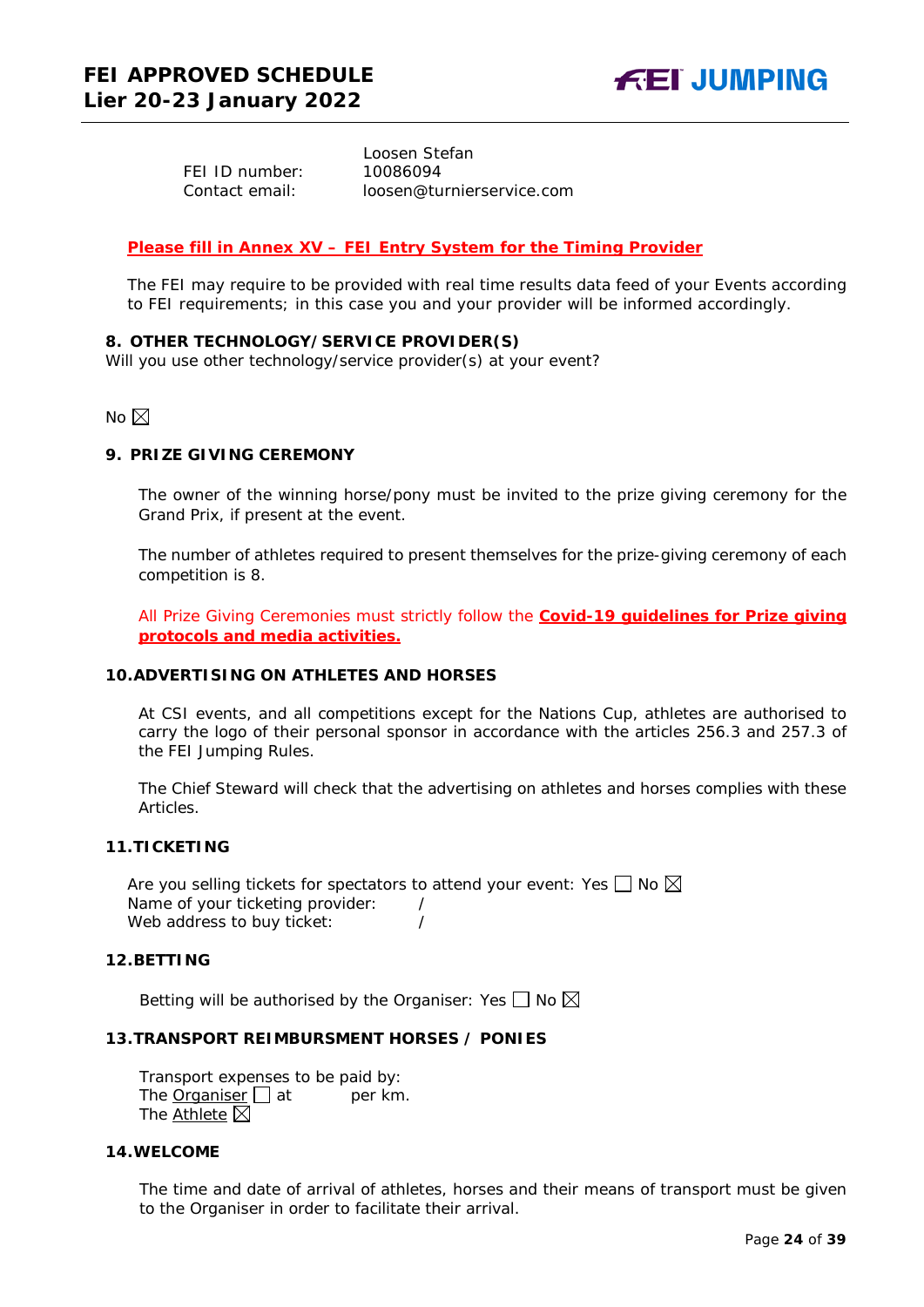#### <span id="page-24-0"></span>**15.LOCAL TRANSPORTATION - ARRANGEMENTS FROM HOTEL TO SHOWGROUNDS** Walking distance  $\square$

Organiser Shuttle Service  $\Box$ Public Transport  $\Box$  to be paid by the Organiser  $\Box$  / the Athlete  $\boxtimes$ If paid by Athlete approximate cost per round trip:  $+/- 20 \in$ Other:

#### <span id="page-24-1"></span>**16.ENTRY RIGHT TO SHOWGROUNDS/ACCREDITED PERSONS**

Entry right to the stable area according to FEI Veterinary Regulations Articles 1008-1009.

NUMBER OF ACCREDITED PERSONS:

Athlete: 1<br>Partner: 1 1 (or parents: 2)

Groom: 1

Horse Owner: Following the covid 19 Rules of the Governement two (2) accreditations per horse acc. to FEI-Passport

#### <span id="page-24-2"></span>**17.SUSTAINABILITY**

Please consider the environment when organising an FEI Event. Please find useful information on FEI Sustainability here: [http://inside.fei.org/fei/your](http://inside.fei.org/fei/your-role/organisers/handbook)[role/organisers/handbook](http://inside.fei.org/fei/your-role/organisers/handbook)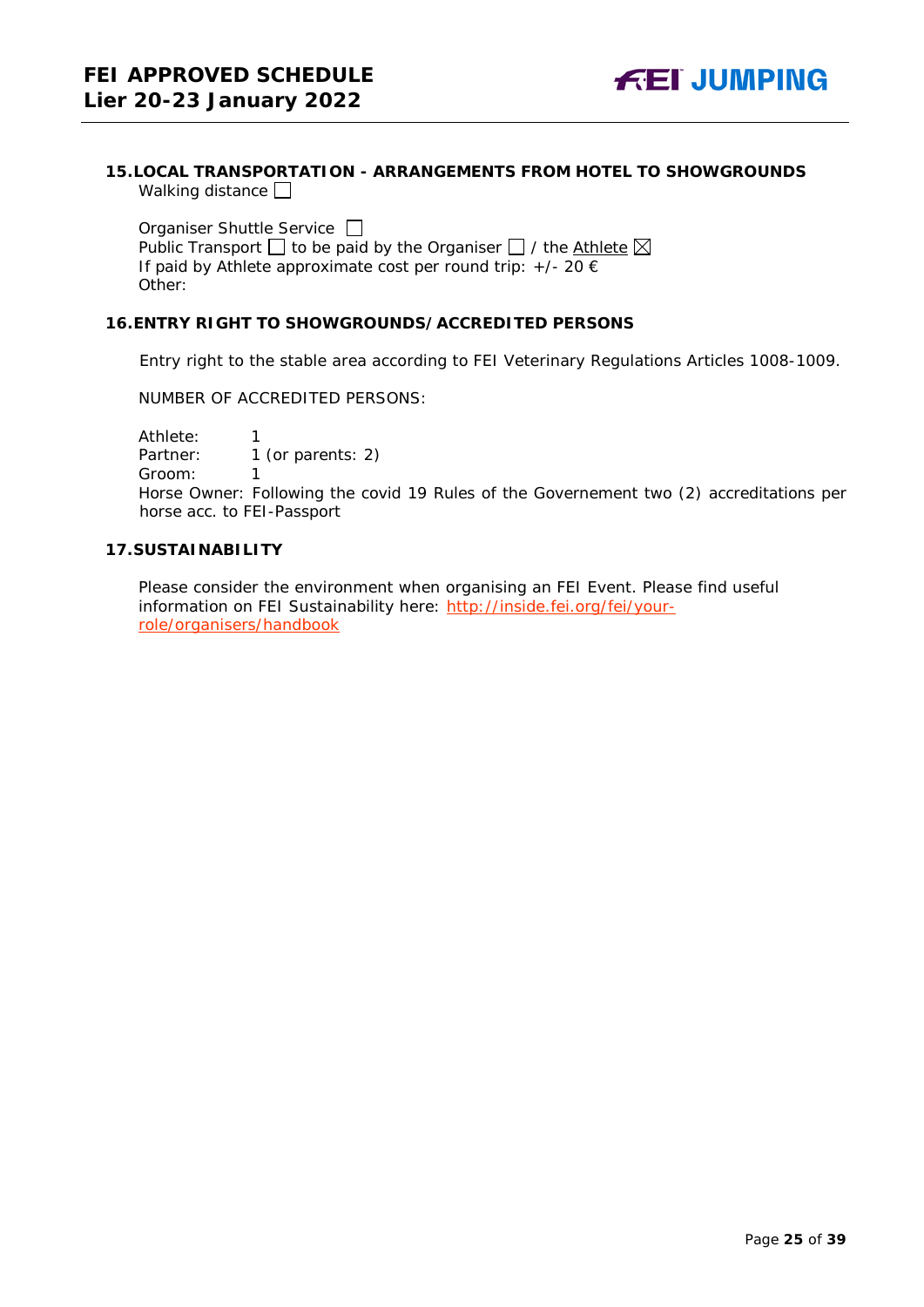## <span id="page-25-0"></span>**XI. VETERINARY MATTERS**

#### <span id="page-25-1"></span>**1. CUSTOMS FORMALITIES**

Contact details for Customs Formalities:

| Name:          | European horse service _ Mr Van de Capelle |
|----------------|--------------------------------------------|
| Address:       | Oostendse Steenweg 11 -8733 Meetkerke      |
| Telephone:     | +32 50 62 62 47                            |
| Fax:           |                                            |
| Email:         | info@ehs.be                                |
| Opening hours: |                                            |

#### <span id="page-25-2"></span>**2. HEALTH REQUIREMENTS**

#### **GENERAL**

In accordance with the FEI Code of Conduct for the Welfare of the Horse it is imperative that all Horses at FEI Events are physically fit and free from infectious disease before being allowed to compete.

#### **ENTRY OF HORSES**

Required health tests and vaccinations: / Quarantine period: . Specimen Import Licence applied: .

For questions or problems, please contact your Government Veterinary Services.

FAVV Antwerp : +32 3 202 27 11 export.ant@favv.be

Please order your Health Papers in the Secretarie Office at arrival, anywai before Thursday EveningSpace for organiser to include details if necessary

#### <span id="page-25-3"></span>**3. NATIONAL REQUIREMENTS**

If applicable please provide: /

#### <span id="page-25-4"></span>**4. PONIES**

FEI Veterinary Regulations, Chapter IX and Annex IX: For all Pony Events, Ponies must be available for Pony Measurement if requested by the FEI.

#### <span id="page-25-5"></span>**5. INJURY SURVEILLANCE**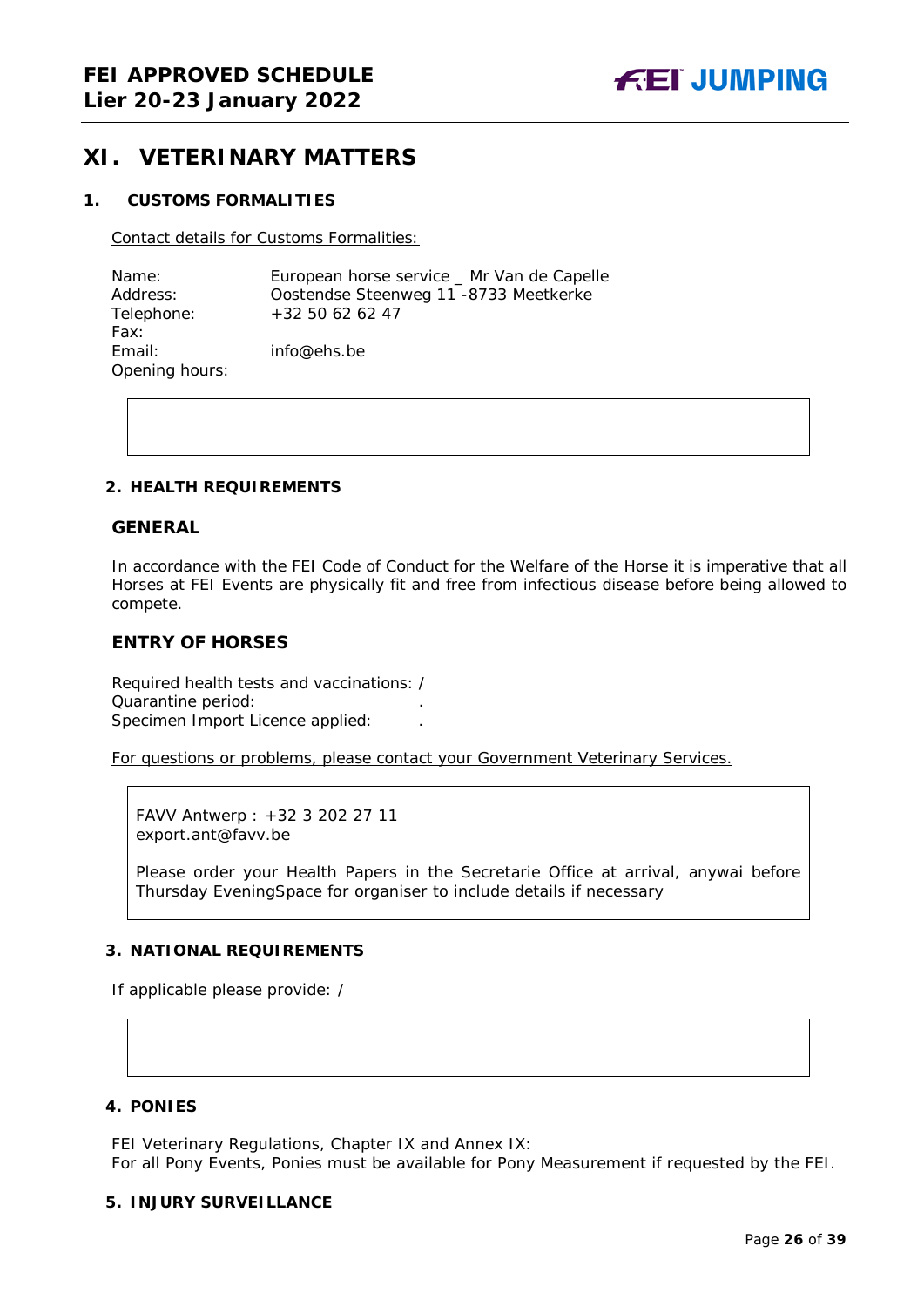FEI Veterinary Regulations, Chapter VIII:

Horses participating in FEI Events are subject to injury surveillance protocols; and in the event of fatality, a post mortem examination.

#### <span id="page-26-0"></span>**6. TRANSPORT OF HORSES**

Horses must be fit to travel and be transported in suitable vehicles for the transport of horses. Any government requirements for disease testing and control must be requested well in advance, to ensure that the horse is in compliance by the time of arrival at the border of the country where the Event is taking place. Athletes, or their representatives, have the responsibility to comply with national legislation in both their country of origin and the host nation of the Event. Where necessary athletes must contact local government authorities or veterinary advisors for information regarding animal health requirements and transport legislation. Within the European Union (EU), this includes EU Council Regulation (EC) No 1/2005 concerning the protection of animals during transport within the Member States of the EU.

#### <span id="page-26-1"></span>**7. VENUE ARRIVAL INFORMATION & FITNESS TO COMPETE**

#### **7.1. PASSPORTS. FEI General Regulations, Art. 137**

#### **For all issues relating to FEI Horse Passports/FEI Recognition Cards please contact your National Federation.**

All Horses competing at FEI Events must be registered with the FEI.

FEI Passports or FEI Recognition Cards (for those Horses with a national passport approved by the FEI) are compulsory for FEI Events.

NB: Horses entered in CIMs and in CSIP in their country of residence are not required to have an FEI Passport or FEI Recognition Card but must be properly registered with the FEI and identifiable (FEI General Regulations, Art. 137.2).

Athletes who do not present a Horse's Passport and/or Recognition Card, or one that is not correctly validated or fail to meet other passport requirements will be **subject to Sanctions in accordance with Annex VI of the FEI Veterinary Regulations** and may not be allowed to compete.

**NB** for Horses permanently resident in a Member State of the European Union: all Horses must have a national EU passport in compliance with EU Regulations to which a FEI Recognition card is applied. The exception to this being Horses in possession of an FEI passport which has been continually revalidated without interruption.

#### **7.2. VACCINATIONS - EQUINE INFLUENZA. FEI Veterinary Regulations, Art. 1003**

Horses competing at FEI Events must comply with the requirements for Equine Influenza vaccination in accordance with the Veterinary Regulations and as summarised below.

| <b>VACCINATION</b>    | <b>PROTOCOL</b>                    | <b>ELIGIBILITY TO ENTER</b><br><b>VENUE</b>   |
|-----------------------|------------------------------------|-----------------------------------------------|
| <b>Primary Course</b> | 1 <sup>st</sup> Vaccination: day 0 | May compete 7 days after the                  |
|                       | 2nd Vaccination: day 21-92         | 2 <sup>nd</sup> Vaccination                   |
| <b>First Booster</b>  | Within 7 months of the 2nd         | May compete for 6 months $+21$                |
|                       | Primary<br>vaccination of the      | days after the 2 <sup>nd</sup> vaccination of |
|                       | Course                             | the Primary Course                            |
|                       |                                    | Must not compete in the 7 days                |
|                       |                                    | after receiving a vaccination                 |
|                       |                                    |                                               |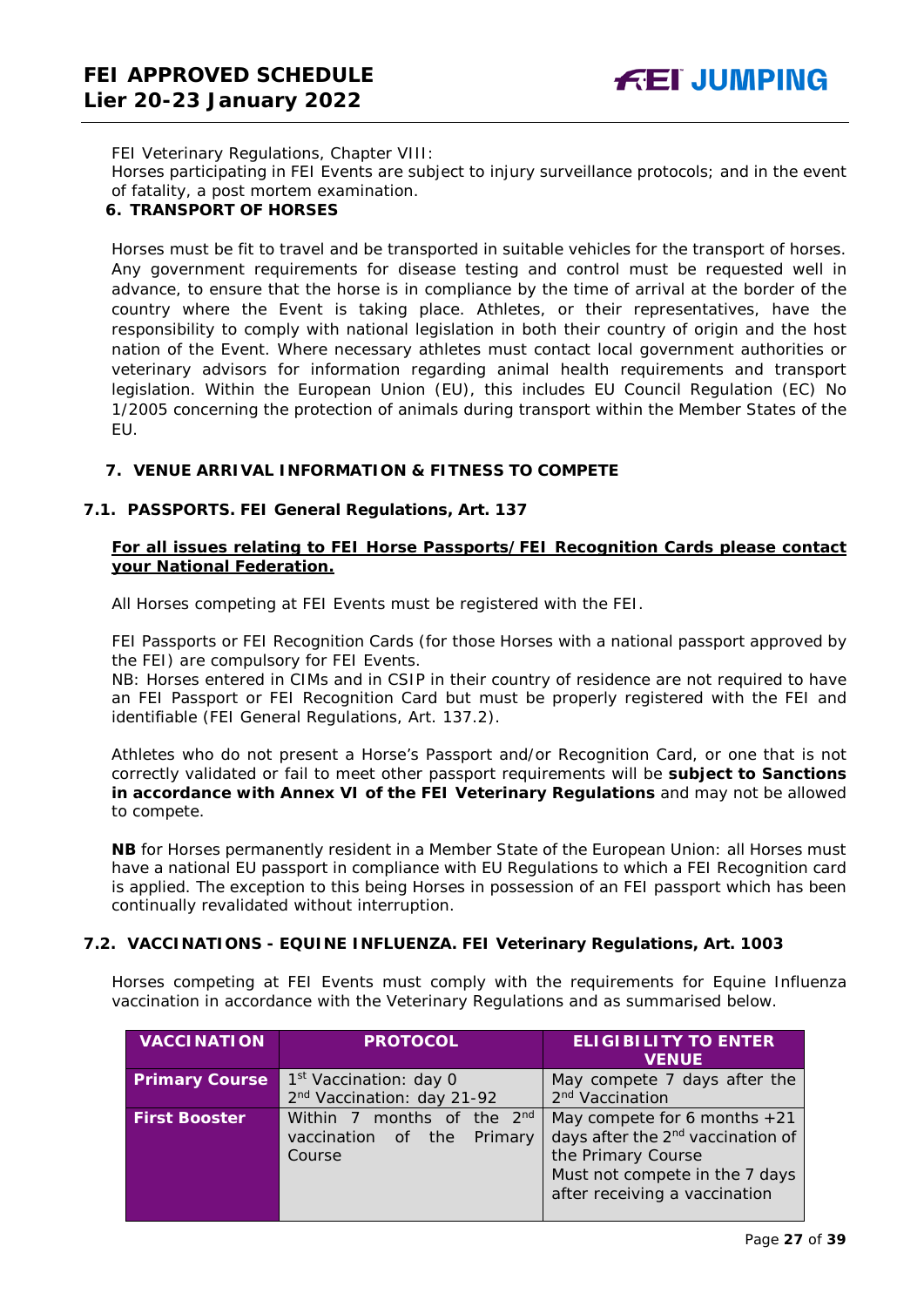| <b>Boosters</b> |                                                                      | <b>MINIMUM:</b> within one year of   Must have been vaccinated |
|-----------------|----------------------------------------------------------------------|----------------------------------------------------------------|
|                 | previous booster vaccination                                         | within 6 months $+21$ days                                     |
|                 | <b>IF COMPETING:</b> must be in $\vert$ before arriving at the Event |                                                                |
|                 | the 6 months $+21$ days of the Must not compete in the 7 days        |                                                                |
|                 | booster previous vaccination                                         | after receiving a vaccination                                  |

All FEI registered Horses intending to compete at FEI Events (including CIMs) must be vaccinated against Equine Influenza in accordance with these VRs. The exception being if the applicable domestic legislation prevents the use of Equine Influenza vaccines within the relevant territory

#### **7.3. EXAMINATION ON ARRIVAL. FEI Veterinary Regulations, Art. 1031**

On arrival at an Event venue, all Horses must undergo an examination by a veterinarian to confirm their identification from their passport and micro-chip ID (where present), their vaccination status and general health. To protect all horses attending events, any Horse with a questionable health status concerning vaccination, disease or other concerns, must be stabled within the isolation facilities provided by the Organising Committee pending a decision on entering the venue. PRs must fulfil the Horse Health Requirements via the FEI HorseApp in advance of the event which will be checked at the Examination on Arrival.

#### **7.4. HORSE INSPECTIONS. FEI Veterinary Regulations, Art. 1034-1042**

All Horses will be assessed for their fitness to compete during the Horse Inspection. Any Horse demonstrating questionable fitness may be referred to the Holding Box for further veterinary examination. Horses not deemed fit to compete by the Inspection Panel will not be permitted to compete.

#### **7.5. LIMB SENSITIVITY EXAMINATION. FEI Veterinary Regulations, Art. 1048-1053 and Annex VIII**

All Horses are subject to examination under the protocol for abnormal limb sensitivity throughout the period of an Event. For Jumping that includes, but is not limited to, between rounds and before the Jump Off. Horses may be examined once or on multiple occasions during the Period of an Event.

Horses may be selected for examination under the protocol randomly or they may be targeted. All Horses selected to be tested must submit promptly to the examination or are subject to immediate disqualification. There is no obligation to examine any specific number of Horses at an Event.

#### <span id="page-27-0"></span>**8. EQUINE ANTI-DOPING AND CONTROLLED MEDICATION PROGRAMME (EADCMP). FEI VETERINARY REGULATIONS, CHAPTER VII**

#### **8.1. SAMPLING. FEI Veterinary Regulations, Chapter VII**

All horses competing at FEI Events may be subject to sampling for the presence of Prohibited Substances in accordance with the Anti-Doping and Controlled Medication Regulations (EADCMRs). Horses may be selected for sampling in accordance with obligatory testing, targeted or random sampling procedures. Refer to FEI Financial Charges for details of fees relating to Equine and Human Anti-Doping program (EADCMP), which OCs/NFs have the right to charge to the athlete (applicable for all FEI events worldwide).

#### **8.2. ELECTIVE TESTING. FEI VETERINARY REGULATIONS ARTICLES 1058**

Elective Testing may be carried out prior to an Event to check for the presence of Prohibited Substances. Please refer to <https://inside.fei.org/fei/cleansport/horses> for information and details.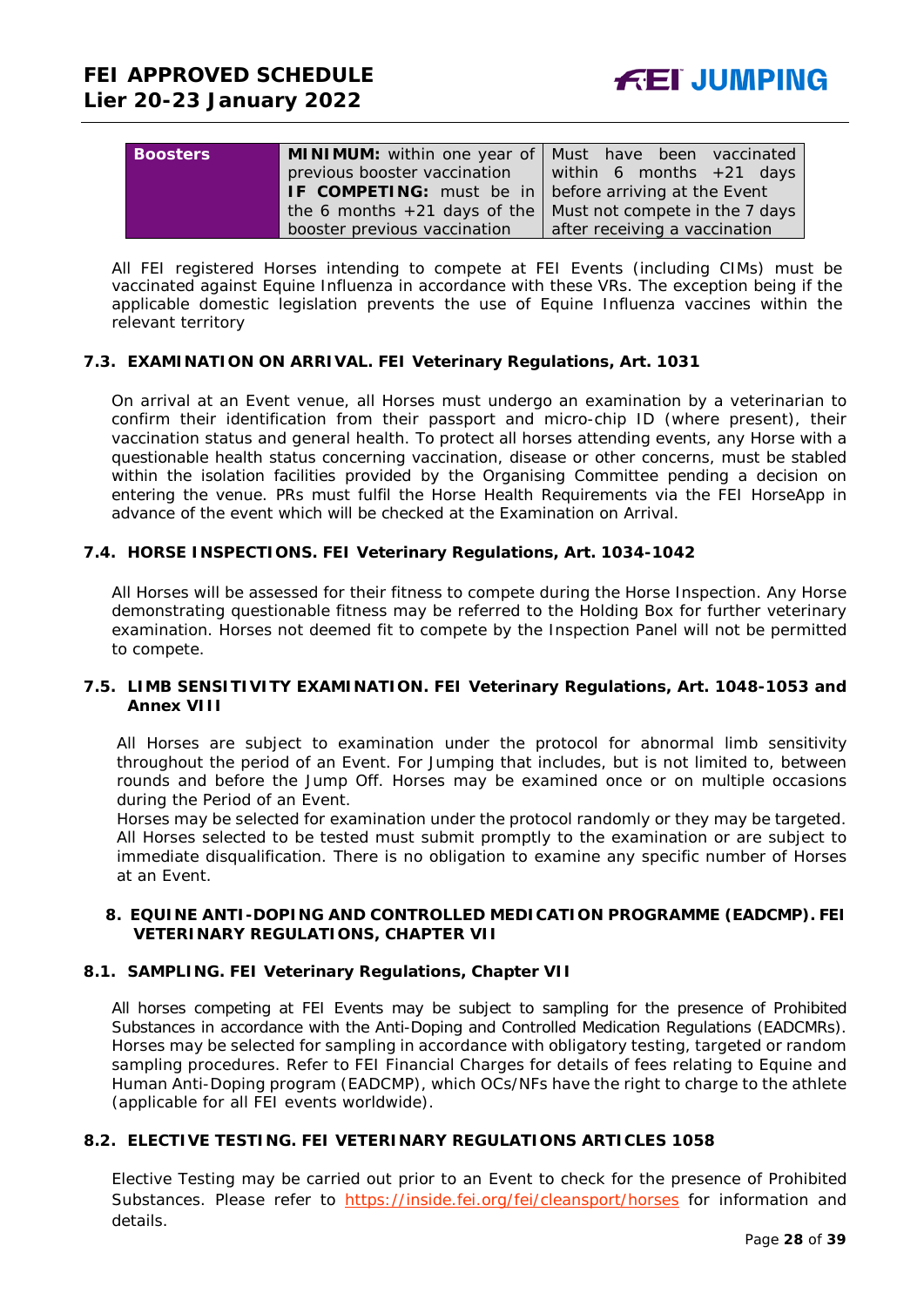#### <span id="page-28-0"></span>HUMAN ANTI-DOPING

Athletes can be tested at any FEI Event, by the FEI or by other Anti-Doping Organisations with Testing jurisdiction. Organisers will have the responsibility to provide facilities and staff/volunteers to facilitate such Testing if requested by the FEI as outlined in article 22.3 of the FEI's Anti-doping Rules for Human Athletes (ADRHA).

The ADRHA rules are published on the FEI website at [http://inside.fei.org/content/anti-doping](http://inside.fei.org/content/anti-doping-rules)[rules.](http://inside.fei.org/content/anti-doping-rules)

## <span id="page-28-1"></span>**XII. ADDITIONAL INFORMATION**

#### <span id="page-28-2"></span>**1. THE FEI POLICY FOR ENHANCED COMPETITION SAFETY DURING THE COVID-19 PANDEMIC**

The FEI Policy for Enhanced Competition Safety during the Covid-19 Pandemic ("Policy") (https://inside.fei.org/system/files/FEI%20Policy%20for%20Enhanced%20Competition%2 0Safety%20during%20the%20Covid-19%20Pandemic%20-

%20Effective%201%20July%202020%20-%20Updated%2012%20October%202020.pdf)

is mandatory and applies for any FEI Event taking place **as of 1 July 2020**. The Policy has been developed based on currently accepted best practices by the WHO and US Center for Disease Control (CDC) and will be continually reviewed and updated as more information becomes available. It is not intended to replace the applicable guidance and policies from domestic government and health authorities, but to supplement their recommendations with sport specific considerations.

The OC shall submit the risk assessment and mitigation plan (including name and contact details of the person in charge) to the FEI as an annex to the Event Schedule, **at the latest ten (10) working days before the event's deadline for Definite Entries**.

Events for which the FEI has not received the documented risk assessment and mitigation measures plan in accordance with article 2.1.g) of the Policy **will be removed from the FEI calendar** in accordance with Article 112.3 of the FEI General Regulations.

#### **ASSUMPTION OF RISK / WAIVER OF LIABILITY**

In consideration of being allowed to participate in the Event and related activities, all Participants (as defined in the Policy) acknowledge, appreciate, and agree that:

- 1. Participation includes possible exposure to and illness from infectious diseases including but not limited to COVID-19. While particular rules and personal discipline may reduce this risk, the risk of serious illness and death does exist; and,
- 2. The Participants knowingly and freely assume all such risks, both known and unknown, even if arising from the negligence of the OC or others, and assume full responsibility for their participation; and,
- 3. The Participants willingly agree to comply with the stated and customary terms and conditions for participation as regards protection against infectious diseases. If, however, a Participant observes any unusual or significant hazard during his/her presence or participation, the Participant will remove himself/herself from participation and bring such to the attention of the nearest official immediately; and,
- 4. The Participants, for themselves and on behalf of their heirs, assigns, personal representatives and next of kin, HEREBY RELEASE AND HOLD HARMLESS THE OC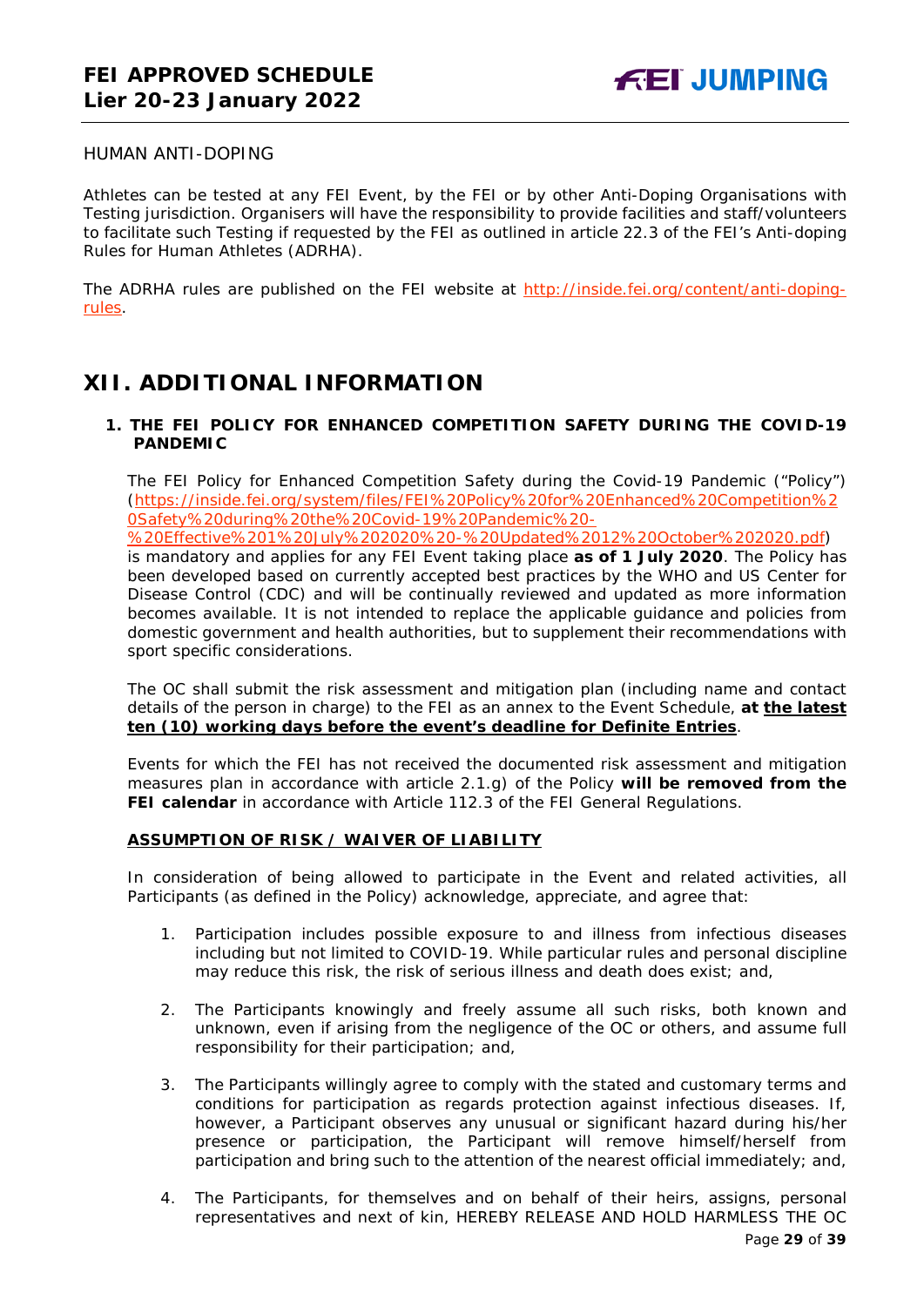AND THE FEI, their officers, officials, agents, and/or employees, other participants, sponsoring agencies, sponsors, advertisers, and if applicable, owners and lessors of premises used to conduct the event ("RELEASEES"), WITH RESPECT TO ANY AND ALL ILLNESS, DISABILITY, DEATH, or loss or damage to person or property, WHETHER ARISING FROM THE NEGLIGENCE OF RELEASEES OR OTHERWISE, to the fullest extent permitted by law.

The Participants confirm to have read this release of liability and assumption of risk agreement, fully understand its terms, understand that they have given up substantial rights.

#### <span id="page-29-0"></span>**2. INSURANCES AND NATIONAL REQUIREMENTS**

Equestrian sports involve inherent dangerous risks. To the greatest extent permitted by law, the FEI and the FEI Event Organiser shall NOT be liable for any damages relating to loss of property or injury of any kind to Athletes, Owners, Support Personnel or Horses at or in connection with an FEI Event and the FEI expressly excludes all such liability.

#### **2.1. ATHLETES, OWNERS AND SUPPORT PERSONNEL**

#### **2.1.1. Personal Accident and Health Insurance**

It is your responsibility as an Athlete/Owner/ Support Personnel to ensure that you have adequate personal accident insurance in place to cover your participation at FEI Events and in particular to insure against any personal injury or medical expenses arising from an accident, injury or illness which may occur at a FEI Event.

You should check with your National Federation to confirm if your National Federation's insurance policy (if any) covers personal accidents and/or illnesses which may occur when you are attending/participating in FEI Events.

If your National Federation does not have a personal accident/health insurance policy or if the National Federation's insurance policy does not cover personal accident or health claims, then you should obtain your own personal accident and health insurance policy to cover your attendance/participation at FEI Events.

#### **2.1.2. Personal Property Insurance**

You should also ensure that you are insured against property loss, theft or damage which may occur at an FEI Event.

Again, the advice is to check with your National Federation to confirm if they have an insurance policy in place which would cover you in case of such property loss, theft or damage. If not, then you should obtain your own personal property insurance to cover such situations.

#### **2.1.3. Press Equipment**

Press equipment and other items left in the Press workroom, Press lockers, the Press Tribune or anywhere on the showgrounds are left entirely at the owner's risk. The Organising Committee does not accept any responsibility for any loss or damage to such equipment or items. Members of the Press are advised not to leave any equipment or personal items unattended.

#### **2.2. ATHLETES AND OWNERS**

#### **2.2.1. Third Party Liability Insurance**

As an Athlete/Owner you are personally responsible for damages to third parties caused by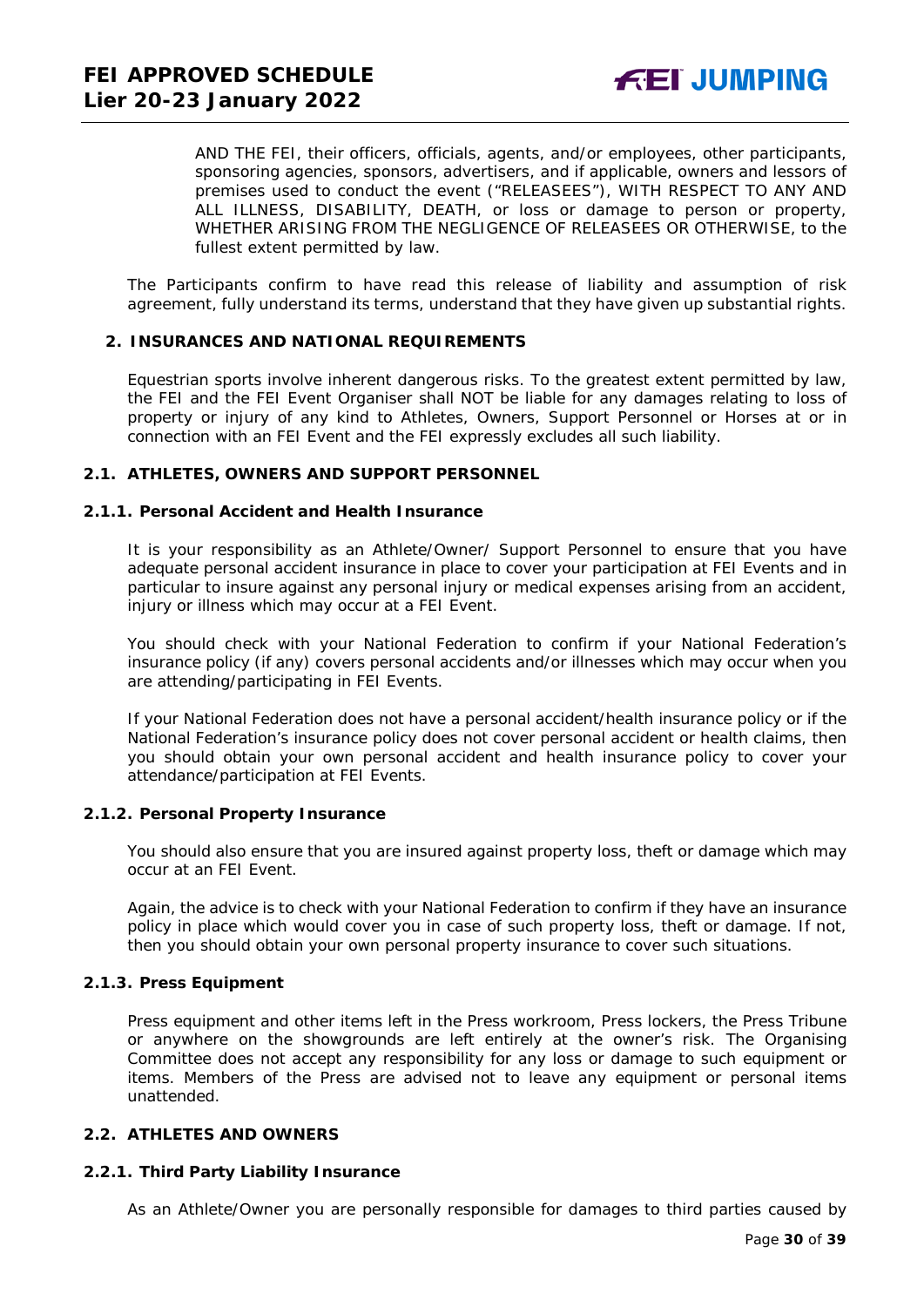you, your employees, Support Personnel, your agents or your Horses. You are, therefore, strongly advised to take out third-party liability insurance providing full coverage in relation to FEI Events at home and abroad, and to keep the policy up to date.

The FEI and the Organiser will NOT be responsible for any damage caused to third parties by you, your employees, Support Personnel, your agents or your Horses.

#### **2.2.2. Additional Liability Information**

The Organiser shall not be liable for any damage suffered by Athlete and /or visitors caused to their owned, hired and/or used properties (e.g. but not limited to its horse(s), horsetrucks) unless such damage is the result or consequence of intent on the part of the Organiser. The burden of proving intent rests on the Athlete and visitor. Any and all liability of the Organiser is always limited to the amount paid out, if any, under the Organiser's liability insurance policy in the matter concerned. Space for organiser to include reference to National Laws when necessary

#### **2.2.3. Horse Insurance**

As an Owner you should ensure that your Horses are adequately insured against any injuries or illnesses they may sustain while participating at a FEI Event.

See Remark 2.2.2

#### <span id="page-30-0"></span>**3. PROTESTS/APPEALS**

To be valid, all Protests and Appeals must be made in writing and accompanied by a deposit of CHF 150.- or equivalent, as mentioned in the FEI General Regulations (Art. 161-162) available at the following link:

<https://inside.fei.org/content/general-regs-statutes>

#### <span id="page-30-1"></span>**4. SCHOOLING DURING COMPETITIONS**

Athletes wishing to school during speed competitions (Table A and Table C) must inform the OC before these competitions begin. These athletes will start first in these competitions.

#### <span id="page-30-2"></span>**5. STEWARDING**

- If an athlete is uncertain as to whether the boots they intends to use during an event are allowed, they or their representative should show the boots to the Chief Steward for their opinion before the boots are used in training or in competition.
- · In addition, athletes are to be made aware that hind boots must be removed and placed again on the horse's legs in the presence of a Steward while in the warm-up arena prior to entering the competition arena for certain competitions. (If bandages are used in place of boots, athletes are not required to remove the bandages in the warm-up arena.) This procedure is compulsory for competitions for which boot and bandage control is mandatory, that is the Nations Cup, Grand Prix, and the competition with the highest prize money, and is at the discretion of the Chief Steward for other competitions.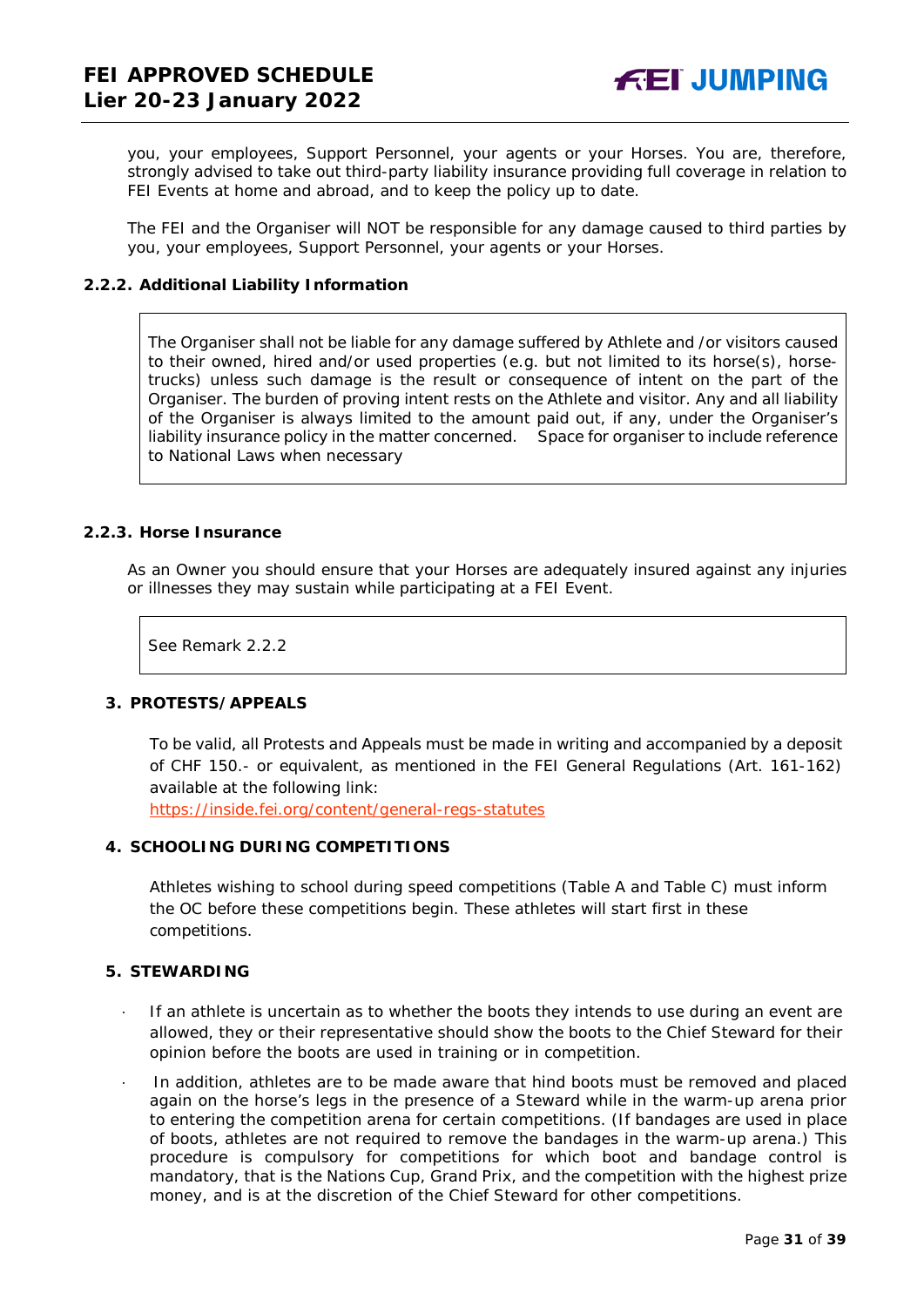- As an alternative to carrying out this procedure at the time designated by the Steward an athlete may ask their groom to take the boots to the in-gate and place them on the horse's legs in front of the Steward prior to the combination entering the arena.
- The Steward has the authority to intervene if a boot is deemed excessively tight by instructing that the boot be removed and put on again correctly. *[Stewards are to note that it is normal for a horse's gait to be somewhat affected immediately after boots have been removed and re-placed.]* If an athlete or his/her groom refuses to remove and replace the boot(s) when instructed to do so by the Steward, a Yellow Warning Card will be issued to the athlete in question.
- If it is deemed impossible or unsafe to remove the hind boots in the warm-up arena prior to the combination entering the competition arena, due to an extremely excited or nervous horse, the boots of the horse in question are to be removed by the athlete/groom following the athlete's round upon leaving the arena and inspected by the Steward. This inspection may be carried out during the boot and bandage control if the boot and bandage control is carried out for the competition in question.
- · This procedure does not replace boot and bandage control after completion of an athlete's round for competitions for which boot and bandage control is mandatory (refer to JRs Art. 244.1).

#### <span id="page-31-0"></span>**6. DISPUTES**

In the event of any discussion concerning the interpretation of the schedule (in translated languages), the English version will be decisive.

#### <span id="page-31-1"></span>**7. MODIFICATION TO SCHEDULE**

In exceptional circumstances, together with the approval of Chefs d'Equipe, host NF delegate, if any, and the Ground Jury, the Organiser may change the schedule in order to clarify any matter arising from an omission or due to unforeseen circumstances. Any such changes must be notified to all athletes and officials as soon as possible and they must be reported to the FEI Secretary General by the Technical Delegate, the President of the Ground Jury or the Foreign Judge, as applicable.

### <span id="page-31-2"></span>**8. ADDITIONAL INFORMATION FROM THE OC**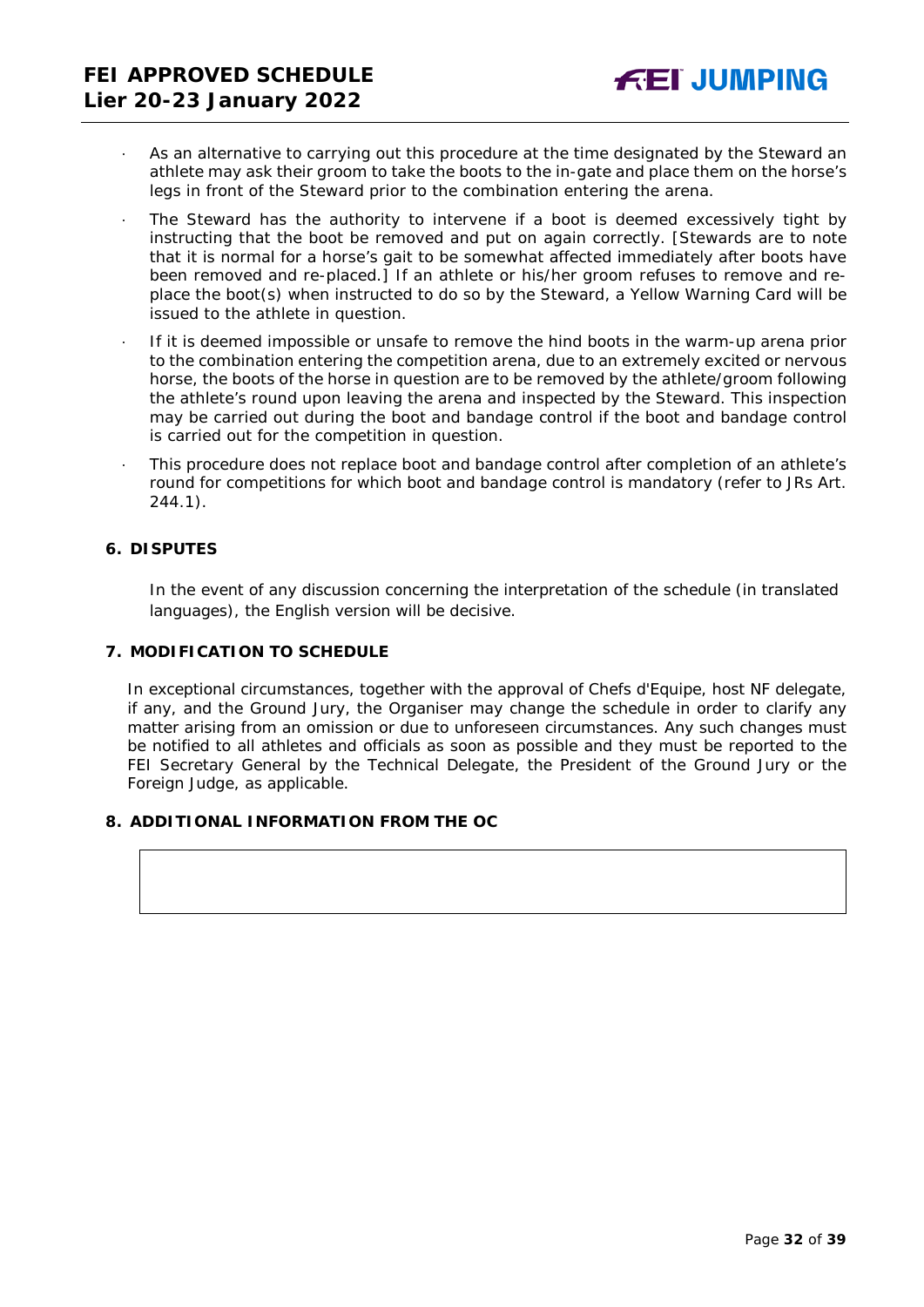#### **Age of Athletes and Horses according to the Event's Category**

| <b>Event's Category</b>                                                                     | Age of Athletes (Refer to JRs 255)                                                                                                                                | <b>Age of Horses</b>      |
|---------------------------------------------------------------------------------------------|-------------------------------------------------------------------------------------------------------------------------------------------------------------------|---------------------------|
| <b>Olympic Games/WEG</b>                                                                    | As of 18 <sup>th</sup> year                                                                                                                                       | Min 9 y.o.                |
| <b>Continental Championships Senior</b>                                                     | As of 18 <sup>th</sup> year                                                                                                                                       | Min 8 y.o.                |
| <b>Regional Championships/Games</b>                                                         | As of 18 <sup>th</sup> year                                                                                                                                       | Min. 8 y.o.               |
|                                                                                             | As of 16 <sup>th</sup> year if height of obstacles max.1.40m (JRs                                                                                                 | Min. 7 y.o. if height of  |
|                                                                                             | Annex IX, Art. 6.1)                                                                                                                                               | obstacles max. 1.40m      |
|                                                                                             |                                                                                                                                                                   | (JRs Art. 254.1.1)        |
| <b>World Cup Final</b>                                                                      | As of 18th year                                                                                                                                                   | Min. 9 y.o.               |
| <b>Nations Cup Final</b>                                                                    | As of 18th year                                                                                                                                                   | Min. 8 y.o.               |
| CSIO(-W)3*-5*/CSI-W3*-5*                                                                    |                                                                                                                                                                   |                           |
| Grand Prix, World Cup, Nations Cup, Power and Skill, Derby or                               |                                                                                                                                                                   |                           |
| Competition with the highest prize money                                                    | As of 18 <sup>th</sup> year                                                                                                                                       | Min. 7 y.o.               |
| <b>Other Competitions</b>                                                                   | As of 16th year                                                                                                                                                   |                           |
| Other Competitions if height max. 1.40m                                                     | As of 14 <sup>th</sup> year                                                                                                                                       |                           |
| Other Competitions if height max. 1.30m                                                     | As of 12 <sup>th</sup> year                                                                                                                                       |                           |
| CSIO-W1*-2*                                                                                 |                                                                                                                                                                   |                           |
| Grand Prix, World Cup, Nations Cup, Power and Skill, Derby or                               |                                                                                                                                                                   |                           |
| Competition with the highest prize money<br><b>Other Competitions</b>                       | As of 18 <sup>th</sup> year<br>As of 16 <sup>th</sup> year                                                                                                        | Min. 7 y.o.               |
| Other Competitions if height max. 1.40m                                                     | As of 14 <sup>th</sup> year                                                                                                                                       |                           |
| Other Competitions if height max. 1.30m                                                     | As of 12 <sup>th</sup> year                                                                                                                                       |                           |
| CSI01*-2*                                                                                   |                                                                                                                                                                   |                           |
| Grand Prix, Nations Cup, Power and Skill, Derby or Competition                              |                                                                                                                                                                   |                           |
| with the highest prize money                                                                | As of 18 <sup>th</sup> year                                                                                                                                       |                           |
| <b>Other Competitions</b>                                                                   | As of 16 <sup>th</sup> year                                                                                                                                       | Min. 6 y.o. $*$           |
| Other Competitions if height max. 1.40m                                                     | As of 14 <sup>th</sup> year                                                                                                                                       |                           |
| Other Competitions if height max. 1.30m                                                     | As of 12 <sup>th</sup> year                                                                                                                                       |                           |
| $CSI-W2*$                                                                                   |                                                                                                                                                                   |                           |
| World Cup, Power and Skill or Derby                                                         | As of 18th year                                                                                                                                                   |                           |
| Grand Prix, if not the World Cup Competition and other                                      |                                                                                                                                                                   |                           |
| Competitions                                                                                | As of 16 <sup>th</sup> year                                                                                                                                       | Min. 7 y.o.               |
| Grand Prix, if not the World Cup Competition and other                                      |                                                                                                                                                                   |                           |
| Competitions if height max. 1.40m                                                           | As of 14 <sup>th</sup> year                                                                                                                                       |                           |
| Grand Prix, if not the World Cup Competition and other<br>Competitions if height max. 1.30m | As of 12 <sup>th</sup> year                                                                                                                                       |                           |
| $CSI-W1*$                                                                                   |                                                                                                                                                                   |                           |
| World Cup, Power and Skill or Derby                                                         | As of 18 <sup>th</sup> year                                                                                                                                       |                           |
| Grand Prix, if not the World Cup Competition and other                                      |                                                                                                                                                                   |                           |
| Competitions if height max. 1.40m                                                           | As of 14 <sup>th</sup> year                                                                                                                                       | Min. 7 y.o.               |
| Grand Prix, if not the World Cup Competition and other                                      |                                                                                                                                                                   |                           |
| Competitions if height max. 1.30m                                                           | As of 12 <sup>th</sup> year                                                                                                                                       |                           |
| CSI3*-5*                                                                                    |                                                                                                                                                                   |                           |
| Grand Prix, Power and Skill, Derby or Competition with the                                  |                                                                                                                                                                   |                           |
| highest prize money                                                                         | As of 18th year                                                                                                                                                   | Min. 7 y.o.               |
| <b>Other Competitions</b>                                                                   | As of 16 <sup>th</sup> year                                                                                                                                       |                           |
| Other Competitions if height max. 1.40m                                                     | As of 14 <sup>th</sup> year                                                                                                                                       |                           |
| Other Competitions if height max. 1.30m                                                     | As of 12 <sup>th</sup> year                                                                                                                                       |                           |
| $CSI2*$                                                                                     |                                                                                                                                                                   |                           |
| Power and Skill or Derby<br>Grand Prix and other Competitions                               | As of 18th year<br>As of 16 <sup>th</sup> year                                                                                                                    | Min. 6 y.o.               |
| Grand Prix and other Competitions if height max. 1.40m                                      | As of 14 <sup>th</sup> year                                                                                                                                       |                           |
| Grand Prix and other Competitions if height max. 1.30m                                      | As of 12 <sup>th</sup> vear                                                                                                                                       |                           |
| CSI <sub>1</sub> *                                                                          |                                                                                                                                                                   |                           |
| Power and Skill or Derby                                                                    | As of 18 <sup>th</sup> year                                                                                                                                       |                           |
| Grand Prix and other Competitions if height max. 1.40m                                      | As of 14 <sup>th</sup> year                                                                                                                                       | Min. 6 y.o.               |
| Grand Prix and other Competitions if height max. 1.30m                                      | As of 12 <sup>th</sup> year                                                                                                                                       |                           |
| CH-Y                                                                                        | As of 16 <sup>th</sup> year to end 21 <sup>st</sup> year                                                                                                          | Min. 7 y.o.               |
| CSI/CSIO-Y                                                                                  | As of 16 <sup>th</sup> year to end 21 <sup>st</sup> year                                                                                                          | Min. 7 y.o.               |
| CH-J                                                                                        | As of 14 <sup>th</sup> year to end 18 <sup>th</sup> year                                                                                                          | Min. 7 y.o.               |
| CSI/CSIO-J                                                                                  | As of 14 <sup>th</sup> year to end 18 <sup>th</sup> year                                                                                                          | Min. 6 y.o.               |
| CSI/CSIO-Ch/CH-Ch                                                                           | As of 12 <sup>th</sup> year to end 14 <sup>th</sup> year                                                                                                          | Min. 6 y.o.               |
| CSI/CSIOP/CH-P                                                                              | As of 12 <sup>th</sup> year to end 16 <sup>th</sup> year<br>Ponies must be registered as ponies with FEI                                                          | Min. 6 y.o.               |
| $CSIU-25$                                                                                   |                                                                                                                                                                   |                           |
|                                                                                             | As of 16 <sup>th</sup> year to end 25 <sup>th</sup> year for all CSIU-25 comp.<br>As of 14 <sup>th</sup> year if height max. 1.40m (to end 25 <sup>th</sup> year) | Min. 7 y.o.               |
| <b>CSIV</b>                                                                                 | As of 45 <sup>th</sup> year                                                                                                                                       |                           |
| <b>CSIAm</b>                                                                                | As of 14 <sup>th</sup> year for all CSIAm comp.                                                                                                                   | Min. 6 y.o.               |
|                                                                                             | As of 12 <sup>th</sup> year until end of 13 <sup>th</sup> year if competition height                                                                              | Min. 6 y.o.               |
|                                                                                             | is max. 1.30m                                                                                                                                                     |                           |
| <b>CSIYH</b>                                                                                | Per Art. 255.2                                                                                                                                                    | Min. 5 y.o. - Max. 8 y.o. |
| CH-M-YH-S                                                                                   | As of 18th year or 16 year for athletes qualified with the                                                                                                        | 5 y.o. / 6 y.o. / 7 y.o.  |
|                                                                                             | same horse                                                                                                                                                        |                           |

\*Art. 254.1.1: Horses entered for CSIO2\* Events at which the Nations Cup is built to the dimensions set forth in JRs Art. 264.3 for 2\* Events must be at least 6 years old; Horses entered for CSIO2\* Events at which the Nations Cup is built to the dimensions set forth in JRs Art. 264.3 for 3\* Events or higher must be at least 7 years old.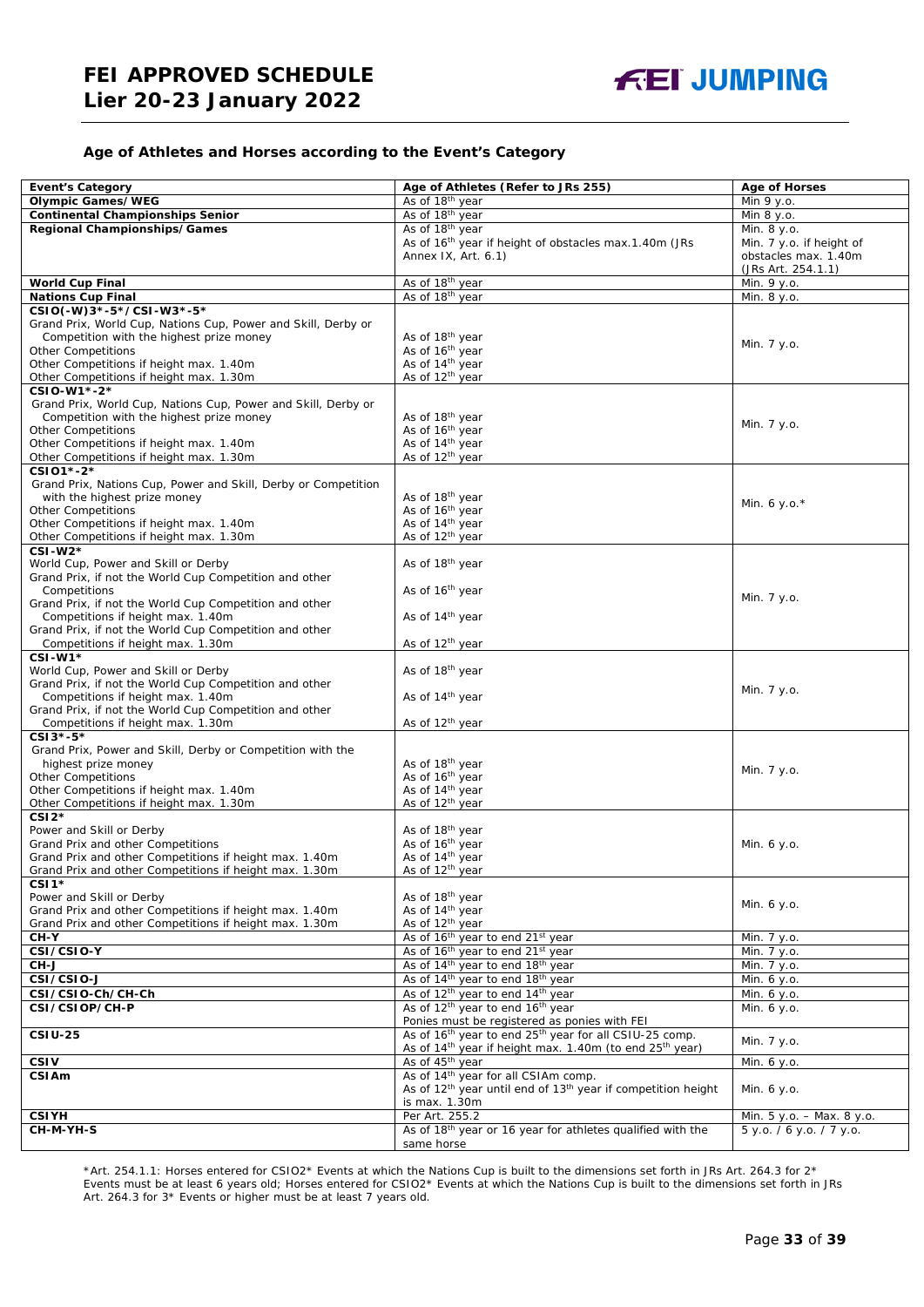<span id="page-33-0"></span>**9. PRIZE MONEY DISTRIBUTION**<br>**Prize Money Distribution Chart 1:** Prize money distribution with 25% of prize money for the winner updated 06.12.2021

| N° of<br>starters | up to 11                                                                                                                                                                                                                                                                                                                                                                                                                                                                                                                                                                                                                                                                                                                                                                                | $12 - 48$ |        | 49-100                                                                                    |                                   |
|-------------------|-----------------------------------------------------------------------------------------------------------------------------------------------------------------------------------------------------------------------------------------------------------------------------------------------------------------------------------------------------------------------------------------------------------------------------------------------------------------------------------------------------------------------------------------------------------------------------------------------------------------------------------------------------------------------------------------------------------------------------------------------------------------------------------------|-----------|--------|-------------------------------------------------------------------------------------------|-----------------------------------|
| N° of<br>prizes   | Same as the number of starters who finish the competition                                                                                                                                                                                                                                                                                                                                                                                                                                                                                                                                                                                                                                                                                                                               | 12        |        | First 12 acc. to<br>percentages be-<br>low; extra prizes<br>for 13 <sup>th</sup> to last* |                                   |
| Prize<br>money    | Example: Competition prize money = $40'000$ .-                                                                                                                                                                                                                                                                                                                                                                                                                                                                                                                                                                                                                                                                                                                                          |           |        |                                                                                           | $100\% = 40'000$ $100\% = 40'000$ |
|                   |                                                                                                                                                                                                                                                                                                                                                                                                                                                                                                                                                                                                                                                                                                                                                                                         | %         |        | %                                                                                         |                                   |
| $\mathbf{1}$      | All athletes who complete the competition receive prize money,                                                                                                                                                                                                                                                                                                                                                                                                                                                                                                                                                                                                                                                                                                                          | 25        | 10'000 | 25                                                                                        | 10'000                            |
| $\overline{2}$    | to be distributed according to the percentages at right from the                                                                                                                                                                                                                                                                                                                                                                                                                                                                                                                                                                                                                                                                                                                        | 20        | 8000   | 20                                                                                        | 8000                              |
| 3                 | 1st placed to the last placed athlete. The remaining prizes, i.e.<br>the prizes foreseen up to 12 <sup>th</sup> place, are then distributed in                                                                                                                                                                                                                                                                                                                                                                                                                                                                                                                                                                                                                                          | 15        | 6000   | 15                                                                                        | 6000                              |
| 4                 | descending order starting again with the 1st placed athlete until                                                                                                                                                                                                                                                                                                                                                                                                                                                                                                                                                                                                                                                                                                                       | 10        | 4000   | 10                                                                                        | 4000                              |
| 5                 | there are no more prizes to be distributed. See examples below.                                                                                                                                                                                                                                                                                                                                                                                                                                                                                                                                                                                                                                                                                                                         |           | 2800   | $\overline{7}$                                                                            | 2800                              |
| 6                 | 5 athletes: winner gets prize for 1 <sup>#</sup> (25%) and the other athletes get the                                                                                                                                                                                                                                                                                                                                                                                                                                                                                                                                                                                                                                                                                                   | 5.5       | 2200   | 5.5                                                                                       | 2200                              |
| $\overline{7}$    | relevant percentages down to the last athlete, i.e. 5 <sup>th</sup> place (7%). The prize for<br>$6th$ (5.5%) is then given to the winner, the prize for 7 <sup>th</sup> (4%) is given to the 2 <sup>nd</sup>                                                                                                                                                                                                                                                                                                                                                                                                                                                                                                                                                                           |           |        | 4                                                                                         | 1600                              |
| 8                 | placed athlete, the prize for 8th (3%) is given to the 3rd placed athlete, the prize<br>for 9 <sup>th</sup> (3%) is given to the 4 <sup>th</sup> placed athlete and the prize for 10 <sup>th</sup> (2.5%) is<br>$\mathbf{Q}$<br>given to the 5 <sup>th</sup> placed athlete. The prize for $11^{th}$ (2.5%) is then given to the $1^{th}$<br>place athlete and the prize for 12 <sup>th</sup> (2.5%) is given to the 2 <sup>nd</sup> placed athlete.<br>10<br>10 athletes: winner gets prize for 1 <sup>st</sup> (25%) and 11 <sup>th</sup> (2.5%), second placed<br>gets prize for 2 <sup>nd</sup> (20%) and 12 <sup>th</sup> (2.5%); the remaining athletes receive the<br>11<br>prize money for their placing as per the percentages from 3 <sup>rd</sup> to 10 <sup>th</sup> place. |           | 1200   | $\overline{3}$                                                                            | 1200                              |
|                   |                                                                                                                                                                                                                                                                                                                                                                                                                                                                                                                                                                                                                                                                                                                                                                                         |           | 1200   | $\overline{3}$                                                                            | 1200                              |
|                   |                                                                                                                                                                                                                                                                                                                                                                                                                                                                                                                                                                                                                                                                                                                                                                                         |           | 1000   | 2.5                                                                                       | 1000                              |
|                   |                                                                                                                                                                                                                                                                                                                                                                                                                                                                                                                                                                                                                                                                                                                                                                                         |           | 1000   | 2.5                                                                                       | 1000                              |
| 12                | n/a                                                                                                                                                                                                                                                                                                                                                                                                                                                                                                                                                                                                                                                                                                                                                                                     | 2.5       | 1000   | 2.5                                                                                       | 1000                              |
| Total             | 40'000                                                                                                                                                                                                                                                                                                                                                                                                                                                                                                                                                                                                                                                                                                                                                                                  | 100%      | 40'000 | 100%                                                                                      | 40'000                            |
| 13                |                                                                                                                                                                                                                                                                                                                                                                                                                                                                                                                                                                                                                                                                                                                                                                                         |           |        |                                                                                           | Extra prizes for 13th             |
| 14                |                                                                                                                                                                                                                                                                                                                                                                                                                                                                                                                                                                                                                                                                                                                                                                                         |           |        | to last place*                                                                            |                                   |
| 15                |                                                                                                                                                                                                                                                                                                                                                                                                                                                                                                                                                                                                                                                                                                                                                                                         |           |        |                                                                                           |                                   |
| 16                |                                                                                                                                                                                                                                                                                                                                                                                                                                                                                                                                                                                                                                                                                                                                                                                         |           |        |                                                                                           |                                   |
| Total             |                                                                                                                                                                                                                                                                                                                                                                                                                                                                                                                                                                                                                                                                                                                                                                                         |           |        |                                                                                           |                                   |
|                   | * The OC must provide additional prizes for the remaining placed athletes to fulfil quota of one prize<br>per four athletes. The amount to be given to each of these athletes must be stated in the Schedule.                                                                                                                                                                                                                                                                                                                                                                                                                                                                                                                                                                           |           |        |                                                                                           |                                   |

Prize Money Distribution Chart 2: Prize money distribution with 33% of prize money for the winner updated 06.12.2021

| N° of<br>starters | up to $11$                                                                                                                                                                                                                                                                                                      |                | $12 - 48$ |                                                                                           | 49-100                            |  |
|-------------------|-----------------------------------------------------------------------------------------------------------------------------------------------------------------------------------------------------------------------------------------------------------------------------------------------------------------|----------------|-----------|-------------------------------------------------------------------------------------------|-----------------------------------|--|
| N° of<br>prizes   | Same as the number of starters who finish the competition                                                                                                                                                                                                                                                       | 12             |           | First 12 acc. to<br>percentages be-<br>low; extra prizes<br>for 13 <sup>th</sup> to last* |                                   |  |
| Prize<br>money    | Example: Competition prize money = 40'000.-                                                                                                                                                                                                                                                                     |                |           |                                                                                           | $100\% = 40'000$ $100\% = 40'000$ |  |
|                   |                                                                                                                                                                                                                                                                                                                 | $\frac{9}{6}$  |           | %                                                                                         |                                   |  |
| $\mathbf{1}$      | All athletes who complete the competition receive prize money,                                                                                                                                                                                                                                                  | 33             | 13'200    | 33                                                                                        | 13'200                            |  |
| $\overline{2}$    | to be distributed according to the percentages at right from the                                                                                                                                                                                                                                                | 20             | 8000      | 20                                                                                        | 8000                              |  |
| 3                 | 1st placed to the last placed athlete. The remaining prizes, i.e.<br>the prizes foreseen up to 12 <sup>th</sup> place, are then distributed in                                                                                                                                                                  | 15             | 6000      | 15                                                                                        | 6000                              |  |
| 4                 | descending order starting again with the 1st placed athlete until<br>5<br>there are no more prizes to be distributed. See examples below.                                                                                                                                                                       |                | 4000      | 10                                                                                        | 4000                              |  |
|                   |                                                                                                                                                                                                                                                                                                                 |                | 2400      | 6                                                                                         | 2400                              |  |
| 6                 | 5 athletes: winner gets prize for $1st$ (25%) and the other athletes get the                                                                                                                                                                                                                                    | 4.5            | 1800      | 4.5                                                                                       | 1800                              |  |
| $\overline{7}$    | relevant percentages down to the last athlete, i.e. 5 <sup>th</sup> place (7%). The prize for<br>6 <sup>th</sup> (5.5%) is then given to the winner, the prize for 7 <sup>th</sup> (4%) is given to the 2 <sup>nd</sup>                                                                                         | 3              | 1200      | $\overline{3}$                                                                            | 1200                              |  |
| 8                 | placed athlete, the prize for 8th (3%) is given to the 3 <sup>rd</sup> placed athlete, the prize<br>for 9th (3%) is given to the 4th placed athlete and the prize for 10th (2.5%) is<br>given to the 5 <sup>th</sup> placed athlete. The prize for 11 <sup>th</sup> (2.5%) is then given to the 1 <sup>st</sup> |                | 1000      | 2.5                                                                                       | 1000                              |  |
| $\mathbf Q$       |                                                                                                                                                                                                                                                                                                                 |                | 800       | $\overline{2}$                                                                            | 800                               |  |
| 10                | place athlete and the prize for 12 <sup>th</sup> (2.5%) is given to the 2 <sup>rd</sup> placed athlete.                                                                                                                                                                                                         | $\overline{2}$ | 800       | $\overline{2}$                                                                            | 800                               |  |
| 11                | 10 athletes: winner gets prize for 1st (25%) and 11th (2.5%), second placed<br>gets prize for 2 <sup>nd</sup> (20%) and 12 <sup>th</sup> (2.5%); the remaining athletes receive the<br>prize money for their placing as per the percentages from 3rd to 10th place.                                             |                | 400       | $\mathbf{1}$                                                                              | 400                               |  |
| 12                | n/a                                                                                                                                                                                                                                                                                                             | 1              | 400       | 1                                                                                         | 400                               |  |
| Total             | 40'000                                                                                                                                                                                                                                                                                                          | 100%           | 40'000    | 100%                                                                                      | 40'000                            |  |
| 13                |                                                                                                                                                                                                                                                                                                                 |                |           |                                                                                           | Extra prizes for 13th             |  |
| 14                |                                                                                                                                                                                                                                                                                                                 |                |           | to last place*                                                                            |                                   |  |
| 15                |                                                                                                                                                                                                                                                                                                                 |                |           |                                                                                           |                                   |  |
| 16<br>Total       |                                                                                                                                                                                                                                                                                                                 |                |           |                                                                                           |                                   |  |
|                   |                                                                                                                                                                                                                                                                                                                 |                |           |                                                                                           |                                   |  |
|                   | * The OC must provide additional prizes for the remaining placed athletes to fulfil quota of one prize<br>per four athletes. The amount to be given to each of these athletes must be stated in the Schedule.                                                                                                   |                |           |                                                                                           |                                   |  |

In case of a tie for the 12<sup>th</sup> place in a competition with 12 to 48 starters, the prize money foreseen for the 12<sup>th</sup> place will be divided equally among the athletes concerned.

#### **For Competitions run in two rounds with more than 12 starters in 2nd round:**

*OCs that indicate in the schedule that a specific number (that is more than 12) of athletes will return for the second round will be permitted to distribute the prize money for that competition among all the athletes taking part in the second round, even if the second round is followed by a jump-off in case of a tie on penalties for first place after the second round.*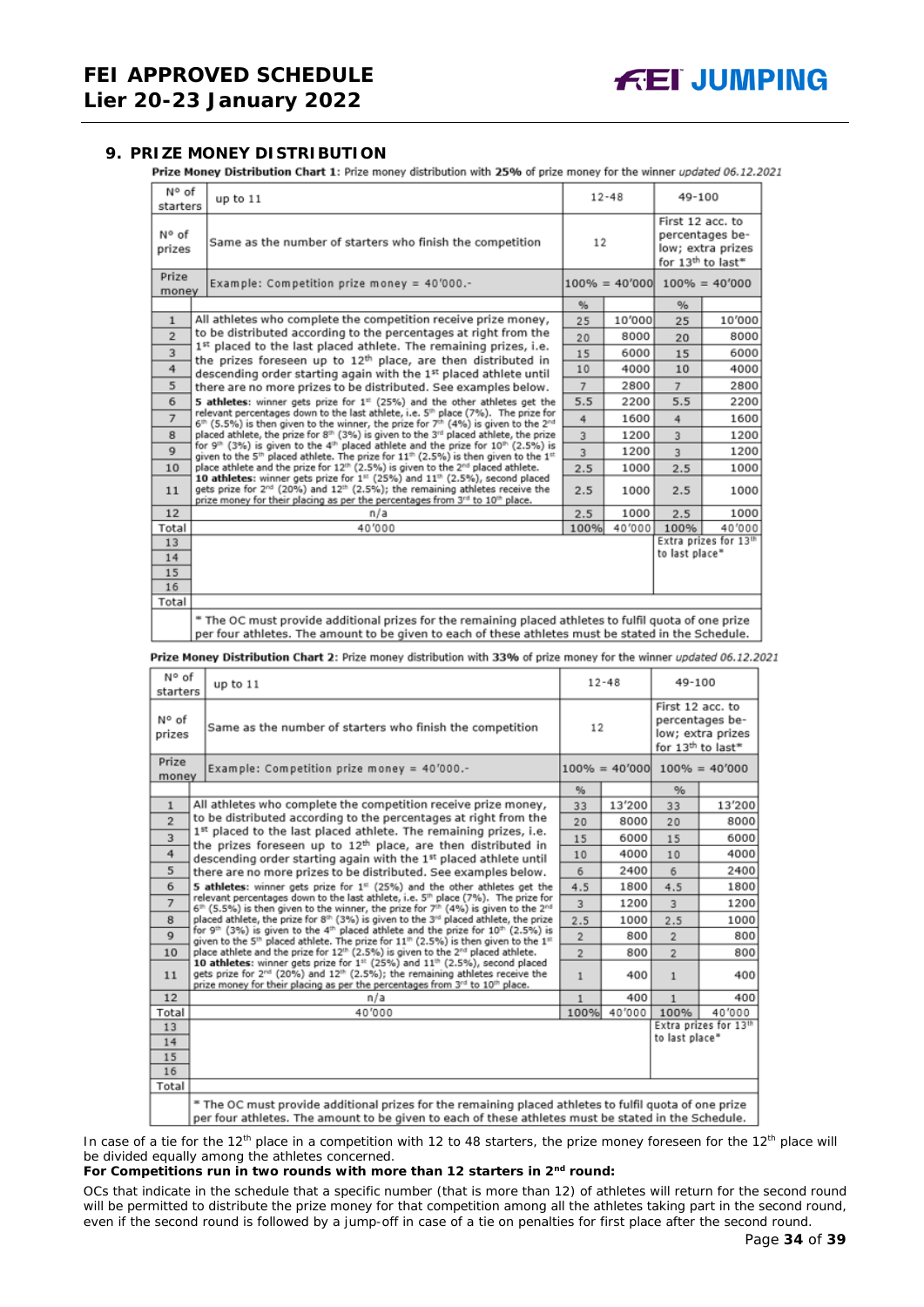#### **DEDUCTIONS FROM PRIZE MONEY AT COMPETITIONS:**

**Full details of any deductions from prize money must be outlined in the schedule. This includes government taxes. If it is necessary for Organisers to deduct such taxes, they must provide participants with an official form indicating the amount of tax deducted.** 

#### **The tax form must be provided to the athletes upon arrival and returned to the Organiser prior to departing.**

18 % tax deduction will be taken of the Prize-money of the Foreign Athletes by the Belgian Government.

Prize Money will be paid by bank. All riders are requested to fill out a form with Company detail, bank details at arrival.

Entries and other costs have to be paid at the same time. (at the end of each show)

Payment by credit card is REQUIRED! (No payments by cheque!)

#### **IMPORTANT**

#### **The total amount of prize money shown for each Competition in the schedule must be distributed. (FEI General Regulations articles 127 and 128)**

For details of the prize money breakdown for each competition please refer to the tables at the end of this document; the Organiser must specify which of the two (2) tables will be used. The total prize money for the Competition must be distributed among the first twelve (12) placed athletes.

The Organiser must provide additional created prizes for athletes placed beyond twelfth  $(12<sup>th</sup>)$  place. The minimum amount for each of these additional prizes, for athletes placed from thirteenth (13<sup>th</sup>) to last place, must be clearly specified in the approved schedule and not exceed the prize money of the athlete placed twelfth  $(12<sup>th</sup>)$ 

#### <span id="page-34-0"></span>**10.MAXIMUM NUMBER OF STARTERS PER COMPETITION**

#### **\*Annex VI FEI Jumping Rules:**

Maximum 100 starters per Competition other than the GP. If more than 100 starters are declared, the OC must split the Competition into the number of groups required to ensure that there are no more than 100 starters in any group, and provide the same amount of prize money as indicated for the original Competition for each group. The additional prize money provided by the OC is not taken into consideration with regard to the overall prize money that determines the star level of the Event or the Longines Ranking point group of the Competition, if applicable. OCs may apply either of the following methods for splitting the Competition:

The competition is split into the number of groups required before it starts. There may be athletes with multiple horses in each group but all horses of any one athlete must be in the same group. If it is not possible to have groups of equal size there may be a different number of starters in each group;

OR

The competition is run as one single competition and split afterward into the number of groups required to ensure that there are no more than 100 starters in any group, and the classification established as follows: the athlete with the best score is the winner of the first group, the athlete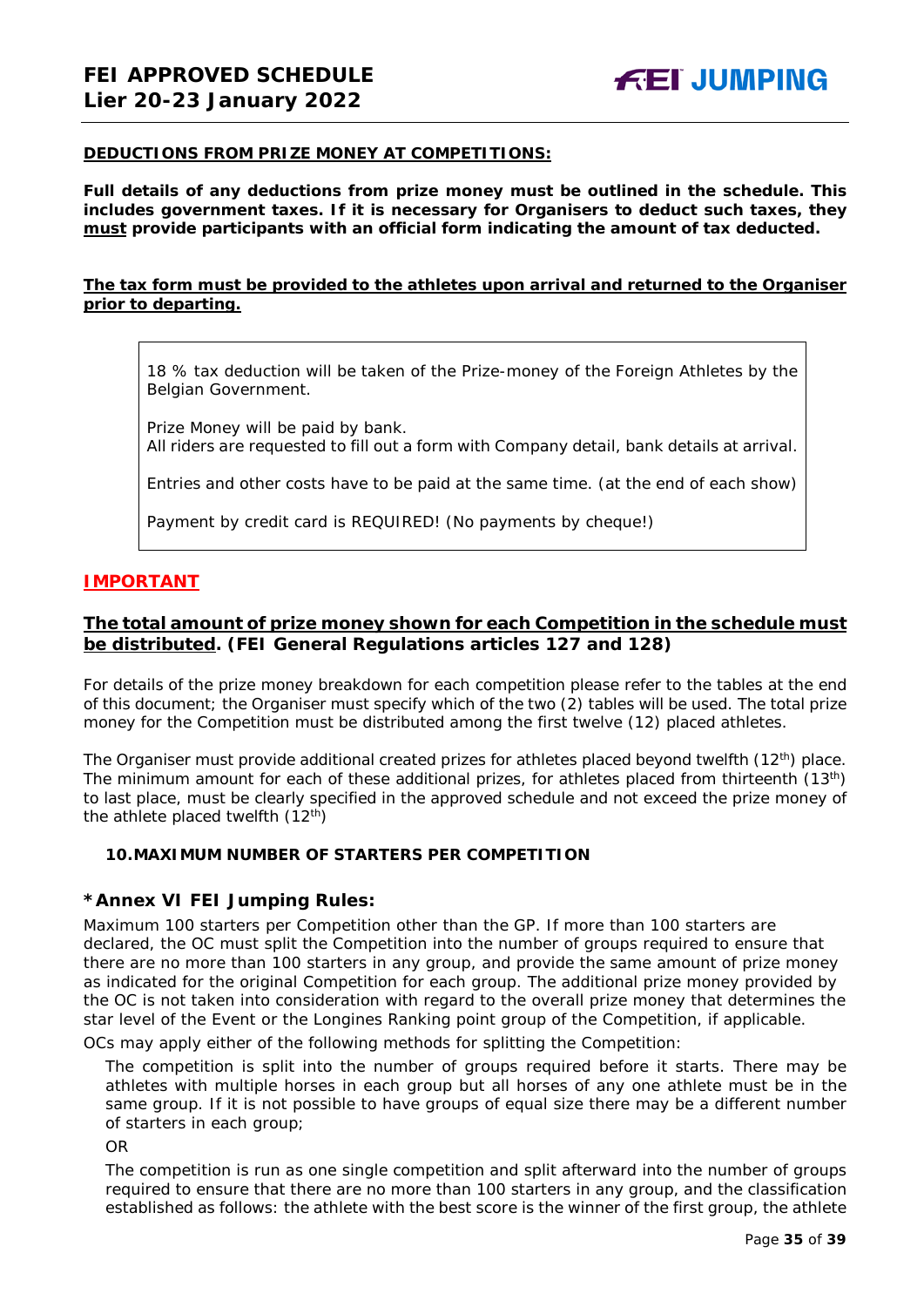with the second best score is the winner of the second group and so on until prizes have been allocated to 25% of the total number of starters. *NB: In this case separate results must be sent to the FEI for each of the groups, e.g. results for Competition 1a and for Competition 1b (and for Competition 1c if the original Competition was split into three groups, etc).*

In both cases above each group must offer the same amount of prize money as indicated for the original Competition. For the avoidance of doubt, it is the number of declared starters in the Competition, not the final number of starters that determines whether the Competition must be split.

As all FEI World Cup™ Competitions have the status of a Grand Prix, the minimum prize money requirements for the Grand Prix are applicable to the FEI World Cup™ Competition. For CSI-W Events with a Grand Prix Competition in addition to the FEI World Cup™ Competition, the minimum prize money requirements for the Grand Prix apply only to the FEI World Cup™ Competition; the Grand Prix Competition at such Events cannot offer more prize money than the prize money offered for the FEI World Cup™ Competition.

#### <span id="page-35-0"></span>**11. GLOSSARY**

#### **\*Glossary FEI Jumping Rules:**

#### **Fees:**

- Compulsory Fee: Compulsory Fees are fees that may be charged by the OC for costs/services not included in the Entry Fee. Compulsory Fees, if charged, must be paid by the Athletes concerned as outlined below. Only the following Compulsory Fees may be charged by the OC, providing full details of the amount to be charged is included in the Schedule and approved by the FEI:
	- NF fee if applicable
	- NF medication control programme fee if applicable
	- FEI EADCMR fee if applicable (OC to indicate in the Schedule if the EADCMR fee is included in the Entry Fee or not)
	- Fee for health/customs-related documents for Horses if these have been requested by the Athlete.
	- Fee for manure disposal (maximum  $\epsilon$  40 per horse per Event)
	- Fee for lorry parking if applicable (The fee indicated in the Schedule may only be charged per lorry not per Athlete.)
	- Fee for electric hook-up for lorry (The fee indicated in the Schedule may only be charged per lorry, not per Athlete.)
- Discretionary Fee: Discretionary Fees are fees that may be charged for optional commodities/services that may be purchased by an Athlete if he so chooses and that do not affect the equity of the Athlete's right to compete at the Event or the well-being of the Horse, such as:
	- VIP or premium parking
	- VIP table
	- Extra box for tack or for non-competing Horse
	- Extra bedding and/or fodder (details to be included e.g. shavings, straw, hay)
	- Premium stabling (all stabling at the Event must meet minimum FEI requirements)
- Entry Fee: The Entry Fee is the fee charged to participate in an Event with one Horse and covers the following:
	- Stabling of one Horse for the duration of the Event (includes cleaning and disinfecting stables before the event, including between Events that are part of Tours, water and electricity in the stables, first bedding or a fixed amount of bedding depending on the type of event and 24 hour security services for the stables)
	- Use of all facilities at the Event (no infrastructure fees may be charged)
	- Right to participate in all Competitions in accordance with the conditions in the Schedule (no nomination fees or start fees may be charged)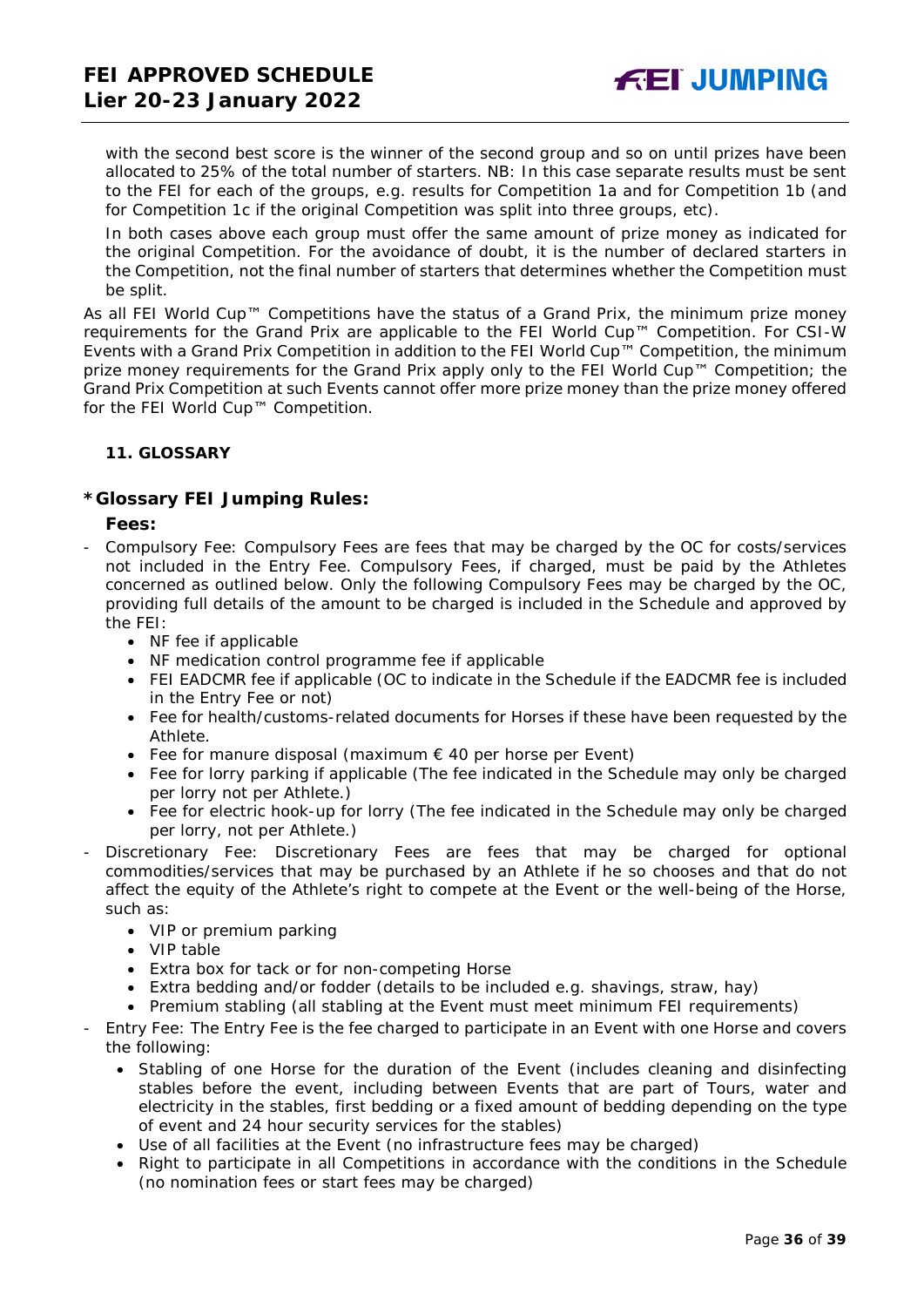

• Administrative/Office fees (includes all services relating to administration of the Event and running of the Competitions: data/results/timing services, bookkeeping and accreditation services)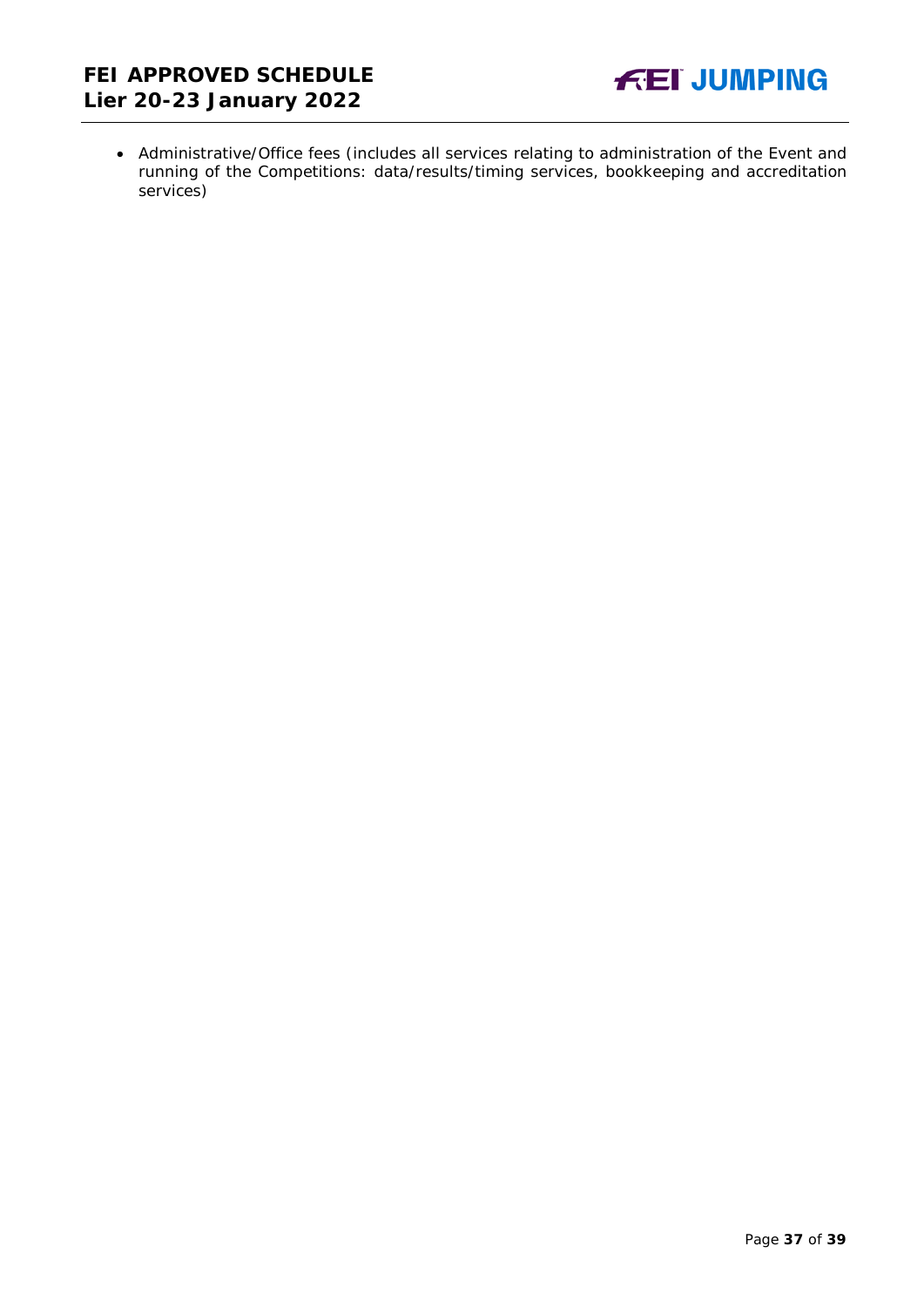## <span id="page-37-0"></span>**XIII. ANNEXES**

## **1. FEI ENTRY SYSTEM**

Please fill the form below in order to provide you and the other members of your committee or your IT Providers access to the FEI Entry System.

| FEI $ID^1$ :          | 10085569                       |                                  |
|-----------------------|--------------------------------|----------------------------------|
| Name*:                | <b>VAN GOMPEL</b>              |                                  |
| First Name*:          | CARINE                         |                                  |
| $E$ -Mail*:           | carine@hippo-assistance.be     |                                  |
| Access Rights*:       | $\boxtimes$ Admin <sup>2</sup> | Consult $3$                      |
| Events <sup>4</sup> : |                                |                                  |
| FEI $ID^1$ :          | 10175009                       |                                  |
| Name*:                | CRON                           |                                  |
| First Name*:          | <b>MARIO</b>                   |                                  |
| E-Mail*:              | mario@equi-score.de            |                                  |
| Access Rights*:       | Admin <sup>2</sup>             | $\boxtimes$ Consult <sup>3</sup> |
| Events <sup>4</sup> : |                                |                                  |
| FEI $1D^1$ :          | 10086094                       |                                  |
| Name*:                | <b>LOOSEN</b>                  |                                  |
| First Name*:          | <b>STEFAN</b>                  |                                  |
| E-Mail*:              | loosen@loosenservice.com       |                                  |
| Access Rights*:       | Admin $^2$                     | $\boxtimes$ Consult <sup>3</sup> |
| Events <sup>4</sup> : |                                |                                  |

**\* Mandatory Fields**

<sup>&</sup>lt;sup>1</sup> If already have an FEI user account.

<sup>&</sup>lt;sup>2</sup> Provides you the required access to manage entries and substitutions and download entries/lists.

<sup>&</sup>lt;sup>3</sup> You are just able to consult and download the entries/lists.

<sup>4</sup> Leave the field blank if the user deals with the entries of all events in the show.